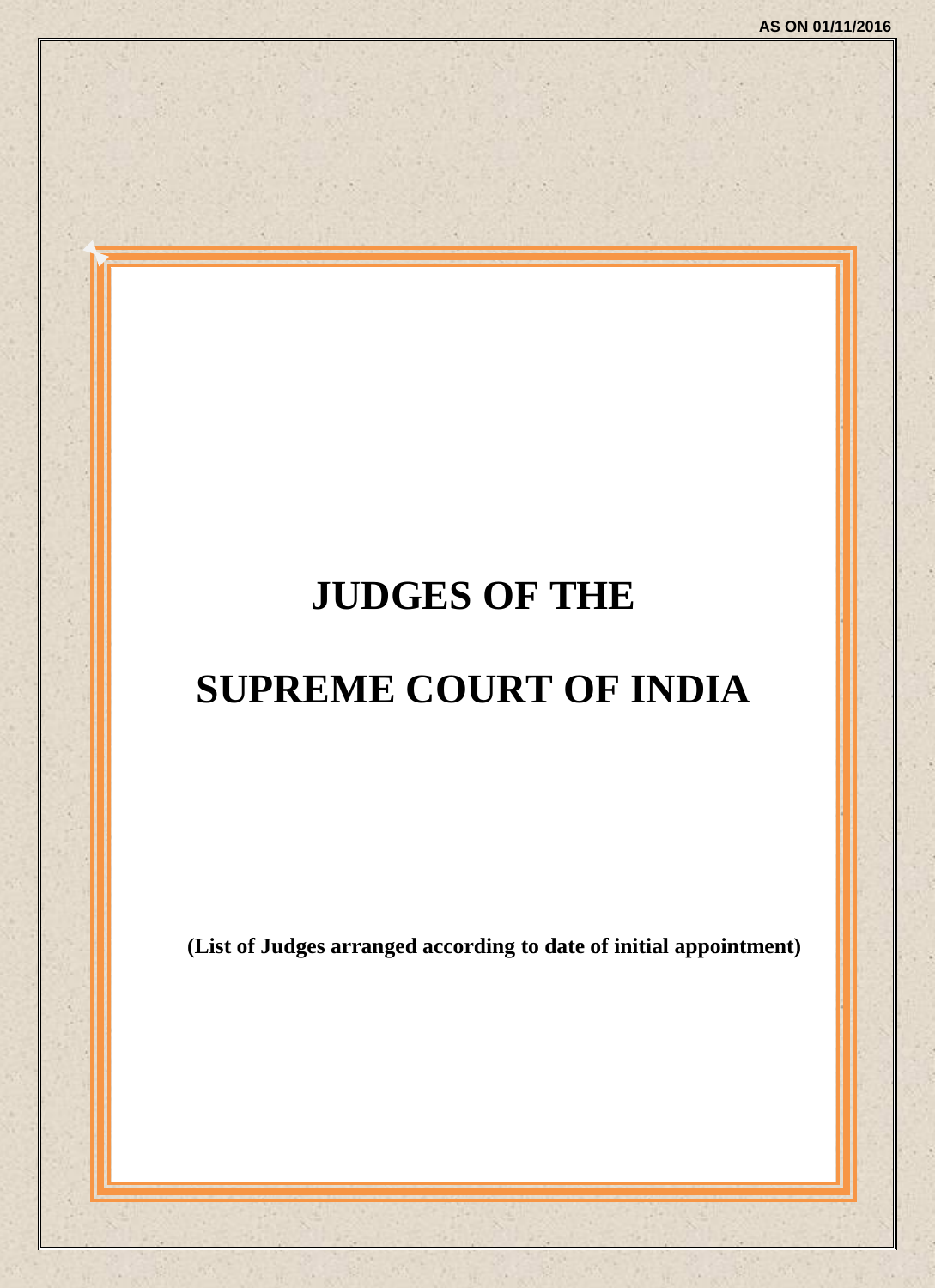#### **SUPREME COURT OF INDIA Sanctioned Judge Strength: 31 (List of Judges arranged according to date of appointment)**

| SI.             | Name of the Judge             | Date of                | Date of    | <b>REMARKS</b>              |
|-----------------|-------------------------------|------------------------|------------|-----------------------------|
| No.             | <b>S/Shri Justice</b>         | appointment Retirement |            | [Parent High Court]         |
|                 |                               |                        |            |                             |
| $\mathbf{1}$    | TIRATH SINGH THAKUR           | 17/11/2009             | 03/01/2017 | CJI w.e.f. 03/12/2015       |
|                 |                               |                        |            | [JAMMU & KASHMIR]           |
| $\mathbf{2}$    | <b>ANIL RAMESH DAVE</b>       | 30/04/2010             | 18/11/2016 | <b>GUJARAT</b>              |
| $\overline{3}$  | <b>JAGDISH SINGH KHEHAR</b>   | 13/09/2011             | 27/08/2017 | <b>PUNJAB &amp; HARYANA</b> |
| $\overline{4}$  | <b>DIPAK MISRA</b>            | 10/10/2011             | 02/10/2018 | <b>ORISSA</b>               |
| 5               | <b>JASTI CHELAMESWAR</b>      | 10/10/2011             | 22/06/2018 | <b>ANDHRA PRADESH</b>       |
| $\overline{6}$  | <b>RANJAN GOGOI</b>           | 23/04/2012             | 17/11/2019 | <b>GAUHATI</b>              |
| $\overline{7}$  | <b>MADAN BHIMARAO LOKUR</b>   | $\sqrt{04}/06/2012$    | 30/12/2018 | <b>DELHI</b>                |
| $\overline{8}$  | PINAKI CHANDRA GHOSE          | 08/03/2013             | 27/05/2017 | <b>CALCUTTA</b>             |
| $\overline{9}$  | <b>KURIAN JOSEPH</b>          | 08/03/2013             | 29/11/2018 | <b>KERALA</b>               |
| 10              | <b>ARJAN KUMAR SIKRI</b>      | 12/04/2013             | 06/03/2019 | <b>DELHI</b>                |
| 11              | <b>SHARAD ARVIND BOBDE</b>    | 12/04/2013             | 23/04/2021 | <b>BOMBAY</b>               |
| 12              | <b>SHIVA KIRTI SINGH</b>      | 19/09/2013             | 12/11/2016 | <b>PATNA</b>                |
| 13              | RAJESH KUMAR AGRAWAL          | 17/02/2014             | 04/05/2018 | <b>ALLAHABAD</b>            |
| 14              | NUTHALAPATI VENKATA RAMANA    | 17/02/2014             | 26/08/2022 | <b>ANDHRA PRADESH</b>       |
| $\overline{15}$ | ARUN KUMAR MISHRA             | 07/07/2014             | 02/09/2020 | <b>MADHYA PRADESH</b>       |
| 16              | <b>ADARSH KUMAR GOEL</b>      | 07/07/2014             | 06/07/2018 | <b>PUNJAB &amp; HARYANA</b> |
| 17              | ROHINTON FALI NARIMAN         | 07/07/2014             | 12/08/2021 | <b>BAR</b>                  |
| 18              | <b>ABHAY MANOHAR SAPRE</b>    | 13/08/2014             | 27/08/2019 | <b>MADHYA PRADESH</b>       |
| 19              | <b>SMT. R. BANUMATHI</b>      | 13/08/2014             | 19/07/2020 | <b>MADRAS</b>               |
| 20              | PRAFULLA CHANDRA PANT         | 13/08/2014             | 29/08/2017 | <b>UTTARAKHAND</b>          |
| 21              | <b>UDAY UMESH LALIT</b>       | 13/08/2014             | 08/11/2022 | <b>BAR</b>                  |
| $\overline{22}$ | <b>AMITAVA ROY</b>            | 27/02/2015             | 28/02/2018 | <b>GAUHATI</b>              |
| 23              | AJAY MANIKRAO KHANWILKAR      | 13/05/2016             | 29/07/2022 | <b>BOMBAY</b>               |
| 24              | DR. DHANANJAYA Y. CHANDRACHUL | 13/05/2016             | 10/11/2024 | <b>BOMBAY</b>               |
| 25              | <b>ASHOK BHUSHAN</b>          | 13/05/2016             | 04/07/2021 | <b>ALLAHABAD</b>            |
| 26              | <b>LAVU NAGESWARA RAO</b>     | 13/05/2016             | 07/06/2022 | <b>BAR</b>                  |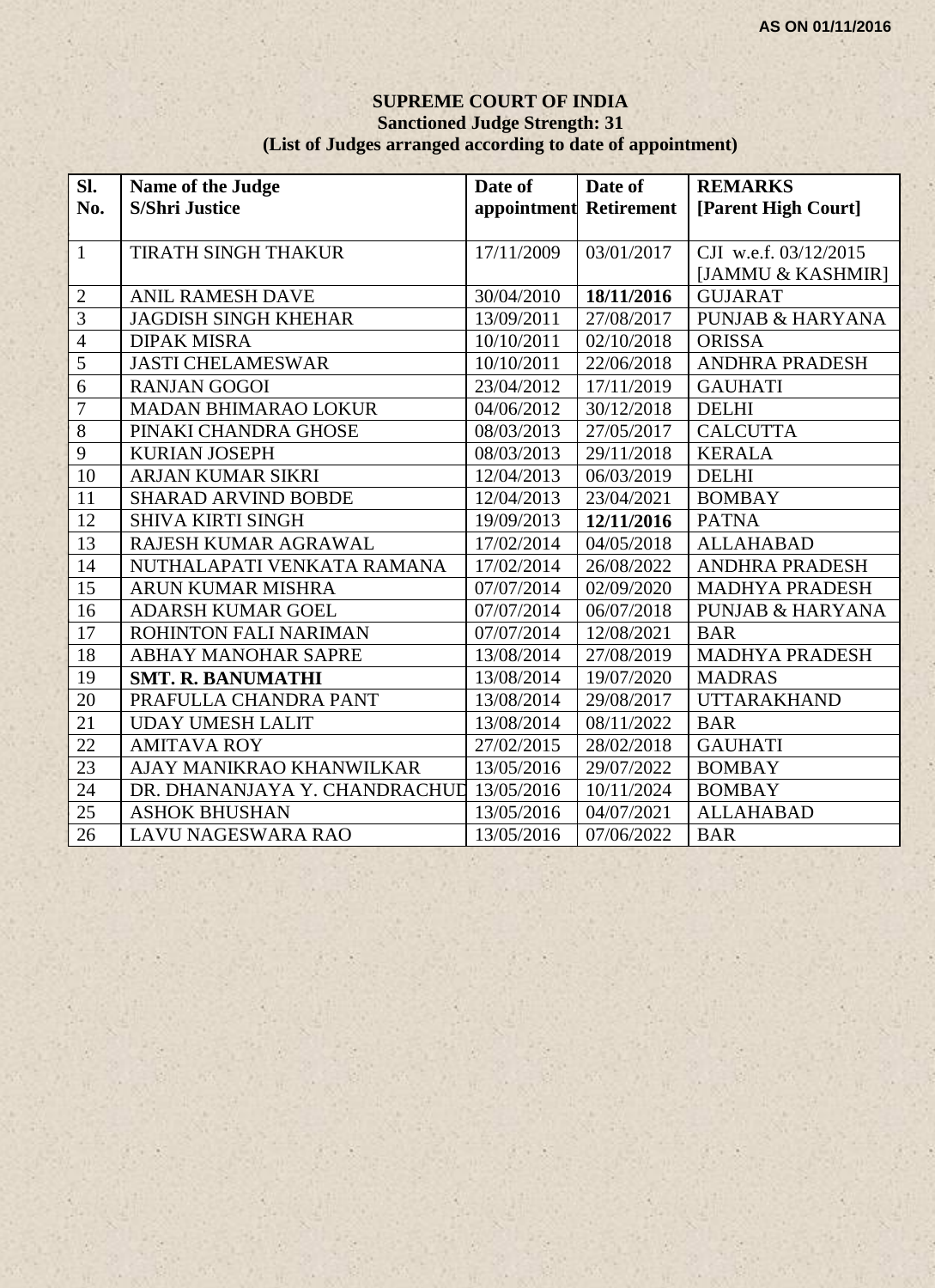# **JUDGES OF THE HIGH COURTS**

**(List of Judges arranged according to date of initial appointment)**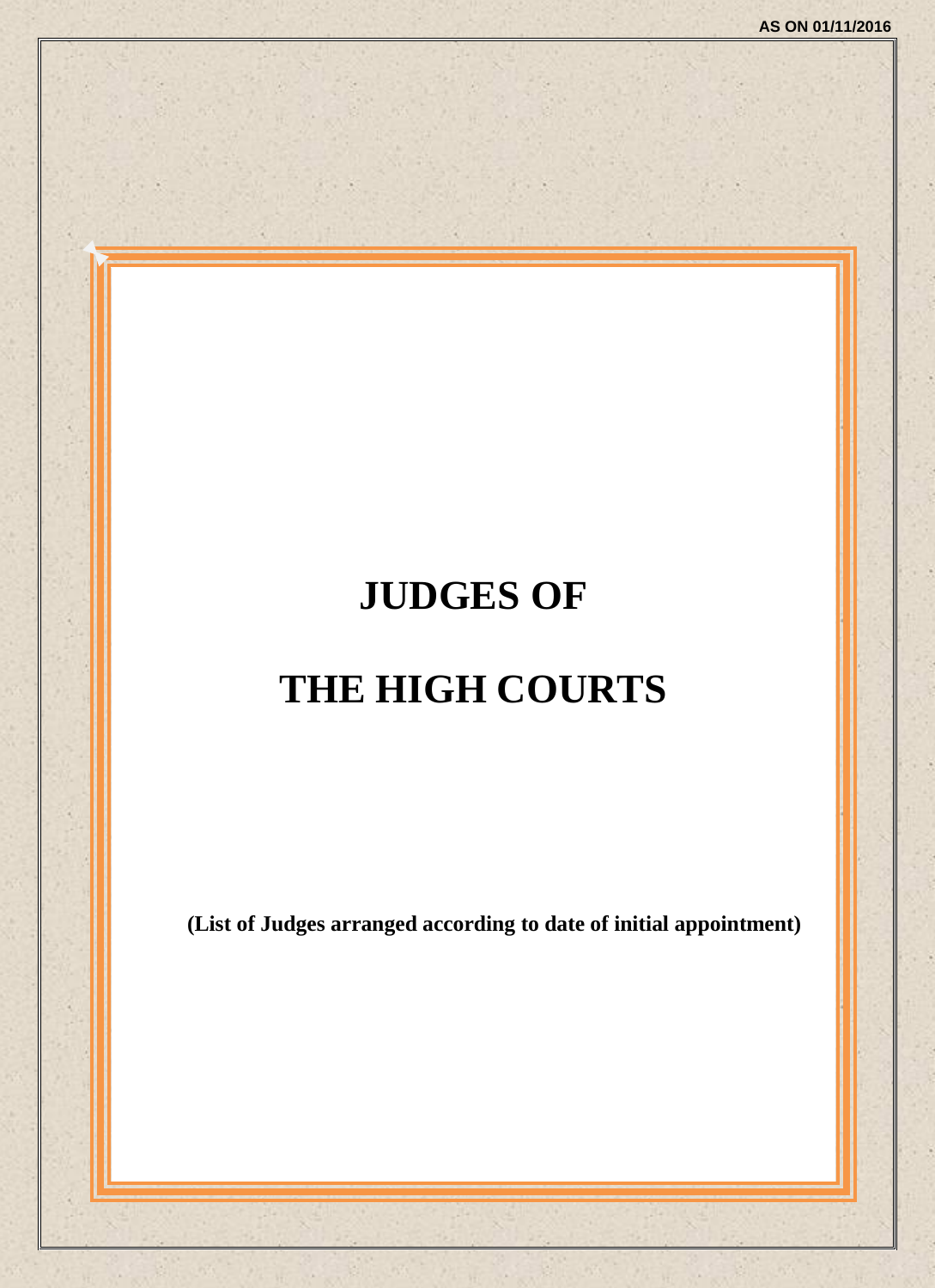#### ALLAHABAD HIGH COURT

Approved Judge Strength: 160 [Pmt. 76 Addl. 84] (List of Judges arranged according to date of initial appointment)

| <b>SI</b><br>N <sub>o</sub> | <b>Name of the Judge</b>        | <b>Source of</b><br><b>Recruitment</b> | Date of<br><b>Appointment</b> | Date of<br><b>Appointment</b> | Date of<br><b>Retirement</b> | <b>Remarks</b>                               |
|-----------------------------|---------------------------------|----------------------------------------|-------------------------------|-------------------------------|------------------------------|----------------------------------------------|
|                             |                                 |                                        | as Addl. Judge                | as Pmt.<br>Judge              |                              |                                              |
| $\mathbf{1}$                | <b>D.B.BHOSALE</b>              | <b>BAR</b>                             | 22/01/2001                    | 21/01/2003                    | 23/10/2018                   | CJ w.e.f. 30/07/2016<br>[PHC: Bombay]        |
| $\mathbf 2$                 | VIMLESH KUMAR SHUKLA            | <b>BAR</b>                             | $--$                          | 21/12/2002                    | 02/06/2017                   |                                              |
| $\mathfrak{Z}$              | <b>ARUN TANDON</b>              | <b>BAR</b>                             | 07/01/2004                    | 18/08/2005                    | 29/12/2017                   |                                              |
| $\overline{4}$              | <b>TARUN AGARWALA</b>           | Bar                                    | 07/01/2004                    | 18/08/2005                    | 02/03/2018                   |                                              |
| 5                           | <b>DILIP GUPTA</b>              | <b>BAR</b>                             | 07/01/2004                    | 18/08/2005                    | 06/06/2018                   |                                              |
| $\overline{6}$              | <b>KRISHNA MURARI</b>           | <b>BAR</b>                             | 07/01/2004                    | 18/08/2005                    | 08/07/2020                   |                                              |
| $\overline{7}$              | AMRESHWAR PRATAP SAHI           | <b>BAR</b>                             | 24/09/2004                    | 18/08/2005                    | 31/12/2020                   |                                              |
| 8                           | <b>VIKRAM NATH</b>              | <b>BAR</b>                             | 24/09/2004                    | 27/02/2006                    | 23/09/2024                   |                                              |
| 9                           | STAYENDRA SINGH CHAUHAN         | <b>BAR</b>                             | 05/10/2005                    | 26/02/2007                    | 04/07/2018                   |                                              |
| 10                          | <b>SUDHIR AGARWAL</b>           | <b>BAR</b>                             | 05/10/2005                    | 10/08/2007                    | 23/04/2020                   |                                              |
| 11                          | <b>KUMARI BHARATI SAPRU</b>     | <b>BAR</b>                             | 05/10/2005                    | 10/08/2007                    | 28/07/2020                   |                                              |
| 12                          | <b>SHRI NARAYAN SHUKLA</b>      | <b>BAR</b>                             | 05/10/2005                    | 10/08/2007                    | 17/07/2020                   |                                              |
| 13                          | <b>AJAI LAMBA [H]</b>           | <b>BAR</b>                             | $\qquad \qquad -$             | 22/03/2006                    | 20/09/2020                   | <b>Joined on 09/12/2011</b><br>[PHC: P & H]  |
| 14                          | <b>RAN VIJAI SINGH</b>          | <b>BAR</b>                             | 07/07/2006                    | 15/01/2008                    | 27/04/2018                   |                                              |
| 15                          | PANKAJ MITHAL                   | <b>BAR</b>                             | 07/07/2006                    | 02/07/2008                    | 16/06/2023                   |                                              |
| 16                          | ARVIND KUMAR TRIPATHI           | <b>BAR</b>                             | 05/05/2008                    | 19/04/2010                    | 09/03/2018                   |                                              |
| 17                          | <b>SHASHI KANT GUPTA</b>        | <b>BAR</b>                             | 05/05/2008                    | 19/04/2010                    | 13/11/2020                   |                                              |
| 18                          | <b>BALA KRISHNA NARAYANA</b>    | <b>BAR</b>                             | 05/05/2008                    | 19/04/2010                    | 26/07/2020                   |                                              |
| 19                          | <b>RAJESH DAYAL KHARE</b>       | <b>BAR</b>                             | 05/05/2008                    | 19/04/2010                    | 31/08/2018                   |                                              |
| 20                          | <b>SHABIHUL HASNAIN</b>         | <b>BAR</b>                             | 05/05/2008                    | 19/04/2010                    | 09/01/2020                   |                                              |
| 21                          | <b>ABHINAVA UPADHYA</b>         | <b>BAR</b>                             | 05/05/2008                    | 19/04/2010                    | 02/11/2020                   |                                              |
| 22                          | PRASHANT KUMAR                  | <b>SERVICE</b>                         | 21/01/2009                    | 17/01/2013                    | 30/06/2020                   | <b>Joined 19/05/2016</b><br>[PHC: Jharkhand] |
| 23                          | DEVENDRA KUMAR ARORA            | <b>BAR</b>                             | 13/04/2009                    | 24/12/2010                    | 19/06/2019                   |                                              |
| 24                          | <b>ANIL KUMAR</b>               | <b>BAR</b>                             | 13/04/2009                    | 24/12/2010                    | 08/08/2020                   |                                              |
| 25                          | <b>KUMARI NAHEED ARA MOONIS</b> | <b>BAR</b>                             | 13/04/2009                    | 24/12/2010                    | 07/12/2021                   |                                              |
| 26                          | <b>RITU RAJ AWASTHI</b>         | <b>BAR</b>                             | 13/04/2009                    | 24/12/2010                    | 02/07/2022                   |                                              |
| 27                          | ABHAY MAHADEO THIPSAY           | <b>SERVICE</b>                         | 17/03/2011                    | 16/12/2013                    | 09/03/2017                   | <b>Joined on 02/05/2016</b><br>[PHC: Bombay] |
| 28                          | PRADEEP KUMAR SINGH BAGHEL      | <b>BAR</b>                             | 21/11/2011                    | 06/08/2013                    | 19/11/2019                   |                                              |
| 29                          | RAM SURAT RAM (MAURYA)          | <b>BAR</b>                             | 21/11/2011                    | 06/08/2013                    | 14/10/2019                   |                                              |
| 30                          | <b>B. AMIT STHALEKAR</b>        | <b>BAR</b>                             | 21/11/2011                    | 06/08/2013                    | 24/12/2020                   |                                              |
| 31                          | PANKAJ NAQVI                    | <b>BAR</b>                             | 21/11/2011                    | 06/08/2013                    | 21/08/2021                   |                                              |
| 32                          | <b>MANOJ MISRA</b>              | <b>BAR</b>                             | 21/11/2011                    | 06/08/2013                    | 01/06/2027                   |                                              |
| 33                          | <b>RAMESH SINHA</b>             | <b>BAR</b>                             | 21/11/2011                    | 06/08/2013                    | 04/09/2026                   |                                              |
| 34                          | <b>SMT. SUNITA AGARWAL</b>      | <b>BAR</b>                             | 21/11/2011                    | 06/08/2013                    | 29/04/2028                   |                                              |
| 35                          | DEVENDRA KUMAR UPADHYAY         | <b>BAR</b>                             | 21/11/2011                    | 06/08/2013                    | 15/06/2027                   |                                              |
| 36                          | <b>MOHAMMAD TAHIR</b>           | <b>SERVICE</b>                         | 17/04/2012                    | 06/08/2013                    | 05/12/2016                   |                                              |
| 37                          | ADITYA NATH MITTAL              | <b>SERVICE</b>                         | 17/04/2012                    | 05/09/2013                    | 04/12/2016                   |                                              |
| 38                          | MAHENDRA DAYAL                  | <b>SERVICE</b>                         | 17/04/2012                    | 05/09/2013                    | 26/10/2018                   |                                              |
| 39                          | <b>BHARAT BHUSHAN</b>           | <b>SERVICE</b>                         | 03/01/2013                    | 02/08/2014                    | 03/10/2017                   |                                              |
| 40                          | <b>BACHCHOO LAL</b>             | <b>SERVICE</b>                         | 22/01/2013                    | 02/08/2014                    | 02/07/2021                   |                                              |
| 41                          | RAKESH SRIVASTAVA               | <b>BAR</b>                             | 12/04/2013                    | 02/08/2014                    | 28/09/2022                   | $\mathbf{a}_i$                               |
| 42                          | SURYA PRAKASH KESARWANI         | <b>BAR</b>                             | 12/04/2013                    | 02/08/2014                    | 14/07/2024                   |                                              |
| 43                          | <b>VIPIN SINHA</b>              | <b>BAR</b>                             | 12/04/2013                    | 02/08/2014                    | 11/01/2020                   |                                              |
| 44                          | KARUNA NAND BAJPAYEE            | <b>BAR</b>                             | 12/04/2013                    | 10/04/2015                    | 14/12/2019                   |                                              |
| 45                          | <b>MANOJ KUMAR GUPTA</b>        | <b>BAR</b>                             | 12/04/2013                    | 10/04/2015                    | 08/10/2026                   |                                              |
| 46                          | ANJANI KUMAR MISHRA             | <b>BAR</b>                             | 12/04/2013                    | 10/04/2015                    | 16/05/2025                   |                                              |
| 47                          | MAHESH CHANDRA TRIPATHI         | <b>BAR</b>                             | 27/09/2013                    | 10/04/2015                    | 20/06/2028                   |                                              |
| 48                          | <b>SUNEET KUMAR</b>             | <b>BAR</b>                             | 27/09/2013                    | 10/04/2015                    | 28/05/2023                   |                                              |
| 49                          | <b>VIVEK KUMAR BIRLA</b>        | <b>BAR</b>                             | 03/02/2014                    | 01/02/2016                    | 17/09/2025                   |                                              |
| 50                          | <b>ATTAU RAHMAN MASOODI</b>     | <b>BAR</b>                             | 03/02/2014                    | 01/02/2016                    | 02/08/2025                   |                                              |
| 51                          | ASHWANI KUMAR MISHRA            | <b>BAR</b>                             | 03/02/2014                    | 01/02/2016                    | 15/11/2030                   |                                              |
|                             |                                 |                                        |                               |                               |                              | $\ldots$ 2/-                                 |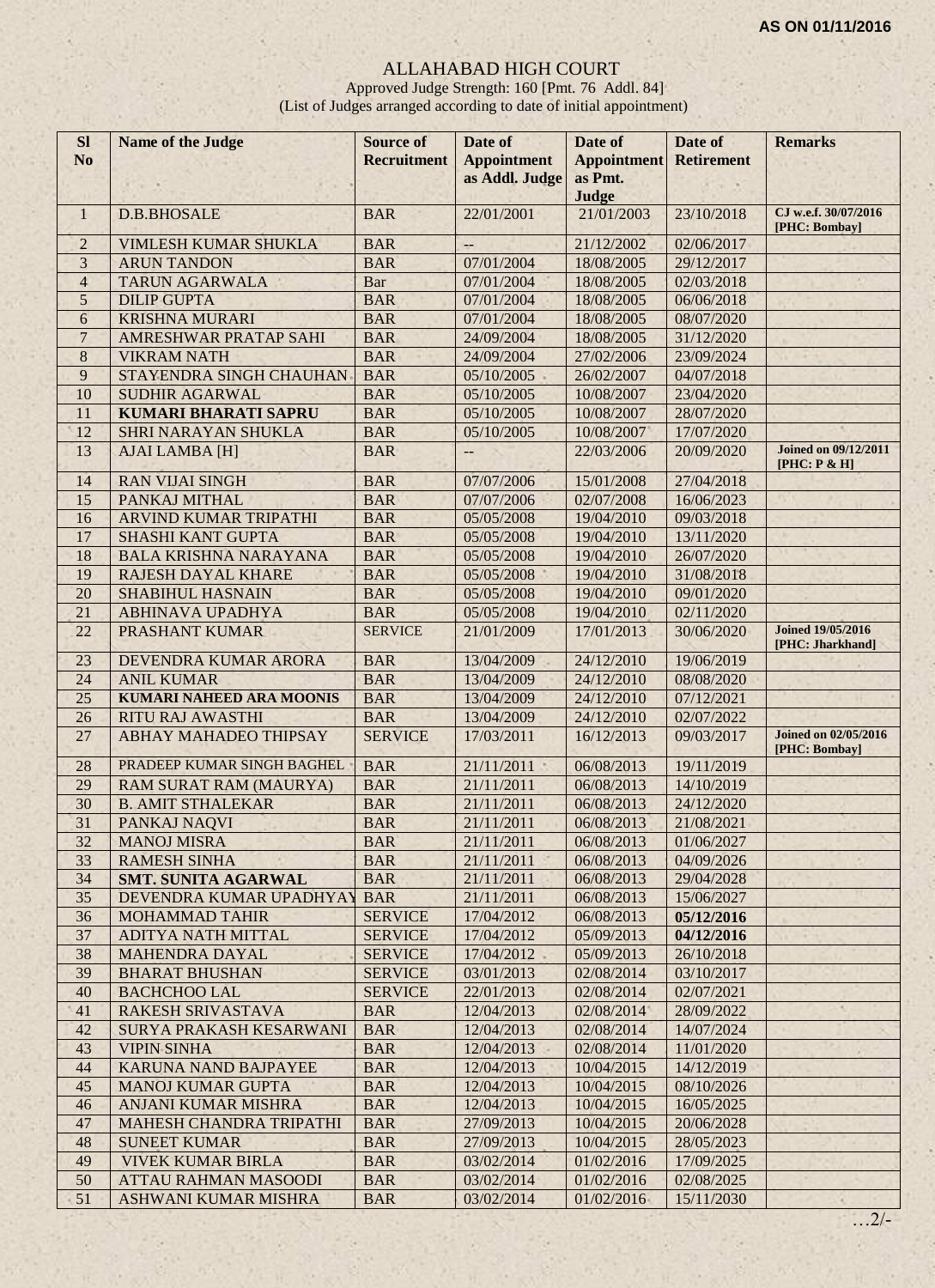| <b>SI</b>      | <b>Name of the Judge</b>     | <b>Source</b>  | Date of               | Date of        | Date of           | <b>Remarks</b> |
|----------------|------------------------------|----------------|-----------------------|----------------|-------------------|----------------|
| N <sub>o</sub> |                              |                | <b>Appointment as</b> | Appointment as | <b>Retirement</b> |                |
|                |                              |                | <b>Addl. Judge</b>    | Pmt. Judge     |                   |                |
| 52             | <b>RAJAN ROY</b>             | <b>BAR</b>     | 03/02/2014            | 01/02/2016     | 14/08/2027        |                |
| 53             | <b>SMT. RANJANA PANDYA</b>   | <b>SERVICE</b> | 03/02/2014            | 01/02/2016     | 19/11/2016        |                |
| 54             | <b>SMT. VIJAY LAKSHMI</b>    | <b>SERVICE</b> | 03/02/2014            | 01/02/2016     | 28/10/2018        |                |
| 55             | <b>ARVIND KUMAR MISHRA-I</b> | <b>SERVICE</b> | 03/02/2014            | 01/02/2016     | 01/07/1961        |                |
| 56             | <b>ANANT KUMAR</b>           | <b>SERVICE</b> | 03/02/2014            | 01/02/2016     | 06/06/2020        |                |
| 57             | <b>HARSH KUMAR</b>           | <b>SERVICE</b> | 03/02/2014            | 01/02/2016     | 29/03/2020        |                |
| 58             | <b>SHASHI KANT</b>           | <b>SERVICE</b> | 03/02/2014            | 01/02/2016     | 31/07/2019        |                |
| 59             | <b>OM PRAKASH-VII</b>        | <b>SERVICE</b> | 03/02/2014            | 01/02/2016     | 09/09/2022        |                |
| 60             | YASHWANT VARMA               | <b>BAR</b>     | 13/10/2014            | 01/02/2016     | 05/01/2031        |                |

# **Additional Judges**

|                | Name of Additional Judge      | Date of      | Source of      | Date of initial | Date of    | <b>Remarks</b>   |
|----------------|-------------------------------|--------------|----------------|-----------------|------------|------------------|
| SI.            |                               | <b>Birth</b> | Recruitment    | appointment     | expiry of  |                  |
| No.            |                               |              |                |                 | present    |                  |
|                |                               |              |                |                 | term       |                  |
|                | KAUSHAL JAYENDRA THAKER       | 04/09/1961   | <b>SERVICE</b> | 04/05/2013      | 03/05/2018 | <b>Joined on</b> |
|                |                               |              |                |                 |            | 11/04/2016       |
|                |                               |              |                |                 |            | [PHC: Gujarat]   |
| $\overline{2}$ | <b>MUKHTAR AHMAD</b>          | 04/10/1956   | <b>SERVICE</b> | 18/02/2015      | 17/02/2017 |                  |
| 3.             | <b>AMAR SINGH CHAUHAN</b>     | 03/06/1956   | <b>SERVICE</b> | 18/02/2015      | 17/02/2017 |                  |
| 4.             | <b>SHAMSHER BAHADUR SINGH</b> | 15/02/1955   | <b>SERVICE</b> | 18/02/2015      | 14/02/2017 |                  |
| 5              | <b>VINOD KUMAR MISRA</b>      | 03/01/1956   | <b>SERVICE</b> | 18/02/2015      | 17/02/2017 |                  |
| 6              | PRAMOD KUMAR SRIVASTAVA       | 29/01/1955   | <b>SERVICE</b> | 18/02/2015      | 28/01/2017 |                  |
| $\overline{7}$ | <b>RAGHVENDRA KUMAR</b>       | 01/04/1956   | <b>SERVICE</b> | 18/02/2015      | 17/02/2017 |                  |
| 8              | <b>PRATYUSH KUMAR</b>         | 21/01/1956   | <b>SERVICE</b> | 18/02/2015      | 17/02/2017 |                  |
| 9              | <b>ABHAI KUMAR</b>            | 07/10/1956   | <b>SERVICE</b> | 07/04/2016      | 06/04/2018 |                  |
| 10             | <b>ALOK KUMAR MUKHERJEE</b>   | 18/01/1955   | <b>SERVICE</b> | 07/04/2016      | 17/01/2017 |                  |
| 11             | ANIL KUMAR SRIVASTAVA-II      | 21/09/1956   | <b>SERVICE</b> | 07/04/2016      | 06/04/2018 |                  |
| 12             | RAVINDRA NATH KAKKAR          | 05/12/1956   | <b>SERVICE</b> | 07/04/2016      | 06/04/2018 |                  |
| 13             | <b>DR. VIJAY LAXMI</b>        | 01/07/1955   | <b>SERVICE</b> | 07/04/2016      | 30/06/2017 |                  |
| 14             | UMESH CHANDRA SRIVASTAVA      | 25/07/1956   | <b>SERVICE</b> | 07/04/2016      | 06/04/2018 |                  |
| 15             | RAVINDRA NATH MISHRA-II       | 06/11/1955   | <b>SERVICE</b> | 07/04/2016      | 05/11/2017 |                  |
| 16             | PRABHAT CHANDRA TRIPATHI      | 26/01/1956   | <b>SERVICE</b> | 07/04/2016      | 25/01/2018 |                  |
| 17             | VINOD KUMAR SRIVASTAVA-III    | 25/03/1956   | <b>SERVICE</b> | 07/04/2016      | 24/03/2018 |                  |

# **Judges transferred from the Allahabad High Court**

| Sl. | Name of the Judge    | Source     | Date of        | Date of       | Date of    | Remarks                        |
|-----|----------------------|------------|----------------|---------------|------------|--------------------------------|
| No. |                      |            | Appointment as | Appointment   | Retirement |                                |
|     |                      |            | Addl. Judge    | As Pmt. Judge |            |                                |
|     | <b>VINEET SARAN</b>  | <b>BAR</b> | --             | 14/02/2002    | 10/05/2019 | CJ. Orissa                     |
|     | <b>RAKESH TIWARI</b> | <b>BAR</b> | --             | 14/02/2002    | 24/10/2017 | <b>Transferred to Calcutta</b> |
|     | <b>RAJIV SHARMA</b>  | <b>BAR</b> | 24/09/2004     | 18/08/2005    | 24/09/2017 | <b>Transferred to Calcutta</b> |
|     | <b>VINOD PRASAD</b>  | <b>BAR</b> | 05/10/2005     | 10/08/2007    | 27/11/2016 | <b>Transferred to Orissa</b>   |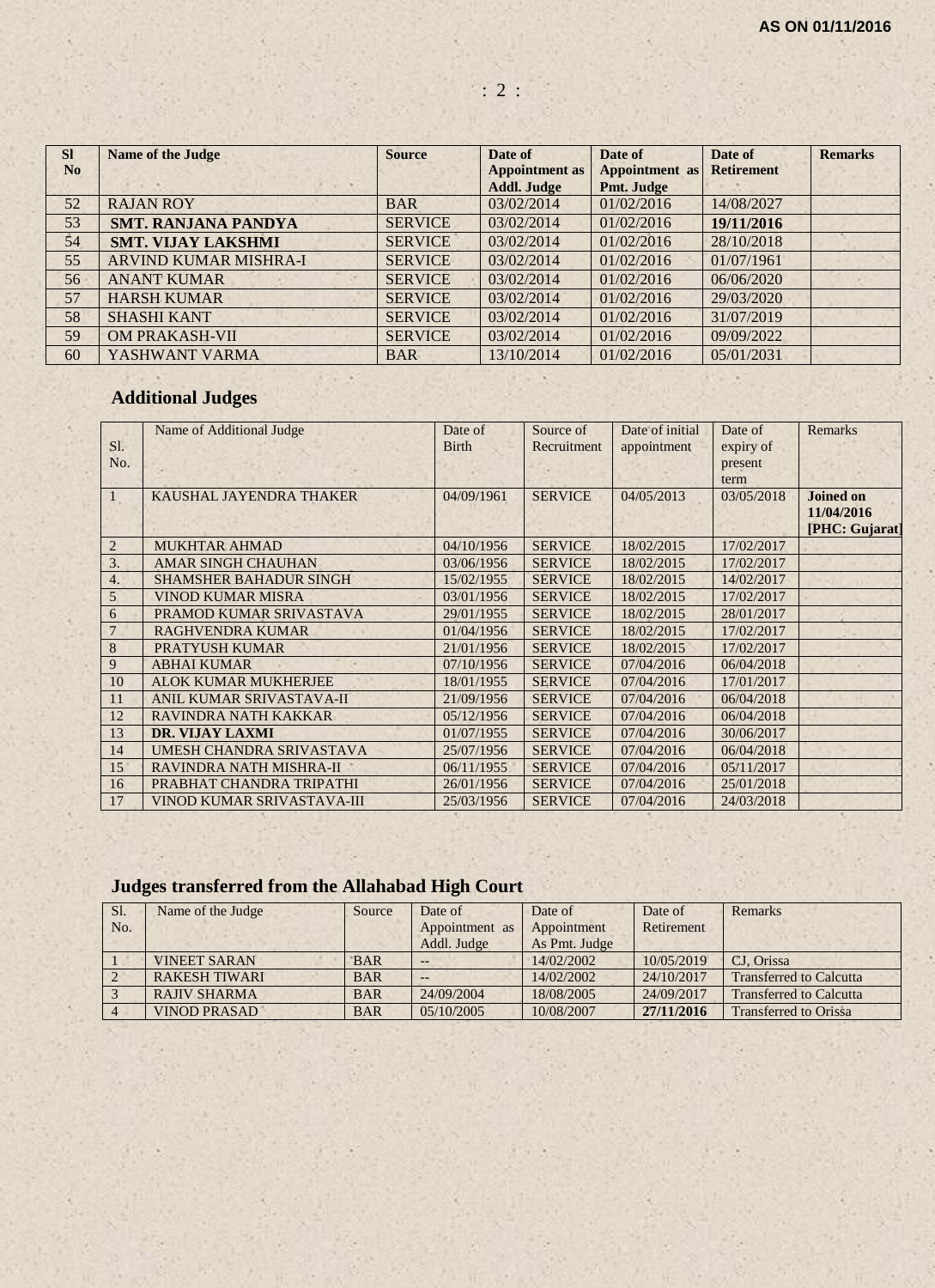#### **HIGH COURT OF JUDICATURE AT HYDERABAD**

**Approved Judge Strength: 61 [Pmt.: 46 Addl.: 15 ] (List of Judges arranged according to date of initial appointment)**

| Sl.<br>No.              | <b>Name of the Judge</b>                    | <b>Source of</b><br>Recruit-<br>ment | Date of<br><b>Appointment</b><br>as Addl. Judge | Date of<br><b>Appointment</b><br>as Pmt. Judge | Date of<br><b>Retirement</b> | <b>Remarks</b>                               |
|-------------------------|---------------------------------------------|--------------------------------------|-------------------------------------------------|------------------------------------------------|------------------------------|----------------------------------------------|
| $\mathbf{1}$            | <b>RAMESH RANGANATHAN</b>                   | <b>BAR</b>                           | 26/05/2005                                      | 20/02/2006                                     | 27/07/2020                   | ACJ w.e.f. 30/07/2016                        |
| $\sqrt{2}$              | <b>V. RAMASUBRAMANIAN</b>                   | <b>BAR</b>                           | 31/07/2006                                      | 09/11/2009                                     | 29/06/2020                   | <b>JOINED ON 27/04/2016</b><br>[PHC: MADRAS] |
| $\overline{\mathbf{3}}$ | C. V. NAGARJUNA REDDY                       | <b>BAR</b>                           | 11/09/2006                                      | 10/04/2008                                     | 04/12/2018                   |                                              |
| $\overline{4}$          | P. V. SANJAY KUMAR                          | <b>BAR</b>                           | 08/08/2008                                      | 20/01/2010                                     | 13/08/2025                   |                                              |
| 5                       | <b>SURESH KUMAR KAIT</b>                    | <b>BAR</b>                           | 05/09/2008                                      | 12/04/2013                                     | 23/05/2025                   | <b>Joined on 12/04/2016</b><br>[PHC: Delhi]  |
| 6                       | <b>RAJA ELANGO</b>                          | <b>BAR</b>                           | 31/03/2009                                      | 30/03/2011                                     | 22/09/2017                   | <b>JOINED ON 25/3/2010</b><br>[PHC: MADRAS]  |
| $\overline{7}$          | <b>CHAGARI PRAVEEN KUMAR</b>                | <b>BAR</b>                           | 29/06/2012                                      | 04/12/2013                                     | 25/02/2023                   |                                              |
| $8\,$                   | <b>M.S.SRI RAMACHANDRA RAO</b>              | <b>BAR</b>                           | 29/06/2012                                      | 04/12/2013                                     | 06/08/2028                   |                                              |
| 9                       | ADAVALLI RAJASHEKER REDDY                   | <b>BAR</b>                           | 12/04/2013                                      | 08/09/2014                                     | 03/05/2022                   |                                              |
| 10                      | PONUGOTI NAVEEN RAO                         | <b>BAR</b>                           | 12/04/2013                                      | 08/09/2014                                     | 14/07/2023                   |                                              |
| 11                      | SARASA VENKATANARAYANA<br><b>BHATTI</b>     | <b>BAR</b>                           | 12/04/2013                                      | 08/09/2014                                     | 05/05/2024                   |                                              |
| 12                      | <b>AKULA VENKATA SESHA SAI</b>              | <b>BAR</b>                           | 12/04/2013                                      | 08/09/2014                                     | 02/06/2024                   |                                              |
| 13                      | <b>CHALLA KODANDARAM</b><br><b>CHOWDARY</b> | <b>BAR</b>                           | 12/04/2013                                      | 08/09/2014                                     | 31/07/2021                   |                                              |
| 14                      | ASAPU RAMALINGESWARA RAO                    | <b>BAR</b>                           | 21/09/2013                                      | 02/03/2016                                     | 20/05/2018                   |                                              |
| 15                      | <b>BULUSU SIVA SANKARA RAO</b>              | <b>SERVICE</b>                       | 23/10/2013                                      | 02/03/2016                                     | 09/04/2019                   |                                              |
| 16                      | MANDHATA SEETHARAMA MURTI                   | <b>SERVICE</b>                       | 23/10/2013                                      | 02/03/2016                                     | 15/01/2020                   |                                              |
| 17                      | UPMAKA DURGA PRASAD RAO                     | <b>SERVICE</b>                       | 23/10/2013                                      | 02/03/2016                                     | 11/08/2024                   |                                              |
| 18                      | TALLURI SUNIL CHOWDARY                      | <b>SERVICE</b>                       | 23/10/2013                                      | 02/03/2016                                     | 03/02/2019                   |                                              |
| 19                      | MALLAVOLU SATYANARAYANA<br><b>MURTHY</b>    | <b>SERVICE</b>                       | 23/10/2013                                      | 02/03/2016                                     | 13/06/2022                   |                                              |
| 20                      | MISRILAL SUNIL KISHORE JAISWAI              | <b>SERVICE</b>                       | 23/10/2013                                      | 02/03/2016                                     | 04/02/2018                   |                                              |
| 21                      | AMBATI SHANKAR NARAYANA                     | <b>SERVICE</b>                       | 23/10/2013                                      | 02/03/2016                                     | 30/06/2018                   |                                              |
| 22                      | <b>SMT. ANIS</b>                            | <b>SERVICE</b>                       | 23/10/2013                                      | 02/03/2016                                     | 20/10/2017                   |                                              |
| 23                      | <b>GUDISEVA SHYAM PRASAD</b>                | <b>SERVICE</b>                       | $--$                                            | 20/05/2016                                     | 26/09/2020                   |                                              |

#### **Additional Judges**

| No. | Name of Additional Judge | Date of<br><b>Birth</b> |        | Source of<br>Recruit-<br>ment | Date of initial<br>appointment | Date of expiry<br>of present term | Remarks |
|-----|--------------------------|-------------------------|--------|-------------------------------|--------------------------------|-----------------------------------|---------|
|     |                          |                         | $-NII$ |                               |                                |                                   |         |
|     |                          |                         |        |                               |                                |                                   |         |

#### **JUDGES TRANSFERRED FROM HIGH COURT OF TELANGANA & ANDHRA PRADESH**

| Sl.<br>No.     | Name of the Judge          | Source     | Date of<br>Appointmen<br>t as Addl.<br>Judge | Date of<br>Appointment<br>As Pmt. Judge | Date of<br>Retirement | Remarks                      |
|----------------|----------------------------|------------|----------------------------------------------|-----------------------------------------|-----------------------|------------------------------|
|                | <b>MS. GORLA ROHINI</b>    | <b>BAR</b> | 25/06/2001                                   | 31/07/2002                              | 13/04/2017            | CJ, Delhi HC                 |
| $\overline{2}$ | <b>R. SUBHASH REDDY</b>    | <b>BAR</b> | 02/12/2002                                   | 24/06/2004                              | 04/01/2019            | CJ, Gujarat HC               |
| 3              | NOOTY RAMA MOHANA RAO      | <b>BAR</b> | 11/09/2006                                   | 10/04/2008                              | 13/08/2017            | <b>Transferred to Madras</b> |
| $\overline{4}$ | <b>DAMA SESHADRI NAIDU</b> | <b>BAR</b> | 21/09/2013                                   | 03/03/2016                              | 17/06/2024            | Transferred to Kerala HC     |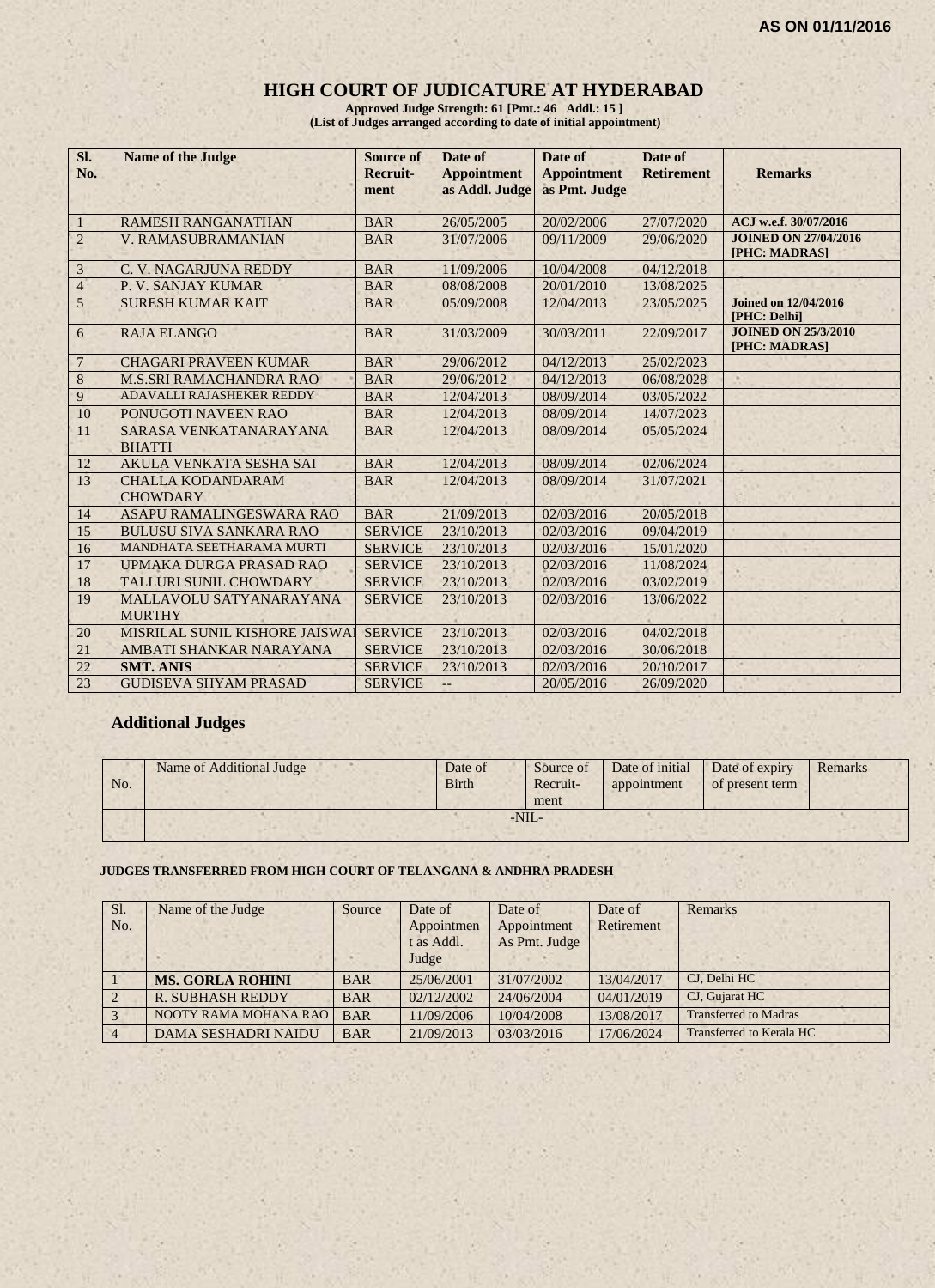#### **BOMBAY HIGH COURT Approved Judge Strength: 94 [Pmt.: 71 Addl.: 23] (List of Judges arranged according to date of initial appointment)**

| SI.<br>No.     | Name of the Judge                       | <b>Source</b>           | Date of<br><b>Appointment</b><br>as Addl.<br>Judge | Date of<br><b>Appointment</b> as<br>Pmt. Judge | Date of<br><b>Retirement</b> | <b>Remarks</b>                          |
|----------------|-----------------------------------------|-------------------------|----------------------------------------------------|------------------------------------------------|------------------------------|-----------------------------------------|
| $\mathbf{1}$   | <b>SMT.MANJULA CHELLUR</b>              | <b>SERVICE</b>          | 21/02/2000                                         | 17/08/2000                                     | 04/12/2017                   | CJ w.e.f.22/08/2016<br>[PHC: Karnataka] |
| $\overline{2}$ | <b>SMT.V.K.TAHILRAMANI</b>              | <b>BAR</b>              | 26/06/2001                                         | 03/10/2004                                     | 02/10/2020                   |                                         |
| $\mathfrak{Z}$ | V.M. KANADE                             | <b>BAR</b>              | 12/10/2001                                         | 03/10/2004                                     | 21/06/2017                   |                                         |
| $\overline{4}$ | N.H.PATIL                               | <b>BAR</b>              | 12/10/2001                                         | 03/10/2004                                     | 06/04/2019                   |                                         |
| 5              | <b>SHANTANU S. KEMKAR</b>               | <b>BAR</b>              | 21/03/2003                                         | 19/01/2004                                     | 22/10/2018                   | <b>Joined 16/04/2016</b><br>[PHC: M.P.] |
| 6              | ABHAY SHREENIWAS OKA                    | <b>BAR</b>              | 29/08/2003                                         | 12/11/2005                                     | 24/05/2022                   |                                         |
| $\overline{7}$ | <b>ANOOP V.MOHTA</b>                    | <b>BAR</b>              | 14/11/2003                                         | 12/11/2005                                     | 03/12/2017                   |                                         |
| 8              | S.C.DHARMADHIKARI                       | <b>BAR</b>              | 14/11/2003                                         | 12/11/2005                                     | 25/01/2022                   |                                         |
| 9              | <b>B.R.GAVAI</b>                        | <b>BAR</b>              | 14/11/2003                                         | 12/11/2005                                     | 23/11/2022                   |                                         |
| 10             | <b>B.P.DHARMADHIKARI</b>                | <b>BAR</b>              | 15/03/2004                                         | 12/03/2006                                     | 27/04/2020                   |                                         |
| 11             | <b>SMT. VASANTI ANIL NAIK</b>           | <b>BAR</b>              | 22/06/2005                                         | 29/04/2007                                     | 02/05/2018                   |                                         |
| 12             | RAVINDRA MANOHAR BORDE                  | <b>BAR</b>              | 08/09/2006                                         | 05/09/2008                                     | 09/08/2019                   |                                         |
| 13             | <b>RANJIT VASANTRAO MORE</b>            | <b>BAR</b>              | 08/09/2006                                         | 05/09/2008                                     | 02/11/2021                   |                                         |
| 14             | RAJENDRA MANOHAR SAVANT                 | <b>BAR</b>              | 08/09/2006                                         | 05/09/2008                                     | 05/12/2018                   |                                         |
| 15             | <b>AMJAD AHTESHAM SAYED</b>             | <b>BAR</b>              | 11/04/2007                                         | 09/04/2009                                     | 20/01/2023                   |                                         |
| 16             | SHINDE SAMBHAJI SHIWAJI                 | <b>BAR</b>              | 11/03/2008                                         | 13/03/2010                                     | 01/08/2022                   |                                         |
| 17             | <b>SMT.RAKHA P. SONDURBALDOTA</b>       | <b>SERVICE</b>          | 16/04/2008                                         | 15/04/2011                                     | 09/03/2017                   |                                         |
| 18             | KAMALKISHOR K. TATED                    | <b>BAR</b>              | 18/07/2008                                         | 15/07/2011                                     | 18/09/2021                   |                                         |
| 19             | PRASANNA B. VARALE                      | <b>BAR</b>              | 18/07/2008                                         | 15/07/2011                                     | 22/06/2024                   |                                         |
| 20             | SHAHRUKH JIMI KATHAWALLA                | <b>BAR</b>              | 18/07/2008                                         | 15/07/2011                                     | 23/03/2022                   |                                         |
| 21             | <b>SMT. MRIDULA R. BHATKAR</b>          | <b>SERVICE</b>          | 10/02/2009                                         | 23/12/2011                                     | 27/05/2019                   |                                         |
| 22             | F. M. S. ROSARIO DOS REIS               | <b>BAR</b>              | 26/03/2009                                         | 23/01/2013                                     | 09/08/2017                   |                                         |
| 23             | <b>RAJESH GOVING KETKAR</b>             | <b>BAR</b>              | 26/03/2009                                         | 23/01/2013                                     | 26/08/2019                   |                                         |
| 24             | RAVI KRISHNARAO DESHPANDE               | <b>BAR</b>              | 26/03/2009                                         | 23/01/2013                                     | 05/11/2020                   |                                         |
| 25             | SANJAY V. GANGAPURWALA                  | <b>BAR</b>              | 13/03/2010                                         | 23/01/2013                                     | 23/05/2024                   |                                         |
| 26             | TANAJI VISHWAS NALAWADE                 | <b>SERVICE</b>          | 17/03/2011                                         | 23/01/2013                                     | 06/03/2021                   |                                         |
| 27             | MANOJ SHIVLAL SANKLECHA                 | <b>BAR</b>              | 23/01/2012                                         | 16/12/2013                                     | 11/12/2019                   |                                         |
| 28             | RAMESH DEOKINANDAN DHANUKA              | <b>BAR</b>              | 23/01/2012                                         | 16/12/2013                                     | 30/05/2023                   |                                         |
| 29             | SUNIL PRABHAKARRAO DESHMUKH             | <b>BAR</b>              | 23/01/2012                                         | 16/12/2013                                     | 27/09/2021                   |                                         |
| 30             | NITIN MADHUKAR JAMDAR                   | <b>BAR</b>              | 23/01/2012                                         | 16/12/2013                                     | 09/01/2026                   |                                         |
| 31             | <b>SMT. SADHANA SANJAY JADHAV</b>       | <b>BAR</b>              | 23/01/2012                                         | 16/12/2013                                     | 13/06/2022                   |                                         |
| 32             | PRADEEP NARHARI DESHMUKH                | <b>SERVICE</b>          | 13/05/2013                                         | 09/04/2015                                     | 10/02/2020                   |                                         |
| 33             | SUNIL BALKRISHNA SHUKRE                 | <b>SERVICE</b>          | 13/05/2013                                         | 09/04/2015                                     | 24/10/2023                   |                                         |
| 34             | SURESH CHANDRAKANT GUPTE                | <b>BAR</b>              | 21/06/2013                                         | 09/04/2015                                     | 29/06/2021                   |                                         |
| 35             | ZAKA AZIZUL HAO                         | <b>BAR</b>              | 21/06/2013                                         | 02/03/2016                                     | 16/05/2021                   |                                         |
| 36             | SHRIRAM KALPATHI RAJENDRAN              | <b>BAR</b>              | 21/06/2013                                         | 02/03/2016                                     | 27/09/2025                   |                                         |
| 37             | <b>GAUTAM SHIRISH PATEL</b>             | <b>BAR</b>              | 21/06/2013                                         | 02/03/2016                                     | 25/04/2024                   |                                         |
| 38             | ATUL SHARACHCHANDRA CHANDURKAR          | <b>BAR</b>              | 21/06/2013                                         | 02/03/2016                                     | 06/04/2027                   |                                         |
| 39             | <b>Smt. REVATI PRASHANT MOHITE DERE</b> | <b>BAR</b>              | 21/06/2013                                         | 02/03/2016                                     | 16/04/2027                   |                                         |
| 40             | MAHESH SHARADCHANDRA SONAK              | <b>BAR</b>              | 21/06/2013                                         | 02/03/2016                                     | 27/11/2026                   |                                         |
| 41             | RAVINDRA VITHALRAO GHUGE                | <b>BAR</b>              | 21/06/2013                                         | 02/03/2016                                     | 08/06/2028                   |                                         |
| 42             | VIJAY LAKHICHAND ACHLIYA                | <b>SERVICE</b>          | 21/10/2013                                         | 02/03/2016                                     | 12/02/2021                   |                                         |
| 43             | <b>VINAY MANOHAR DESHPANDE</b>          | <b>BAR</b>              | 06/01/2014                                         | 02/03/2016                                     | 09/05/2022                   |                                         |
| 44             | AJEY SHRIKANT GADKARI                   | <b>BAR</b>              | 06/01/2014                                         | 02/03/2016                                     | 13/06/2027                   |                                         |
| 45             | NITIN WASUDEO SAMBRE                    | <b>BAR</b>              | 06/01/2014                                         | 02/03/2016                                     | 18/12/2029                   |                                         |
| 46             | <b>GIRISH SHARADCHANDRA KULKARNI</b>    | <b>BAR</b>              | 06/01/2014                                         | 02/03/2016                                     | 23/06/2030                   |                                         |
| 47             | BURGESS PESI COLABAWALLA                | <b>BAR</b>              | 06/01/2014                                         | 02/03/2016                                     | 15/12/2029                   |                                         |
| 48             | <b>ANIL KUMAR MENON</b>                 | <b>BAR</b>              | 03/03/2014                                         | 02/03/2016                                     | 11/07/2022                   |                                         |
| 49             | <b>CHANDRAKANT VASANT BHADANG</b>       | <b>SERVICE</b>          | 03/03/2014                                         | 02/03/2016                                     | 04/11/2022                   |                                         |
| 50             | VISHWAS KASHINATHRAO JADHAV             | <b>SERVICE</b>          | 03/03/2014                                         | 02/03/2016                                     | 16/05/2022                   |                                         |
| 51             | ANANTA MANOHAR BADAR                    | <b>SERVICE</b>          | 03/03/2014                                         | 02/03/2016                                     | 09/08/2023                   |                                         |
| 52             | PUKHRAJ RAJMAL BORA                     | <b>SERVICE</b>          | 03/03/2014                                         | 02/03/2016                                     | 21/10/2019                   |                                         |
| 53             | <b>SMT. ANUJA PRABHUDESSAI</b>          | <b>SERVICE</b><br>[GOA] | 03/03/2014                                         | 02/03/2016                                     | 07/02/2024                   |                                         |

…..2/-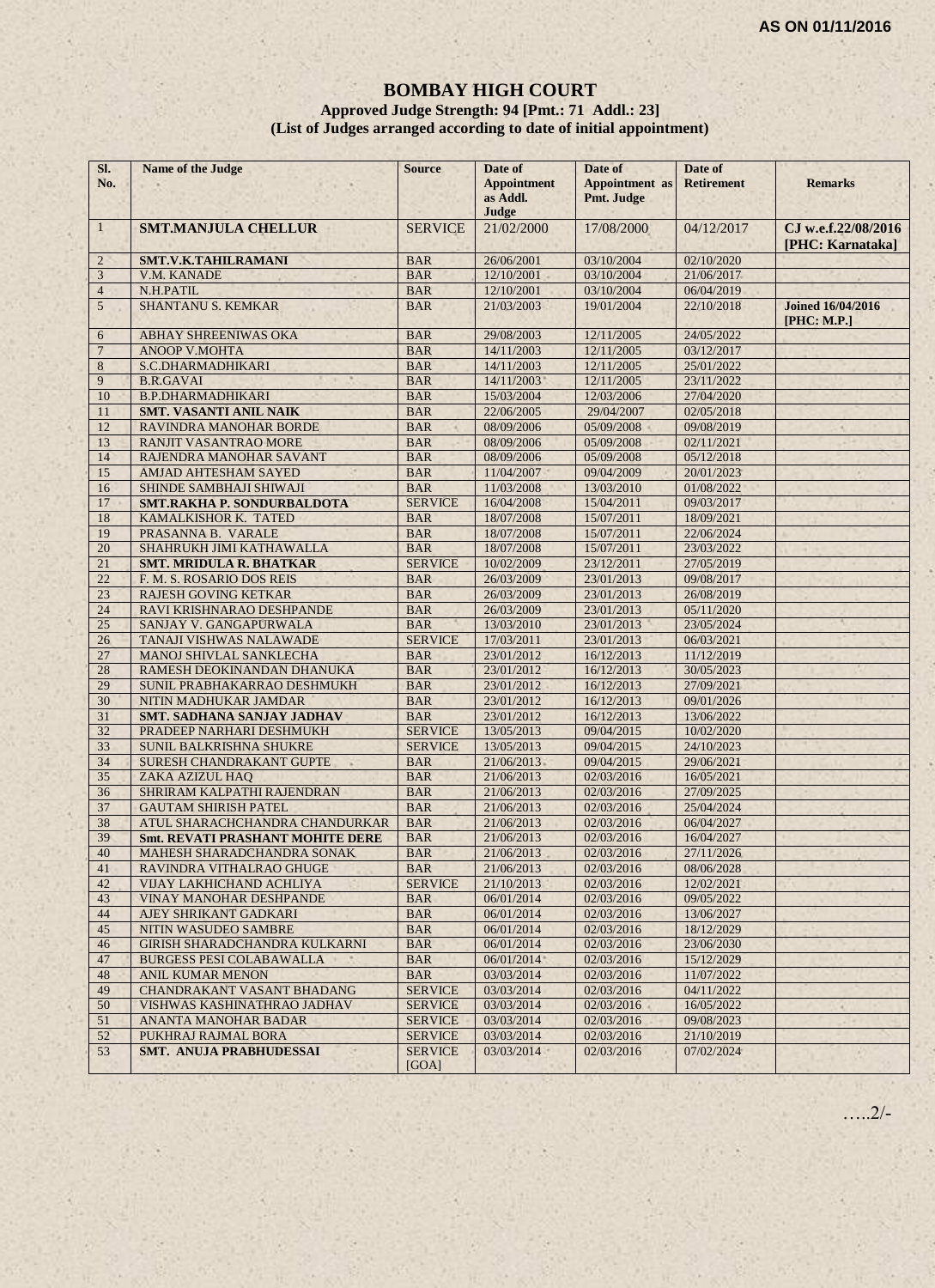# **: 2 :**

# **BOMBAY HIGH COURT…contd.**

# **Additional Judges**

| SI.            | Name of Additional Judge                      | Date of      | Source         | Date of initial | Date of expiry  |
|----------------|-----------------------------------------------|--------------|----------------|-----------------|-----------------|
| No.            |                                               | <b>Birth</b> |                | appointment     | of present term |
|                | KALIDAS LAXMANRAO WADANE                      | 12/01/1957   | <b>SERVICE</b> | 01/01/2015      | 31/12/2016      |
| $\overline{2}$ | KUMARI INDIRA KANAHAIYALAL JAIN               | 20/12/1955   | <b>SERVICE</b> | 01/01/2015      | 31/12/2016      |
| $\mathcal{R}$  | DR. (SMT.) SHALINI SHASHANK PHANSALKAR -JOSHI | 06/02/1957   | <b>SERVICE</b> | 01/01/2015      | 31/12/2016      |
| $\overline{4}$ | PRAKASH DEU NAIK                              | 30/04/1962   | <b>BAR</b>     | 17/03/2016      | 16/03/2018      |
| 5              | <b>MAKARAND SUBHASH KARNIK</b>                | 10/02/1969   | <b>BAR</b>     | 17/03/2016      | 16/03/2018      |
| 6              | <b>SMT. SWAPNA SANJIV JOSHI</b>               | 26/08/1959   | <b>SERVICE</b> | 28/03/2016      | 27/03/2018      |
|                | KISHOR KALESH SONAWANE                        | 11/06/1958   | <b>SERVICE</b> | 28/03/2016      | 27/03/2018      |
| $\mathbf{8}$   | SANITRAO SHAMRAO PATIL                        | 16/10/1956   | <b>SERVICE</b> | 28/03/2016      | 27/03/2018      |
| $\mathbf{Q}$   | KUMARI NUTAN D. SARDESSAI                     | 19/08/1958   | <b>SERVICE</b> | 28/03/2016      | 27/03/2018      |
|                |                                               |              | [GOA]          |                 |                 |

# **Judges transferred from the Bombay High Court**

| SI. | Name of the Judge            | Source         | Apptt.as Addl. | Apptt. as Pmt. | <b>DOR</b> | Remarks                      |
|-----|------------------------------|----------------|----------------|----------------|------------|------------------------------|
| No. |                              |                | Judge          | Judge          |            |                              |
|     | D.B.BHOSALE                  | <b>BAR</b>     | 22/01/2001     | 21/01/2003     | 23/10/2018 | CJ, Allahabad                |
|     | <b>S.J.VAZIFDAR</b>          | <b>BAR</b>     | 22/01/2001     | 21/01/2003     | 03/05/2018 | CI. P&H                      |
|     | <b>SMT. N.N.MHATRE</b>       | <b>BAR</b>     | 28/03/2001     | 21/03/2003     | 19/09/2017 | <b>Transfer to Calcutta</b>  |
|     | ARUN BHAURAO CHAUDHARI       | <b>BAR</b>     | 08/09/2006     | 05/09/2008     | 31/03/2019 | Transfer to P & H            |
|     | <b>ABHAY MAHADEO THIPSAY</b> | <b>SERVICE</b> | 17/03/2011     | 16/12/2013     | 09/03/2017 | <b>Transfer to Allahabad</b> |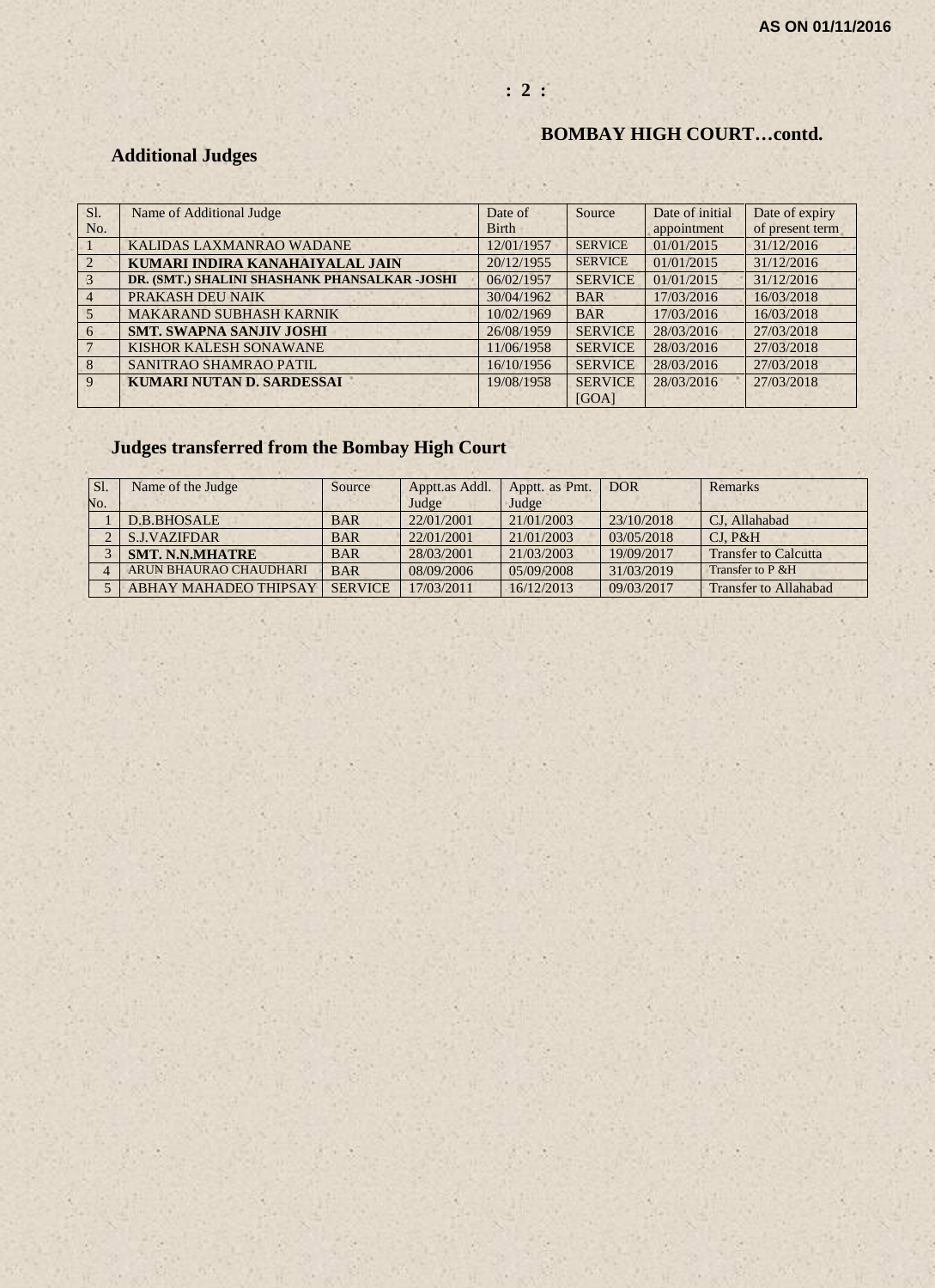#### **CALCUTTA HIGH COURT**

**Approved Judge Strength: 72 [Pmt.: 54 Addl: 18]** *(List of Judges arranged according to date of initial appointment)*

| SI.<br>No.      | <b>Name of the Judge</b>       | <b>Source of</b><br>Recruit-<br>ment | Date of<br><b>Appointment</b><br><b>as</b><br><b>Addl. Judge</b> | Date of<br><b>Appointment</b><br>as Pmt.Judge | Date of<br><b>Retirement</b> | <b>Remarks</b>                                  |
|-----------------|--------------------------------|--------------------------------------|------------------------------------------------------------------|-----------------------------------------------|------------------------------|-------------------------------------------------|
| $\mathbf{1}$    | <b>GIRISH CHANDRA GUPTA</b>    | <b>BAR</b>                           |                                                                  | 15/09/2000                                    | 30/11/2016                   | CJ w.e.f. 21/09/2016                            |
| $\overline{2}$  | <b>SMT. N.N.MHATRE</b>         | <b>BAR</b>                           | 28/03/2001                                                       | 21/03/2003                                    | 19/09/2017                   | <b>Joined 06/01/2012</b><br>[PHC: Bombay]       |
| 3               | <b>RAKESH TIWARI</b>           | <b>BAR</b>                           | $\overline{\phantom{a}}$                                         | 14/02/2002                                    | 24/10/2017                   | <b>Joined on 21/03/2016</b><br>[PHC: Allahabad] |
| 4               | JYOTIRMAY BHATTACHARYA         | <b>BAR</b>                           | $--$                                                             | 03/12/2003                                    | 24/09/2018                   |                                                 |
| 5               | <b>ANIRUDDHA BOSE</b>          | <b>BAR</b>                           | $-$                                                              | 19/01/2004                                    | 10/04/2021                   |                                                 |
| 6               | <b>RAJIV SHARMA</b>            | <b>BAR</b>                           | 24/09/2004                                                       | 18/08/2005                                    | 24/09/2017                   | <b>Joined on 27/04/15</b><br>[PHC: Allahabad]   |
| $\overline{7}$  | <b>DEBASISH KA R GUPTA</b>     | <b>BAR</b>                           | $\overline{\phantom{a}}$                                         | 22/06/2006                                    | 31/12/2018                   |                                                 |
| 8               | <b>SMT. NADIRA PATHERYA</b>    | <b>BAR</b>                           | $\overline{\phantom{a}}$                                         | 22/06/2006                                    | 18/11/2018                   |                                                 |
| 9               | <b>ASHIM KUMAR ROY</b>         | <b>BAR</b>                           | $-$                                                              | 22/06/2006                                    | 29/08/2017                   |                                                 |
| 10              | <b>BISWANATH SOMADDER</b>      | <b>BAR</b>                           | $\frac{1}{2}$                                                    | 22/06/2006                                    | 14/12/2025                   |                                                 |
| 11              | <b>DIPANKAR DATTA</b>          | <b>BAR</b>                           | $\overline{\phantom{a}}$                                         | 22/06/2006                                    | 08/02/2027                   |                                                 |
| 12              | <b>SANJIB BANERJEE</b>         | <b>BAR</b>                           | a.                                                               | 22/06/2006                                    | 01/11/2023                   |                                                 |
| 13              | C. S. KARNAN                   | <b>BAR</b>                           | 31/03/2009                                                       | 29/03/2011                                    | 11/06/2017                   | <b>JOINED ON 10/03/2016</b><br>[PHC: MADRAS]    |
| 14              | <b>INDRA PRASANNA MUKERJI</b>  | <b>BAR</b>                           | --1<br>$\sim$                                                    | 18/05/2009                                    | 05/09/2025                   |                                                 |
| 15              | <b>HARISH TANDON</b>           | <b>BAR</b>                           | $\overline{\phantom{a}}$                                         | 13/04/2010                                    | 05/11/2026                   |                                                 |
| 16              | DR. SAMBUDDHA CHAKRABARTI      | <b>BAR</b>                           | $\overline{\phantom{a}}$                                         | 13/09/2010                                    | 10/05/2020                   |                                                 |
| 17              | <b>SOUMEN SEN</b>              | <b>BAR</b>                           | $-$                                                              | 13/04/2011                                    | 26/07/2027                   |                                                 |
| 18              | <b>JOYMALYA BAGCHI</b>         | <b>BAR</b>                           |                                                                  | 27/06/2011                                    | 02/10/2028                   |                                                 |
| 19              | <b>INDRAJIT CHATTERJEE</b>     | <b>SERVICE</b>                       | 01/10/2013                                                       | 14/03/2016                                    | 02/02/2017                   |                                                 |
| 20              | <b>TAPASH MOOKHERJEE</b>       | <b>SERVICE</b>                       | 01/10/2013                                                       | 14/03/2016                                    | 15/07/2017                   |                                                 |
| $\overline{21}$ | <b>RANJIT KUMAR BAG</b>        | <b>SERVICE</b>                       | 01/10/2013                                                       | 14/03/2016                                    | 08/11/2017                   |                                                 |
| 22              | <b>ISHAN CHANDRA DAS</b>       | <b>SERVICE</b>                       | 01/10/2013                                                       | 14/03/2016                                    | 01/03/2017                   |                                                 |
| $\overline{23}$ | <b>SMT. SAMAPTI CHATTERJEE</b> | <b>BAR</b>                           | 30/10/2013                                                       | 14/03/2016                                    | 13/12/2020                   |                                                 |
| 24              | <b>SAHIDULLAH MUNSHI</b>       | <b>BAR</b>                           | 30/10/2013                                                       | 14/03/2016                                    | 29/09/2020                   |                                                 |
| 25              | <b>SUBRATA TALUKDAR</b>        | <b>BAR</b>                           | 30/10/2013                                                       | 14/03/2016                                    | 04/07/2023                   |                                                 |
| 26              | TAPABRATA CHAKRABORTY          | <b>BAR</b>                           | 30/10/2013                                                       | 14/03/2016                                    | 27/11/2028                   |                                                 |
| 27              | <b>ARINDAM SINHA</b>           | <b>BAR</b>                           | 30/10/2013                                                       | 14/03/2016                                    | 22/09/2027                   |                                                 |
| 28              | <b>ARIJIT BANERJEE</b>         | <b>BAR</b>                           | 30/10/2013                                                       | 14/03/2016                                    | 07/03/2029                   |                                                 |
| 29              | <b>DEBANGSU BASAK</b>          | <b>BAR</b>                           | 30/10/2013                                                       | 14/03/2016                                    | 19/06/2028                   |                                                 |
| 30              | <b>ASHIS KUMAR CHAKRABORTY</b> | <b>BAR</b>                           | 22/10/2014                                                       | 06/10/2016                                    | 12/12/1965                   |                                                 |
| 31              | <b>MALAY MARUT BANERJEE</b>    | <b>SERVICE</b>                       | 30/03/2015                                                       | 06/10/2016                                    | 01/04/1955                   |                                                 |
| 32              | <b>MD. MUMTAZ KHAN</b>         | <b>SERVICE</b>                       | 30/03/2015                                                       | 06/10/2016                                    | 15/08/1957                   |                                                 |
| 33              | SANKAR ACHARYYA                | <b>SERVICE</b>                       | 30/03/2015                                                       | 06/10/2016                                    | 24/08/1955                   |                                                 |
| 34              | <b>MIR DARA SHEKO</b>          | <b>SERVICE</b>                       | 30/03/2015                                                       | 06/10/2016                                    | 11/02/1956                   |                                                 |
| $\overline{35}$ | <b>DEBI PROSAD DEY</b>         | <b>SERVICE</b>                       | 30/03/2015                                                       | 06/10/2016                                    | 16/02/1956                   |                                                 |
| $\overline{36}$ | <b>MISS ASHA ARORA</b>         | <b>SERVICE</b>                       | 30/03/2015                                                       | 06/10/2016                                    | 02/10/1957                   |                                                 |
| 37              | SIDDHARTHA CHATTOPADHYAY       | <b>SERVICE</b>                       | 30/03/2015                                                       | 06/10/2016                                    | 08/02/1956                   |                                                 |
| 38              | <b>SHIVAKANT PRASAD</b>        | <b>SERVICE</b>                       | 30/03/2015                                                       | 06/10/2016                                    | 06/12/1959                   |                                                 |

# **Additional Judges**

| Sl.<br>No. | Name of Additional Judge | Date of Birth | Source  | Date of initial<br>appointment | Date of expiry<br>of present term |
|------------|--------------------------|---------------|---------|--------------------------------|-----------------------------------|
|            | AMITABHA CHATTERJEE      | 09/05/1960    | Service | 06/10/2016                     | 0.5/10/2018                       |

#### **Judges transferred from the Calcutta High Court**

| 51. | Name of the Judge             | Source         | Date of        | Date of       | Date of    | <b>Remarks</b>              |
|-----|-------------------------------|----------------|----------------|---------------|------------|-----------------------------|
| No. |                               |                | Appointment as | Appointment   | retirement |                             |
|     |                               |                | Addl. Judge    | As Pmt. Judge |            |                             |
|     | S.K.MUKHERJEE                 | <b>BAR</b>     |                | 15/09/2000    | 09/10/2017 | CJ. Karnataka               |
|     | <b>KUMARI INDIRA BANERJEE</b> | <b>BAR</b>     |                | 0.5/02/2002   | 23/09/2019 | <b>Transferred to Delhi</b> |
|     | <b>SUDIP AHLUWALIA</b>        | <b>SERVICE</b> | 01/10/2013     | 14/03/2016    | 30/12/2021 | Transferred to P&H          |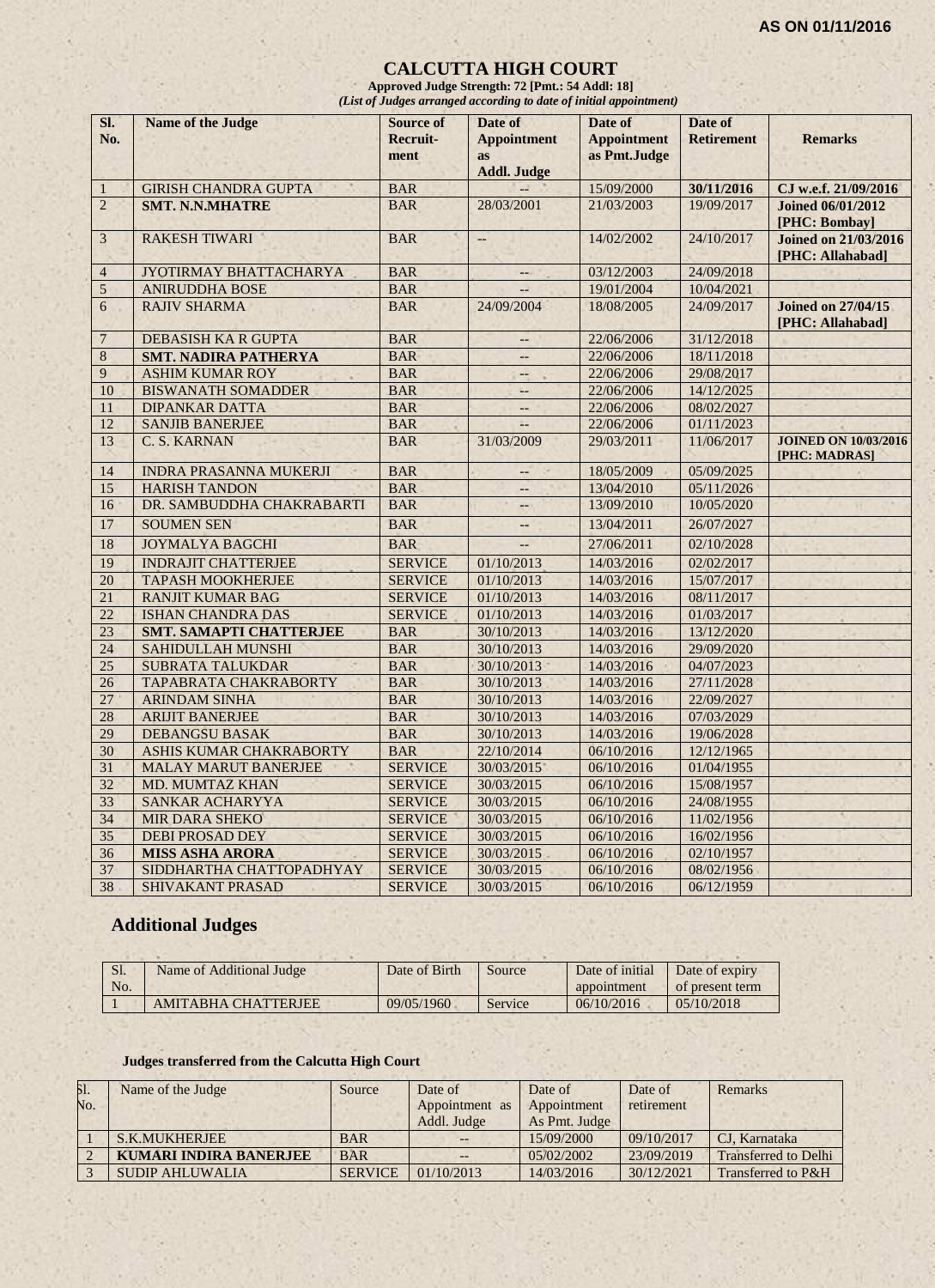# **CHHATTISGARH HIGH COURT**

**Approved Judge Strength: 22 [Pmt.: 17 Addl.: 05] (List of Judges arranged according to date of initial appointment)**

| SI.<br>No.      | <b>Name of the Judge</b>                    | Source of<br>Recruit-<br>ment | Date of<br><b>Appointment</b><br>as Addl.<br>Judge | Date of<br><b>Appointment</b><br>as Pmt. Judge | Date of<br><b>Retirement</b> | <b>Remarks</b>                     |
|-----------------|---------------------------------------------|-------------------------------|----------------------------------------------------|------------------------------------------------|------------------------------|------------------------------------|
|                 | <b>DEEPAK GUPTA</b>                         | <b>BAR</b>                    |                                                    | 04/10/2004                                     | 06/05/2017                   | CJ w.e.f.16/05/2016<br>[PHC: H.P.] |
| $\overline{2}$  | PRITINKER DIWAKER                           | <b>BAR</b>                    | 31/03/2009                                         | 10/09/2013                                     | 21/11/2023                   |                                    |
| $\overline{3}$  | PRASHANT KUMAR MISHRA                       | <b>BAR</b>                    | 10/12/2009                                         | 28/11/2014                                     | 28/08/2026                   |                                    |
| $\overline{4}$  | <b>MANINDRA MOHAN</b><br><b>SHRIVASTAVA</b> | <b>BAR</b>                    | 10/12/2009                                         | 08/03/2016                                     | 05/03/2026                   |                                    |
| $5\overline{)}$ | <b>GOUTAM BHADURI</b>                       | <b>BAR</b>                    | 16/09/2013                                         | 08/03/2016                                     | 09/11/2024                   |                                    |
| 6               | SANJAY KUMAR AGRAWAL                        | <b>BAR</b>                    | 16/09/2013                                         | 08/03/2016                                     | 14/07/2017                   |                                    |
|                 | PUTHICHIRA SAM KOSHY                        | <b>BAR</b>                    | 16/09/2013                                         | 08/03/2016                                     | 29/04/2019                   |                                    |
| 8               | <b>CHANDRA BHUSHAN BAJPAI</b>               | <b>SERVICE</b>                | 27/01/2014                                         | 08/03/2016                                     | 13/10/2017                   |                                    |

# **Additional Judges**

| Sl. | Name of Additional Judge      | Date of      | Source of      | Date of initial | Date of expiry  |
|-----|-------------------------------|--------------|----------------|-----------------|-----------------|
| No. |                               | <b>Birth</b> | Recruitment    | appointment     | of present term |
|     | SANJAY AGRAWAL                | 21/08/1964   | <b>BAR</b>     | 29/09/2016      | 28/09/2018      |
|     | RAJENDRA CHANDRA SINGH SAMANT | 01/07/1960   | <b>SERVICE</b> | 29/09/2016      | 28/09/2018      |
|     | ANIL KUMAR SHUKLA             | 02/07/1955   | <b>SERVICE</b> | 29/09/2016      | 01/07/2017      |

#### **Judges transferred from the Chhattisgarh High Court**

| $S1$ . | Name of the Judge      | Source     | Date of              | Date of       | Date of    | Remarks    |
|--------|------------------------|------------|----------------------|---------------|------------|------------|
| No.    |                        |            | Appointment as Addl. | Appointment   | retirement |            |
|        |                        |            | Judge                | As Pmt. Judge |            |            |
|        | SATISH KUMAR AGNIHOTRI | <b>BAR</b> | 05/05/2005           | 03/05/2007    | 30/07/2018 | CJ. Sikkim |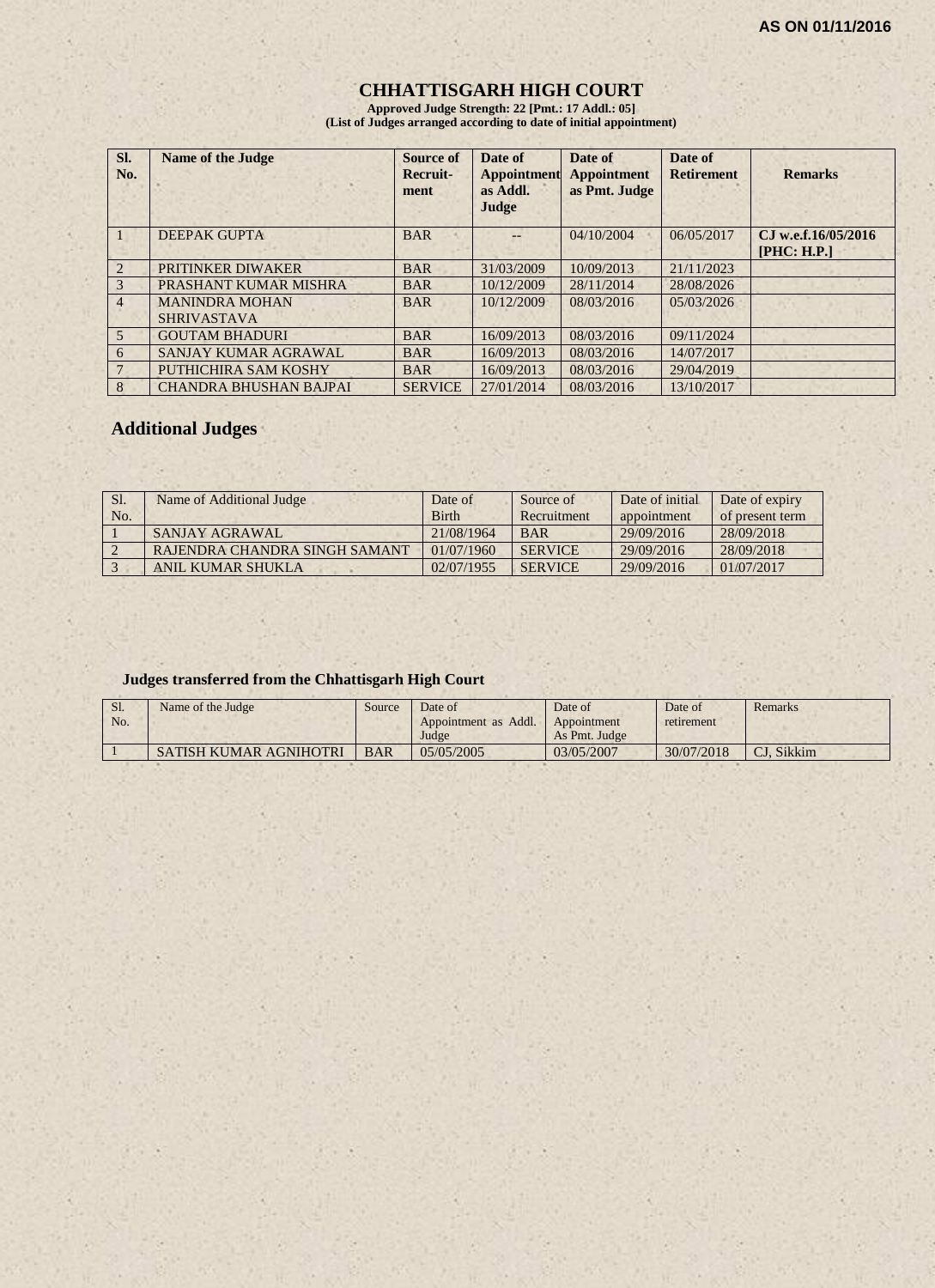#### **DELHI HIGH COURT**

**Approved Judge Strength: 60 [Pmt.: 45 Addl.: 15] (List of Judges arranged according to date of initial appointment)**

| SI.             | <b>Name of the Judge</b>          | <b>Source of</b> | Date of            | Date of               | Date of           |                                             |
|-----------------|-----------------------------------|------------------|--------------------|-----------------------|-------------------|---------------------------------------------|
| No.             |                                   | <b>Recruit-</b>  | Appoint-           | <b>Appointment</b> as | <b>Retirement</b> | <b>Remarks</b>                              |
|                 |                                   | ment             | ment as            | Pmt. Judge            |                   |                                             |
|                 |                                   |                  | <b>Addl. Judge</b> |                       |                   |                                             |
| $\mathbf{1}$    | <b>MS. GORLA ROHINI</b>           | <b>BAR</b>       | 25/06/2001         | 31/07/2002            | 13/04/2017        | CJ w.e.f.21/04/2014<br>[PHC: Andhra Pd.]    |
| $\overline{2}$  | <b>KUMARI INDIRA BANERJEE</b>     | <b>BAR</b>       |                    | 05/02/2002            | 23/09/2019        | <b>Joined 08/08/2016</b><br>[PHC: Calcutta] |
| 3               | <b>BADAR DURREZ AHMED</b>         | <b>BAR</b>       | 20/12/2002         | 21/01/2004            | 15/03/2018        |                                             |
| $\overline{4}$  | PRADEEP NANDRAJOG                 | <b>BAR</b>       | 20/12/2002         | 16/04/2004            | 23/02/2020        |                                             |
| 5               | <b>KUMARI GITA MITTAL</b>         | <b>BAR</b>       | 16/07/2004         | 20/02/2006            | 08/12/2020        |                                             |
| 6               | SHRIPATHI RAVINDRA BHAT           | <b>BAR</b>       | 16/07/2004         | 20/02/2006            | 20/10/2020        |                                             |
| $\overline{7}$  | <b>SANJIV KHANNA</b>              | <b>BAR</b>       | 24/06/2005         | 20/02/2006            | 13/05/2022        |                                             |
| 8               | <b>GURINDER SINGH SISTANI</b>     | <b>BAR</b>       | 29/05/2006         | 29/08/2007            | 10/03/2020        |                                             |
| 9               | <b>S.MURALIDHAR</b>               | <b>BAR</b>       | 29/05/2006         | 29/08/2007            | 07/08/2023        |                                             |
| 10              | <b>KUMARI HIMA KOHLI</b>          | <b>BAR</b>       | 29/05/2006         | 29/08/2007            | 01/09/2021        |                                             |
| 11              | <b>VIPIN SANGHI</b>               | <b>BAR</b>       | 29/05/2006         | 11/02/2008            | 26/10/2023        |                                             |
| 12              | SIDDHARTH MRIDUL                  | <b>BAR</b>       | 13/03/2008         | 26/05/2009            | 21/11/2024        |                                             |
| 13              | <b>MANMOHAN</b>                   | <b>BAR</b>       | 13/03/2008         | 17/12/2009            | 16/12/2024        |                                             |
| 14              | <b>RAJIV SAHAI ENDLAW</b>         | <b>BAR</b>       | 11/04/2008         | 06/07/2011            | 12/08/2021        |                                             |
| 15              | <b>JAG JIVAN RAM MIDHA</b>        | <b>BAR</b>       | 11/04/2008         | 06/07/2011            | 07/07/2021        |                                             |
| 16              | <b>SUNIL GAUR</b>                 | <b>SERVICE</b>   | 11/04/2008         | 11/04/2012            | 22/08/2019        |                                             |
| 17              | VALMIKI J. MEHTA                  | <b>BAR</b>       | 15/04/2009         | 12/04/2013            | 05/06/2021        |                                             |
| 18              | <b>SMT.INDERMEET KAUR KOCHHAR</b> | <b>SERVICE</b>   | 14/05/2009         | 12/04/2013            | 21/03/2018        |                                             |
| 19              | <b>ANIL KUMAR PATHAK</b>          | <b>SERVICE</b>   | 14/05/2009         | 05/09/2013            | 10/07/2019        |                                             |
| 20              | <b>MS. MUKTA GUPTA</b>            | <b>BAR</b>       | 23/10/2009         | 29/05/2014            | 27/06/2023        |                                             |
| 21              | <b>SHRIMATI PRATIBHA RANI</b>     | <b>SERVICE</b>   | 17/10/2011         | 16/10/2014            | 24/08/2018        |                                             |
| 22              | <b>SAT PAUL GARG</b>              | <b>SERVICE</b>   | 17/10/2011         | 16/10/2014            | 14/06/2018        |                                             |
| 23              | <b>JAYANT NATH</b>                | <b>BAR</b>       | 17/04/2013         | 18/03/2015            | 09/11/2021        |                                             |
| 24              | NAJMUSSAHAR WAZIRI@NAJMI WAZIRI   | <b>BAR</b>       | 17/04/2013         | 18/03/2015            | 14/07/2023        |                                             |
| $\overline{25}$ | <b>SANJEEV SACHDVA</b>            | <b>BAR</b>       | 17/04/2013         | 18/03/2015            | 25/12/2026        |                                             |
| 26              | <b>VIBHU BAKHRU</b>               | <b>BAR</b>       | 17/04/2013         | 18/03/2015            | 01/11/2028        |                                             |
| 27              | VALLURI KAMESWAR RAO              | <b>BAR</b>       | 17/04/2013         | 18/03/2015            | 06/08/2027        |                                             |
| 28              | <b>SMT. SUNITA GUPTA</b>          | <b>SERVICE</b>   | 17/04/2013         | 18/03/2015            | 13/12/2016        |                                             |
| 29              | <b>SMT. DEEPA SHARMA</b>          | <b>SERVICE</b>   | 17/04/2013         | 18/03/2015            | 27/05/2018        |                                             |
| 30              | <b>ASHUTOSH KUMAR</b>             | <b>BAR</b>       | 15/05/2014         | 21/04/2016            | 30/09/2028        | <b>Joined on 7/1/2015</b><br>[PHC: Patna]   |
| 31              | PARKASH SINGH TEJI                | <b>SERVICE</b>   | 15/12/2014         | 02/06/2016            | 13/08/2018        |                                             |
| 32              | <b>INDER SINGH MEHTA</b>          | <b>SERVICE</b>   | 15/12/2014         | 02/06/2016            | 05/04/2020        |                                             |
| 33              | <b>RAVINDRA KUMAR GAUBA</b>       | <b>SERVICE</b>   | 15/12/2014         | 02/06/2016            | 03/12/2019        |                                             |
| 34              | SMT. SANGITA DHINGRA SEHGAL       | <b>SERVICE</b>   | 15/12/2014         | 02/06/2016            | 19/06/2020        |                                             |

# **Additional Judges**

| SI.<br>No. | <b>Name of Additional Judge</b> | Date of<br><b>Birth</b> | <b>Source of</b> | Date of initial<br>Recruitment appointment | Date of expiry<br>of present<br>term |  |
|------------|---------------------------------|-------------------------|------------------|--------------------------------------------|--------------------------------------|--|
|            |                                 | NIL                     |                  |                                            |                                      |  |

# **JUDGES TRANSFERRED FROM THE DELHI HIGH COURT**

| Sl. | Name of the Judge        | Source         | Date of        | Date of       | Date of    | Remarks                         |
|-----|--------------------------|----------------|----------------|---------------|------------|---------------------------------|
| No. |                          |                | Appointment    | Appointment   | Retirement |                                 |
|     |                          |                | as Addl. Judge | As Pmt. Judge |            |                                 |
|     | SANJAY KISHAN KAUL       | <b>BAR</b>     | 03/05/2001     | 02/05/2003    | 25/12/2020 | CJ, Madras HC                   |
|     | <b>RAJIV SHAKDHER</b>    | <b>BAR</b>     | 11/04/2008     | 17/10/2011    | 18/10/2024 | <b>Transferred to Madras</b>    |
|     | <b>SURESH KUMAR KAIT</b> | <b>BAR</b>     | 05/09/2008     | 12/04/2013    | 23/05/2025 | Transferred to T &AP            |
|     | <b>VED PRAKASH VAISH</b> | <b>SERVICE</b> | 17/04/2013     | 18/03/2015    | 26/06/2021 | <b>Transferred to Meghalaya</b> |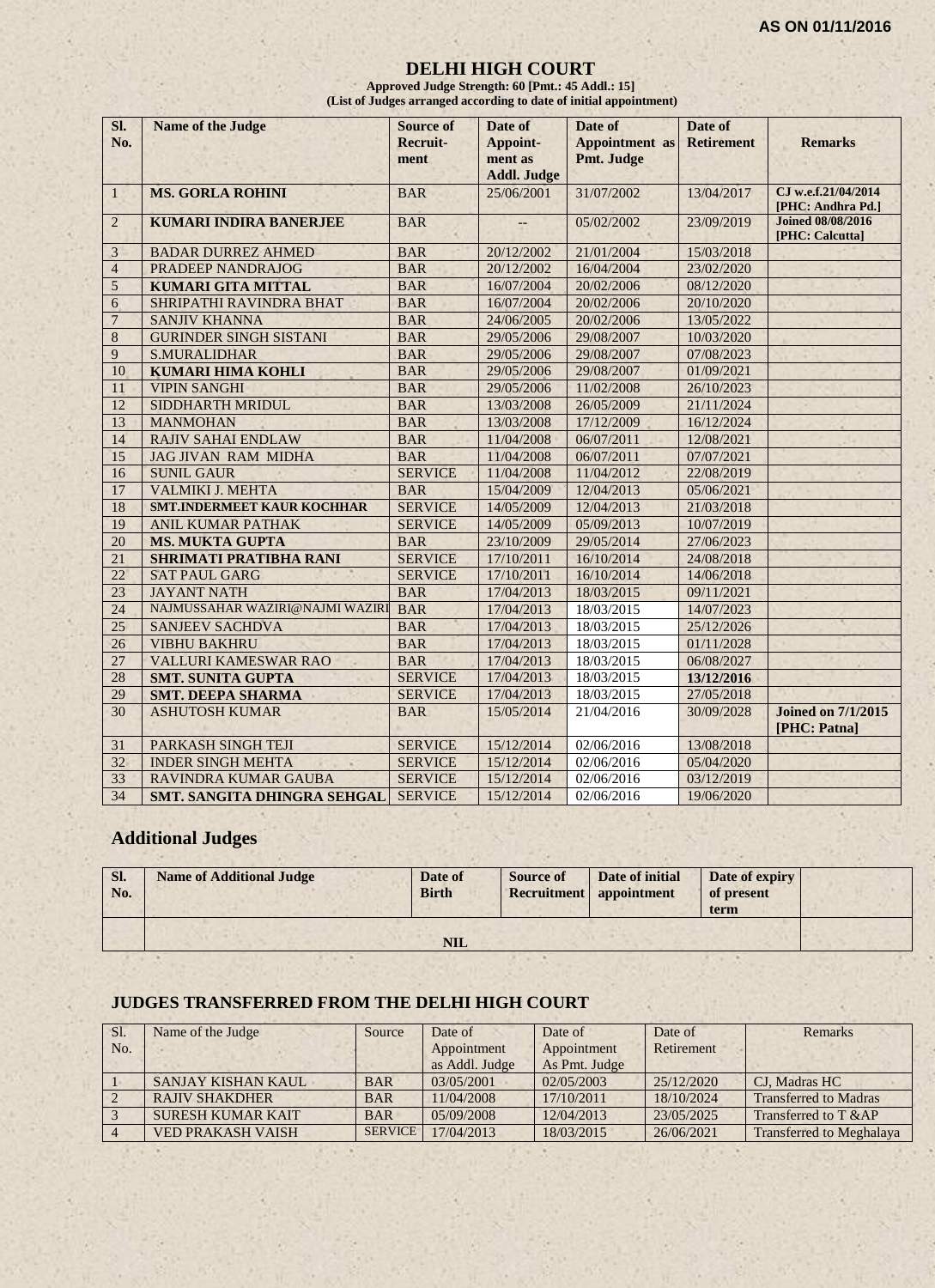#### **GAUHATI HIGH COURT**

**Approved Judge Strength: 24 [Pmt.: 18 Addl.: 6 ] (List of Judges arranged according to date of initial appointment)**

| SI.<br>No.     | <b>Name of the Judge</b>  | <b>Source of</b><br><b>Recruitment</b> | Date of<br><b>Appointment</b><br>as Addl. Judge | Date of<br><b>Appointment</b><br>as Pmt. Judge | Date of<br><b>Retirement</b> | <b>Remarks</b>      |
|----------------|---------------------------|----------------------------------------|-------------------------------------------------|------------------------------------------------|------------------------------|---------------------|
|                | <b>AJIT SINGH</b>         | <b>BAR</b>                             | 01/04/2002                                      | 21/03/2003                                     | 05/09/2018                   | CJ w.e.f.05/03/2016 |
|                |                           |                                        |                                                 |                                                |                              | [PHC: M.P.]         |
| $\mathcal{L}$  | <b>HRISHIKESH ROY</b>     | <b>BAR</b>                             | 12/10/2006                                      | 15/07/2008                                     | 31/05/2022                   |                     |
| 3              | <b>ARUP KUMAR GOSWAMI</b> | <b>BAR</b>                             | 24/01/2011                                      | 07/11/2012                                     | 10/03/2023                   |                     |
| $\overline{4}$ | <b>UJJAL BHUYAN</b>       | <b>BAR</b>                             | 17/10/2011                                      | 16/10/2013                                     | 01/08/2026                   |                     |
|                | NISHITENDU CHAUDHURY      | <b>BAR</b>                             | 22/05/2013                                      | 20/02/2016                                     | 31/01/2023                   |                     |

#### **Additional Judges**

| Sl.<br>No.     | <b>Name of Additional Judge</b> | Date of<br><b>Birth</b> | Source of<br><b>Recruitment</b> | Date of initial<br>appointment | Date of expiry<br>of present<br>term |                                             |
|----------------|---------------------------------|-------------------------|---------------------------------|--------------------------------|--------------------------------------|---------------------------------------------|
|                | <b>LANUSUNGKUM JAMIR</b>        | 01/03/1964              | <b>BAR</b>                      | 22/05/2013                     | 21/05/2017                           |                                             |
| 2.             | <b>MANASH RANJAN PATHAK</b>     | 28/08/1965              | <b>BAR</b>                      | 22/05/2013                     | 21/05/2017                           |                                             |
| 3              | <b>MANOJIT BHUYAN</b>           | 05/02/1959              | <b>BAR</b>                      | 07/01/2015                     | 06/01/2017                           |                                             |
| $\overline{4}$ | MICHAEL ZOTHANKHUMA             | 23/10/1965              | <b>BAR</b>                      | 07/01/2015                     | 06/01/2017                           |                                             |
| 5              | <b>SUMAN SHYAM</b>              | 12/06/1969              | <b>BAR</b>                      | 07/01/2015                     | 06/01/2017                           |                                             |
| 6              | PARAN KUMAR PHUKAN              | 29/10/1955              | <b>SERVICE</b>                  | 07/01/2015                     | 06/01/2017                           |                                             |
|                | <b>SMT. RUMI KUMARI PHUKAN</b>  | 01/07/1960              | <b>SERVICE</b>                  | 07/01/2015                     | 06/01/2017                           |                                             |
| $\overline{8}$ | SONGKHUPCHUNG SERTO             | 01/03/1961              | <b>SERVICE</b>                  | 14/03/2016                     | 13/03/2018                           | <b>Joined on 03/10/16</b><br>[PHC: MANIPUR] |

### **JUDGES TRANSFERRED FROM THE GAUHATI HIGH COURT**

| Sl.<br>No. | Name of the Judge    | Source<br>Of<br>Recruit<br>ment | Date of<br>Appointment<br>as Addl.<br>Judge | Date of<br>Appointment<br>As Pmt. Judge | Date of<br>retirement | Remarks     |
|------------|----------------------|---------------------------------|---------------------------------------------|-----------------------------------------|-----------------------|-------------|
|            | TINLIANTHANG VAIPHEI | <b>BAR</b>                      | 17/07/2003                                  | 28/02/2005                              | 28/02/2018            | CJ, Tripura |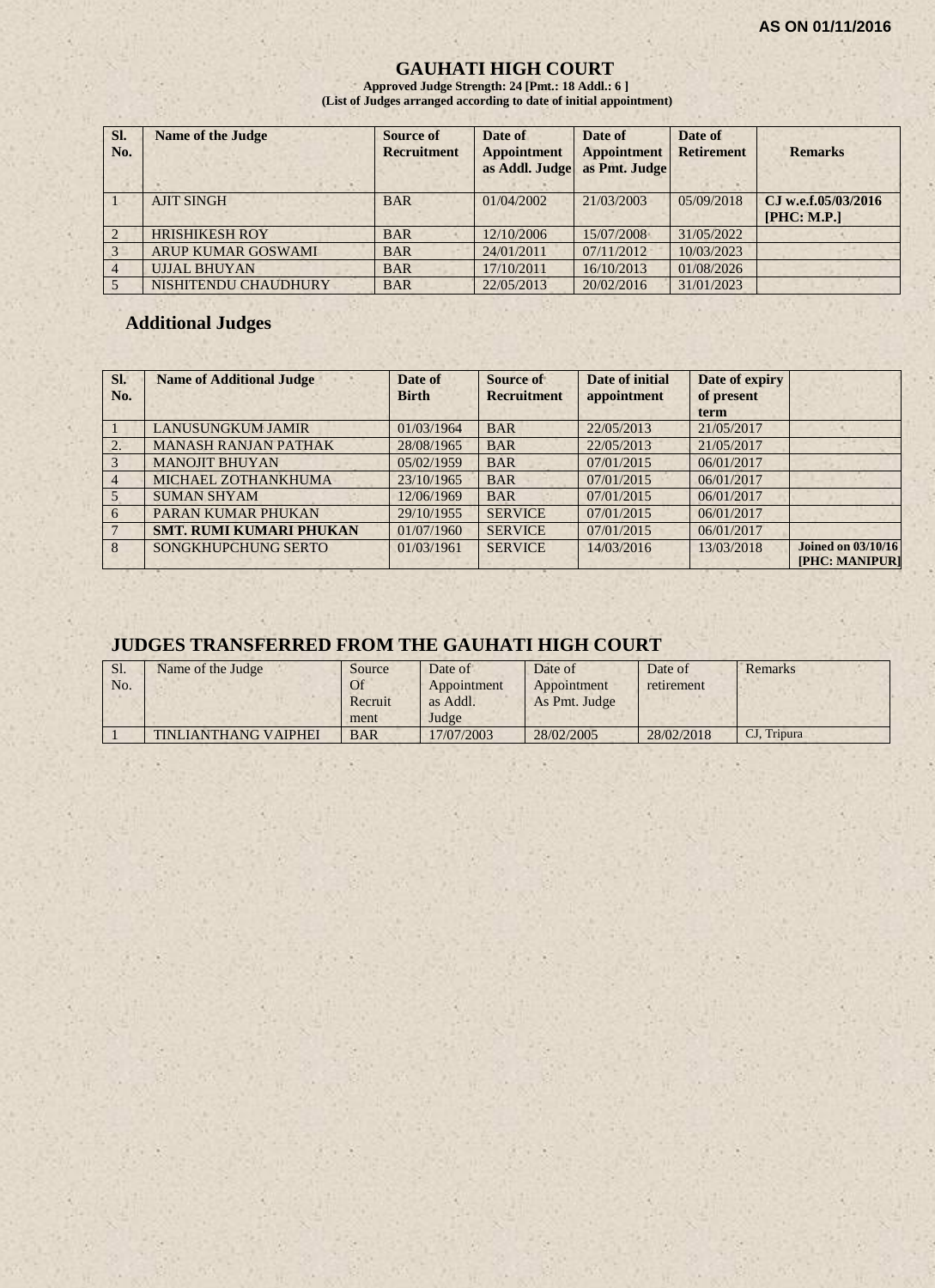#### **GUJARAT HIGH COURT**

**Approved Judge Strength: 52 [Pmt.: 39 Addl.: 13] (List of Judges arranged according to date of initial appointment)**

| SI.<br>No.      | <b>Name of the Judge</b>                | <b>Source of</b><br>Recruit-<br>ment | Date of<br><b>Appointment</b> as<br><b>Addl. Judge</b> | Date of<br><b>Appointment</b><br><b>as</b><br>Pmt. Judge | Date of<br><b>Retirement</b> | <b>Remarks</b>                           |
|-----------------|-----------------------------------------|--------------------------------------|--------------------------------------------------------|----------------------------------------------------------|------------------------------|------------------------------------------|
| $\mathbf{1}$    | <b>R. SUBHASH REDDY</b>                 | <b>BAR</b>                           | 02/12/2002                                             | 24/06/2004                                               | 04/01/2019                   | CJ w.e.f. 13/02/2016<br>[PHC: T & A.P.]  |
| $\sqrt{2}$      | M. R. SHAH                              | <b>BAR</b>                           | 07/03/2004                                             | 22/06/2005                                               | 15/05/2020                   |                                          |
| $\mathfrak{Z}$  | AKIL ABDULHAMID KURESHI                 | <b>BAR</b>                           | 07/03/2004                                             | 12/08/2005                                               | 06/03/2022                   |                                          |
| $\overline{4}$  | A.S. DAVE                               | <b>BAR</b>                           | 08/10/2004                                             | 25/09/2006                                               | 04/12/2019                   |                                          |
| $\sqrt{5}$      | <b>S.R.BRAHMBHATT</b>                   | <b>BAR</b>                           | 08/10/2004                                             | 09/08/2007                                               | 20/02/2020                   |                                          |
| 6               | <b>SMT.H.N.DEVANI</b>                   | <b>BAR</b>                           | 08/10/2004                                             | 09/08/2007                                               | 26/03/2020                   |                                          |
| $\overline{7}$  | <b>SMT.ABHILASHA KUMARI</b>             | <b>BAR</b>                           | 02/12/2005                                             | 25/09/2006                                               | 22/02/2018                   | <b>Joined 09/01/2006</b><br>[PHC: H.P.]  |
| 8               | <b>MOHINDER PAL [P]</b>                 | <b>SERVICE</b>                       | 08/10/2007                                             | 14/05/2008                                               | 29/12/2018                   | <b>Joined 30/12/2011</b><br>[PHC: P & H] |
| $\overline{9}$  | K. M. THAKER                            | <b>BAR</b>                           | 21/11/2007                                             | 21/05/2009                                               | 16/09/2019                   |                                          |
| 10              | Z. K. SAIYED                            | <b>SERVICE</b>                       | 21/11/2007                                             | 21/05/2009                                               | 12/04/2018                   |                                          |
| 11              | RAJESH HARIVADAN SHUKLA                 | <b>SERVICE</b>                       | 21/11/2007                                             | 21/05/2009                                               | 26/12/2018                   |                                          |
| 12              | RASHMIN MANHARBHAI CHHAYA               | <b>BAR</b>                           | 17/02/2011                                             | 28/01/2013                                               | 11/01/2023                   |                                          |
| 13              | <b>JAMSHED BURJOR PARDIWALA</b>         | <b>BAR</b>                           | 17/02/2011                                             | 28/01/2013                                               | 11/08/2027                   |                                          |
| 14              | <b>MISS BELA MANDHURYA TRIVEDI</b>      | <b>SERVICE</b>                       | 17/02/2011                                             | 06/02/2013                                               | 09/06/2022                   |                                          |
| 15 <sub>1</sub> | PRADIPKUMAR PREMSHANKER<br><b>BHATT</b> | <b>SERVICE</b>                       | 17/02/2011                                             | 31/01/2013                                               | 05/09/2018                   |                                          |
| 16              | MISS SONIA GIRIDHAR GOKANI              | <b>SERVICE</b>                       | 17/02/2011                                             | 28/01/2013                                               | 25/02/2023                   |                                          |
| 17              | <b>CHANDRAKANT LALJIBHAI SONI</b>       | <b>BAR</b>                           | 21/11/2011                                             | 06/09/2013                                               | 16/03/2019                   |                                          |
| 18              | <b>ASHISH JITENDRA DESAI</b>            | <b>BAR</b>                           | 21/11/2011                                             | 06/09/2013                                               | 04/07/2024                   |                                          |
| 19              | NILAY VIPINCHANDRA ANJARIA              | <b>BAR</b>                           | 21/11/2011                                             | 06/09/2013                                               | 22/03/2027                   |                                          |
| 20              | PARESH RAVISHANKER UPADHYAY             | <b>BAR</b>                           | 21/11/2011                                             | 06/09/2013                                               | 13/12/2022                   |                                          |
| 21              | SUBODHKUMAR GUNVANTLAL SHAH             | <b>SERVICE</b>                       | 12/11/2012                                             | 10/07/2014                                               | 01/02/2019                   |                                          |
| 22              | SATISH HEMCHANDRA VORA                  | <b>SERVICE</b>                       | 12/11/2012                                             | 10/07/2014                                               | 29/05/2023                   |                                          |
| 23              | <b>GHANSHYAM RAGHUMAL UDHWANI</b>       | <b>SERVICE</b>                       | 12/11/2012                                             | 10/07/2014                                               | 24/11/2023                   |                                          |
| 24              | ABDULLAH GULAMAHMED URAIZEE             | <b>SERVICE</b>                       | 04/05/2013                                             | 01/04/2015                                               | 22/04/2022                   |                                          |
| 25              | <b>VIPUL MANUBHAI PANCHOLI</b>          | <b>BAR</b>                           | 01/10/2014                                             | 10/06/2016                                               | 27/05/2030                   |                                          |

#### **ADDITIONAL JUDGES**

| SI.<br>No.     | <b>Name of Additional Judge</b>            | Date of Birth | Source of<br><b>Recruitment</b> | Date of initial<br>appointment | Date of expiry<br>of present term |
|----------------|--------------------------------------------|---------------|---------------------------------|--------------------------------|-----------------------------------|
|                | RATILAL PARSHOTTAMBHAI DHOLARIA            | 01/06/1959    | <b>SERVICE</b>                  | 04/05/2013                     | 03/05/2018                        |
| $\overline{2}$ | ASHUTOSH JAYANTILAL SHASTRI                | 14/01/1962    | <b>BAR</b>                      | 06/04/2016                     | 05/04/2018                        |
| $\overline{3}$ | <b>BIREN ANIRUDDH VAISHNAV</b>             | 22/05/1963    | <b>BAR</b>                      | 06/04/2016                     | 05/04/2018                        |
| $\overline{4}$ | ALPESH YESHVANT KOGJE                      | 16/07/1969    | <b>BAR</b>                      | 06/04/2016                     | 05/04/2018                        |
| 5 <sup>5</sup> | <b>ARVINDSINGH</b><br><b>ISHWARSINGH</b>   | 31/08/1969    | <b>BAR</b>                      | 06/04/2016                     | 05/04/2018                        |
|                | <b>SUPEHIA</b>                             |               |                                 |                                |                                   |
| 6 <sup>1</sup> | <b>BIPINKUMAR</b><br><b>NAVALCHANDBHAI</b> | 26/05/1960    | <b>SERVICE</b>                  | 06/04/2016                     | 05/04/2018                        |
|                | <b>KARIA</b>                               |               |                                 |                                |                                   |

#### **JUDGES TRANSFERRED FROM THE GUJARAT HIGH COURT**

| Sl. | Name of the Judge             | Source         | Date of     | Date of       | Date of         | <b>Remarks</b>                  |
|-----|-------------------------------|----------------|-------------|---------------|-----------------|---------------------------------|
| No. |                               | Of             | Appointment | Appointment   | Retirement/     |                                 |
|     |                               | Recruit        | as Addl.    | As Pmt. Judge | Expire of their |                                 |
|     |                               | ment           | Judge       |               | term            |                                 |
|     | <b>JAYANT MANGANLAL PATEL</b> | <b>BAR</b>     | 03/12/2001  | 09/08/2004    | 03/08/2018      | <b>Transferred to Karnataka</b> |
|     | K. S. JHAVERI                 | <b>BAR</b>     | 07/03/2004  | 22/06/2005    | 04/01/2020      | <b>Transferred to Rajasthan</b> |
|     | <b>DHIRUBHAI N. PATEL</b>     | Bar            | 07/03/2004  | 25/01/2006    | 12/03/2022      | <b>Transfer to Jharkhand</b>    |
|     | KAUSHAL JAYENDRA THAKER       | <b>SERVICE</b> | 04/05/2013  | --            | 03/05/2018      | Transferred<br>AJ<br>to         |
|     |                               |                |             |               |                 | Allahabad                       |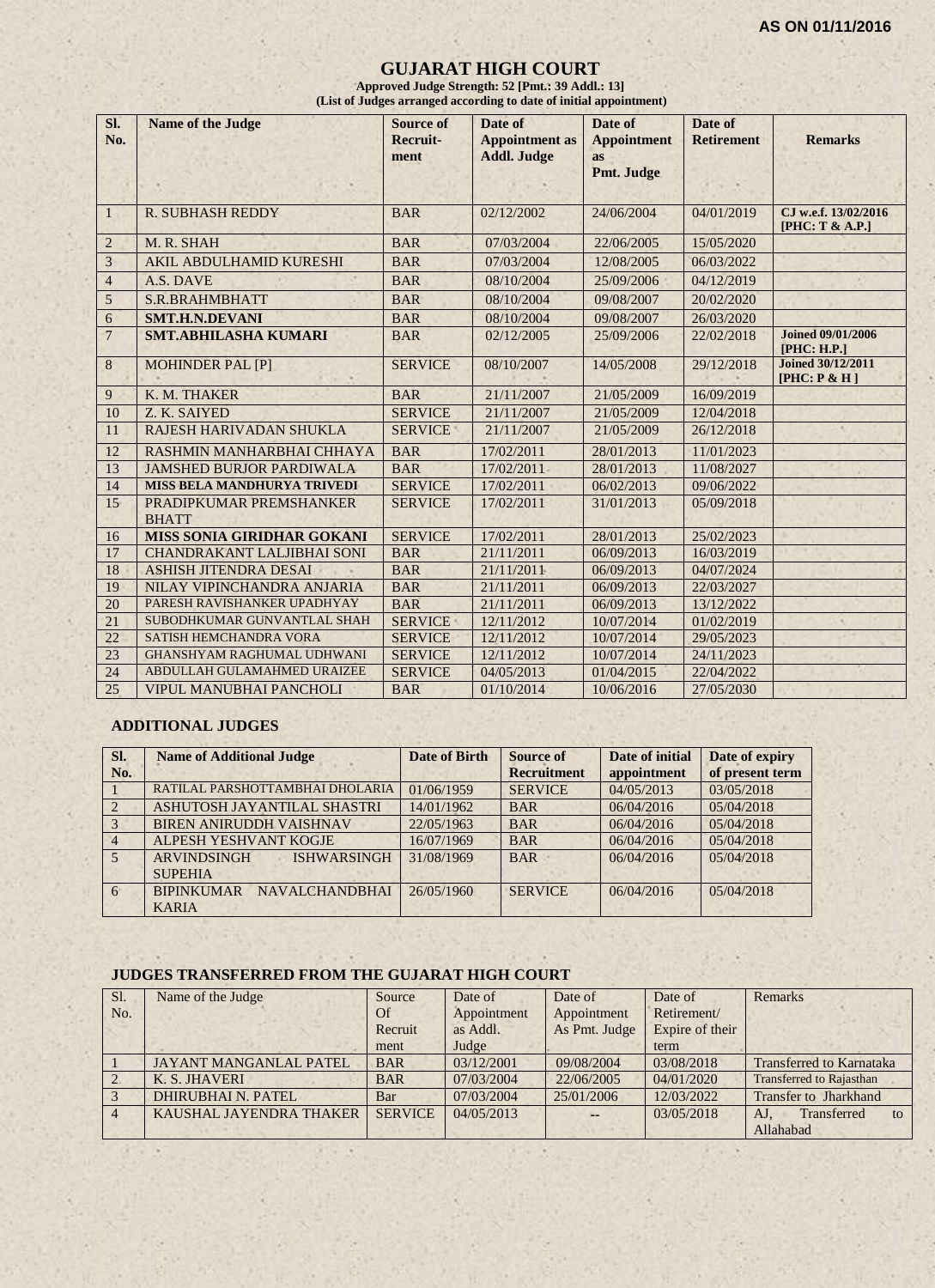# **HIMACHAL PRADESH HIGH COURT**

**Approved Judge Strength: 13 [Pmt.:10 Addl.: 03 ] (List of Judges arranged according to date of initial appointment)**

| SI.<br>No.     | <b>Name of the Judge</b>    | <b>Source of</b><br><b>Recruit-ment</b> | Date of<br><b>Appointment</b><br>as Addl. Judge | Date of<br>Appointment as<br>Pmt. Judge | Date of<br><b>Retirement</b> | <b>Remarks</b>                    |
|----------------|-----------------------------|-----------------------------------------|-------------------------------------------------|-----------------------------------------|------------------------------|-----------------------------------|
|                | <b>MANSOOR AHMAD MIR</b>    | <b>SERVICE</b>                          | 31/01/2005                                      | 06/07/2007                              | 24/04/2017                   | CJ w.e.f.18/06/2014<br>[PHC: J&K] |
| $\overline{2}$ | <b>SANJAY KAROL</b>         | <b>BAR</b>                              | $- -$                                           | 08/03/2007                              | 22/08/2023                   |                                   |
| 3              | DHARAM CHAND CHAUDHARY      | <b>SERVICE</b>                          | 21/01/2012                                      | 17/01/2014                              | 11/03/2020                   |                                   |
| $\overline{4}$ | <b>TARLOK SINGH CHAUHAN</b> | <b>BAR</b>                              | 23/02/2014                                      | 30/11/2014                              | 08/01/2026                   |                                   |
| 5              | <b>PIAR SINGH RANA</b>      | <b>SERVICE</b>                          | 05/05/2014                                      | 30/11/2014                              | 12/08/2017                   |                                   |
| 6              | <b>SURESHWAR THAKUR</b>     | <b>SERVICE</b>                          | 05/05/2014                                      | 30/11/2014                              | 17/05/2025                   |                                   |
|                | <b>VIVEK SINGH THAKUR</b>   | <b>BAR</b>                              | $- -$                                           | 12/04/2016                              | 16/04/2028                   |                                   |
| 8              | <b>AJAY MOHAN GOEL</b>      | <b>BAR</b>                              |                                                 | 12/04/2016                              | 10/01/2031                   |                                   |

#### **ADDITIONAL JUDGES**

| SI.<br>No. | <b>Name of Additional Judge</b> | Date of Birth | <b>Source of</b><br><b>Recruitment</b> | Date of initial<br>appointment | Date of expiry<br>of present term |
|------------|---------------------------------|---------------|----------------------------------------|--------------------------------|-----------------------------------|
|            | <b>SANDEEP SHARMA</b>           | 20/07/1968    | Bar                                    | 12/04/2016                     | 11/04/2018                        |
|            | <b>CHANDER BHUSAN</b>           | 15/03/1961    | Service                                | 12/04/2016                     | 1/04/2018                         |

# **JUDGES TRANSFERRED FROM THE HIMACHAL PRADESH HIGH COURT**

| Sl.<br>No. | Name of the Judge    | Source     | Date of<br>Appointment as<br>Addl.<br>Judge | Date of<br>Appointment<br>As Pmt. Judge | Date of<br>retirement | Remarks                           |
|------------|----------------------|------------|---------------------------------------------|-----------------------------------------|-----------------------|-----------------------------------|
|            | <b>DEEPAK GUPTA</b>  | <b>BAR</b> |                                             | 04/10/2004                              | 06/05/2017            | CJ, Chhattisgarh HC               |
|            | SMT.ABHILASHA KUMARI | <b>BAR</b> | 02/12/2005                                  | 02/12/2007                              | 22/02/2018            | <b>Transferred to Gujarat</b>     |
|            | <b>RAJEEV SHARMA</b> | <b>BAR</b> | 03/04/2007                                  | 31/03/2013                              | 07/10/2020            | <b>Transferred to Uttarakhand</b> |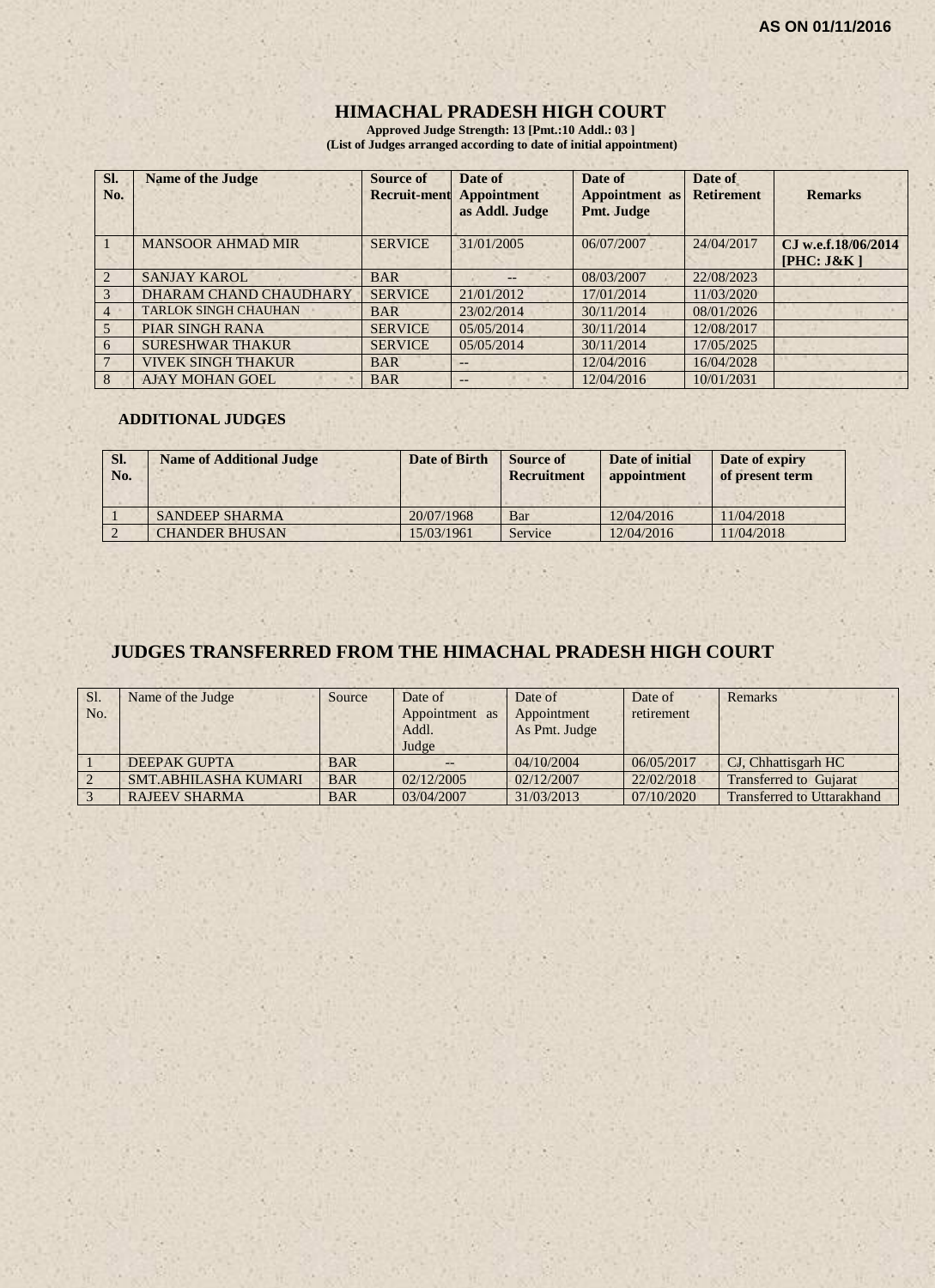# **JAMMU & KASHMIR HIGH COURT**

**Approved Judge Strength: 17 [Pmt.:13 Addl: 04] (List of Judges arranged according to date of initial appointment)**

| SI.<br>No.     | <b>Name of the Judge</b>    | <b>Source</b><br>of<br>Recruit-<br>ment | Date of<br><b>Appointment</b><br>as Addl. Judge | Date of<br><b>Appointment</b><br>as Pmt. Judge | Date of<br><b>Retirement</b> | <b>Remarks</b>                               |
|----------------|-----------------------------|-----------------------------------------|-------------------------------------------------|------------------------------------------------|------------------------------|----------------------------------------------|
|                | N.N.PAUL VASANTHAKUMAR      | <b>BAR</b>                              | 10/12/2005                                      | 20/04/2007                                     | 14/03/2017                   | CJ w.e.f.02/02/2015<br>[PHC: MADRAS]         |
| $\overline{2}$ | RAMALINGAM SUDHAKAR         | <b>BAR</b>                              | 10/12/2005                                      | 20/04/2007                                     | 13/02/2021                   | <b>JOINED ON 18/04/2016</b><br>[PHC: MADRAS] |
| 3 <sup>1</sup> | <b>MOHAMMAD YAQOOB MIR</b>  | <b>SERVICE</b>                          | 23/11/2007                                      | 01/10/2009                                     | 27/05/2019                   |                                              |
| $\overline{4}$ | MUZAFFRAR HUSSAIN ATTAR     | <b>BAR</b>                              | 0.5/11/2008                                     | 05/03/2010                                     | 29/01/2017                   |                                              |
| 5              | <b>ALOK ARADHE</b>          | <b>BAR</b>                              | 29/12/2009                                      | 15/02/2011                                     | 12/04/2026                   | <b>JOINED ON 20/09/2016</b><br>[PHC: M.P.]   |
| 6              | <b>ALI MOHD MAGREY</b>      | <b>BAR</b>                              |                                                 | 08/03/2013                                     | 07/12/2022                   |                                              |
| 7              | <b>DHIRAJ SINGH THAKUR</b>  | <b>BAR</b>                              |                                                 | 08/03/2013                                     | 24/04/2026                   |                                              |
| 8              | <b>TASHI RABSTAN</b>        | <b>BAR</b>                              | 08/03/2013                                      | 16/05/2014                                     | 09/04/2025                   |                                              |
| 9              | <b>JANAK RAJ KOTWAL</b>     | <b>SERVICE</b>                          | 08/03/2013                                      | 04/03/2015                                     | 28/08/2018                   |                                              |
| 10             | <b>BAWA SINGH WALIA [P]</b> | <b>BAR</b>                              | 25/09/2014                                      | 23/05/2016                                     | 27/08/2023                   | <b>JOINED ON 12/02/2015</b><br>$[PHC: P\&H]$ |

#### **ADDITIONAL JUDGES**

| SI.<br>No. | <b>Name of Additional Judge</b> | Date of Birth Source of | Recruitment | Date of initial<br>appointment | Date of<br>expiry of<br>present term | <b>Remarks</b> |
|------------|---------------------------------|-------------------------|-------------|--------------------------------|--------------------------------------|----------------|
|            |                                 |                         | <b>NIL</b>  |                                |                                      |                |

# **JUDGES TRANSFERRED FROM THE JAMMU & KASHMIR HIGH COURT**

| Sl.<br>No. | Name of the Judge        | Source         | Date of<br>Appointment<br>as<br>Addl.<br>Judge | Date of<br>Appointment<br>As Pmt. Judge | Date of<br>retirement | Remarks     |
|------------|--------------------------|----------------|------------------------------------------------|-----------------------------------------|-----------------------|-------------|
|            | <b>MANSOOR AHMAD MIR</b> | <b>SERVICE</b> | 31/01/2005                                     | 06/07/2007                              | 24/04/2017            | CJ, H.P. HC |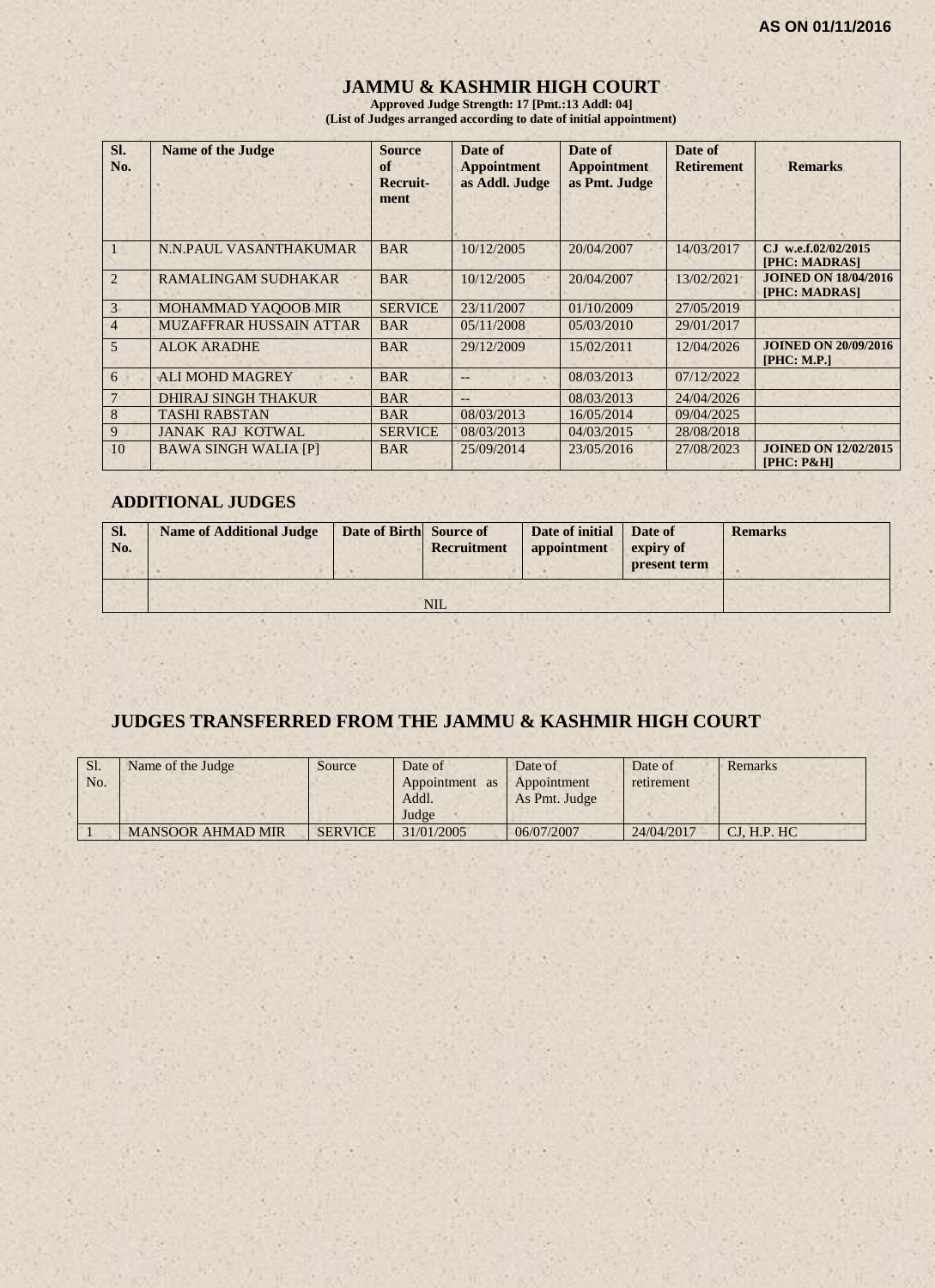#### **JHARKHAND HIGH COURT**

**Approved Judge Strength: 25 [Pmt.: 19 Addl.: 06] (List of Judges arranged according to date of initial appointment)**

| SI.<br>No.     | <b>Name of the Judge</b>     | Source of<br><b>Recruitment</b> | Date of<br><b>Appointment</b><br>as Addl. Judge | Date of<br><b>Appointment</b><br>as Pmt.<br>Judge | Date of<br><b>Retirement</b> | <b>Remarks</b>                                          |
|----------------|------------------------------|---------------------------------|-------------------------------------------------|---------------------------------------------------|------------------------------|---------------------------------------------------------|
|                | PRADIP KUMAR MOHANTY         | <b>BAR</b>                      | 07/03/2002                                      | 06/03/2004                                        | 09/06/2017                   | ACJ 07.10.2016<br>Joined on 11/04/2016<br>[PHC: Orissa] |
| $\overline{2}$ | <b>DHIRUBHAI N. PATEL</b>    | <b>BAR</b>                      | 07/03/2004                                      | 25/01/2006                                        | 12/03/2022                   | <b>Joined on 03/02/2009</b><br>[PHC: Gujarat]           |
| 3              | <b>HARISH CHANDRA MISHRA</b> | <b>SERVICE</b>                  | 27/04/2011                                      | 31/01/2013                                        | 26/03/2021                   |                                                         |
| 4              | <b>APARESH KUMAR SINGH</b>   | <b>BAR</b>                      | 24/01/2012                                      | 16/01/2014                                        | 06/07/2027                   |                                                         |
| 5              | <b>SHREE CHANDRASHEKHAR</b>  | <b>BAR</b>                      | 17/01/2013                                      | 27/06/2014                                        | 24/05/2027                   |                                                         |
| 6              | <b>AMITAV KUMAR GUPTA</b>    | <b>SERVICE</b>                  | 18/09/2013                                      | 03/02/2016                                        | 30/05/2021                   |                                                         |
|                | PRAMATH PATNAIK              | <b>BAR</b>                      | 24/09/2014                                      | 04/07/2016                                        | 13/06/2021                   | Joined 22,12,2014<br>[PHC: Orissa]                      |
| 8              | RONGON MUKHOPADHYAY          | <b>BAR</b>                      | 26/09/2014                                      | 24/09/2016                                        | 28/12/2029                   |                                                         |

# **ADDITIONAL JUDGES**

| SI.<br>No. | <b>Name of Additional Judge</b> | Date of Birth | Source of<br><b>Recruitment</b> | Date of initial<br>appointment | Date of<br>expiry of<br>present term | <b>Remarks</b> |
|------------|---------------------------------|---------------|---------------------------------|--------------------------------|--------------------------------------|----------------|
|            | <b>RATNAKER BHENGRA</b>         | 05/10/1962    | <b>BAR</b>                      | 17/04/2015                     | 16/04/2017                           |                |
|            | <b>ANANDA SEN</b>               | 15/08/1969    | <b>BAR</b>                      | 08/04/2016                     | 07/04/2018                           |                |
|            | <b>ANANT BIJAY SINGH</b>        | 13/01/1959    | <b>SERVICE</b>                  | 08/04/2016                     | 07/04/2018                           |                |
|            | DR. SHIVA NAND PATHAK           | 15/01/1963    | <b>BAR</b>                      | 30/09/2016                     | 29/09/2018                           |                |
|            | <b>RAJESH SHANKAR</b>           | 16/12/1970    | <b>BAR</b>                      | 30/09/2016                     | 29/09/2018                           |                |

# **JUDGES TRANSFERRED FROM THE JHARKHAND HIGH COURT**

| Sl. | Name of the Judge           | Source         | Date of     | Date of     | Date of    | <b>Remarks</b>                  |
|-----|-----------------------------|----------------|-------------|-------------|------------|---------------------------------|
| No. |                             | Of             | Appointment | Appointment | Retirement |                                 |
|     |                             | Recruitment    | <b>as</b>   | As Pmt.     |            |                                 |
|     |                             |                | Addl.       | Judge       |            |                                 |
|     |                             |                | Judge       |             |            |                                 |
|     | <b>RAKESH RANJAN PRASAD</b> | <b>SERVICE</b> |             | 27/02/2006  | 30/06/2017 | CJ, Manipur                     |
|     | PRASHANT KUMAR              | <b>SERVICE</b> | 21/01/2009  | 17/01/2013  | 30/06/2020 | <b>Transferred to Allahabad</b> |
|     | <b>SUJIT NARAYAN PRASAD</b> | <b>BAR</b>     | 26/09/2014  | 00/07/2016  | 19/06/2029 | Transferred to Orissa HC        |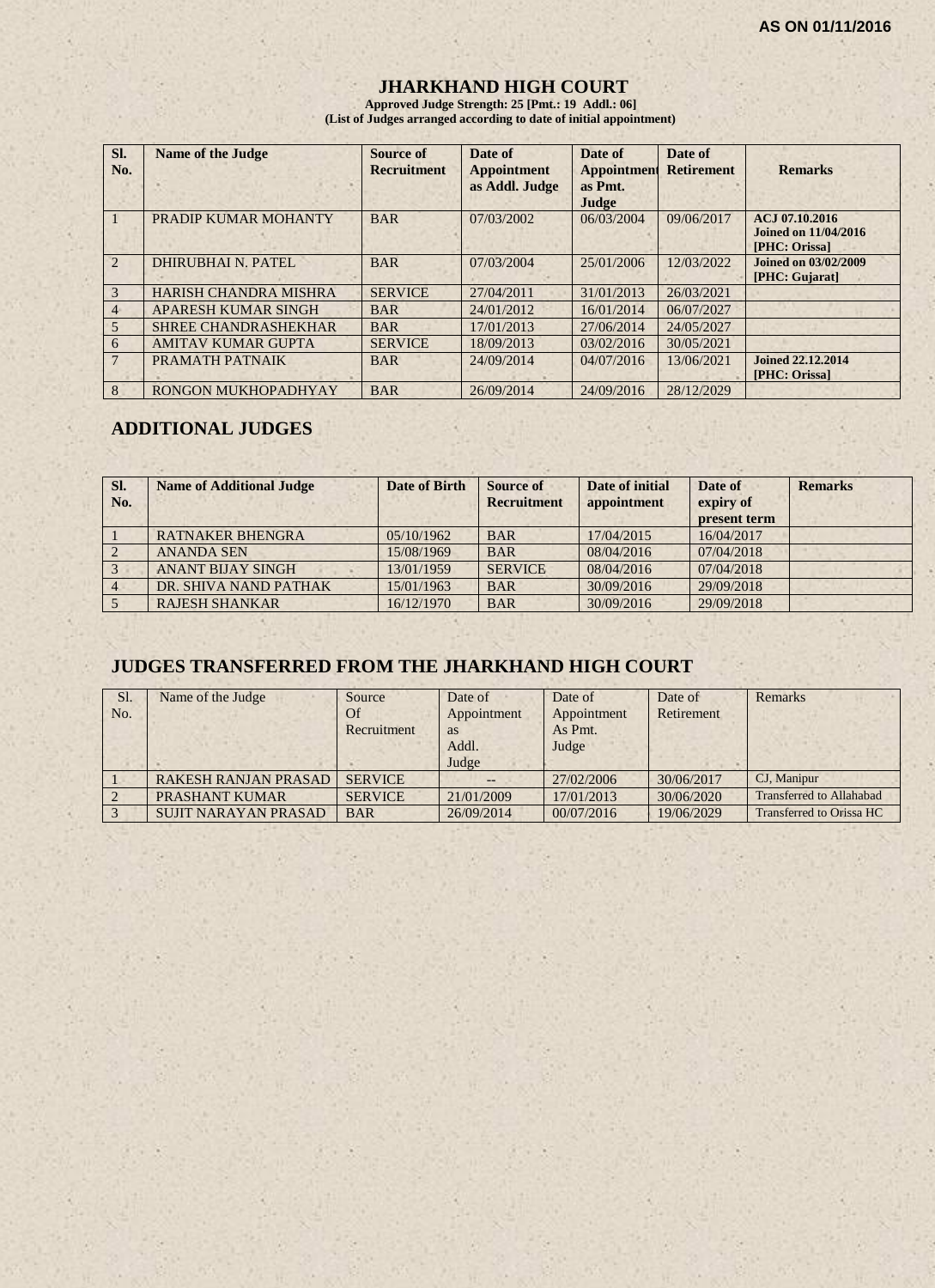# **KARNATAKA HIGH COURT**

**Approved Judge Strength: 62 [Pmt.: 47 Addl.: 15 ] (List of Judges arranged according to date of initial appointment)**

| Sl.<br>N <sub>0</sub> | <b>Name of the Judge</b>                         | <b>Source of</b><br><b>Recruitment</b> | Date of<br><b>Appointment</b><br><b>as</b><br><b>Addl. Judge</b> | Date of<br><b>Appointment</b><br><b>as</b><br>Pmt. Judge | Date of<br><b>Retirement</b> | <b>Remarks</b>                                  |
|-----------------------|--------------------------------------------------|----------------------------------------|------------------------------------------------------------------|----------------------------------------------------------|------------------------------|-------------------------------------------------|
| $\mathbf{1}$          | <b>S.K.MUKHERJEE</b>                             | <b>BAR</b>                             | $---$                                                            | 15/09/2000                                               | 09/10/2017                   | CJ w.e.f.23/02/2016<br><b>[PHC: Calcutta]</b>   |
| $\overline{2}$        | <b>JAYANT MANGANLAL PATEL</b>                    | <b>BAR</b>                             | 03/12/2001                                                       | 09/08/2004                                               | 03/08/2018                   | <b>Joined on 13/02/2016</b><br>[PHC: Gujarat]   |
| $\mathfrak{Z}$        | <b>H.G. RAMESH</b>                               | <b>BAR</b>                             | 12/05/2003                                                       | 24/09/2004                                               | 15/01/2019                   |                                                 |
| $\overline{4}$        | <b>S.ABDUL NAZEER</b>                            | <b>BAR</b>                             | 12/05/2003                                                       | 24/09/2004                                               | 04/01/2020                   |                                                 |
| $\sqrt{5}$            | P.B.SANGANAGOUDA                                 | <b>BAR</b>                             |                                                                  | 21/10/2004                                               | 31/05/2018                   |                                                 |
| 6                     | <b>ANAND BYRAREDDY</b>                           | <b>BAR</b>                             |                                                                  | 07/03/2005                                               | 30/04/2017                   |                                                 |
| $\overline{7}$        | <b>ASHOK B.HINCHIGERI</b>                        | <b>BAR</b>                             | 07/03/2005                                                       | 01/03/2007                                               | 23/08/2017                   |                                                 |
| 8                     | RAGHVENDRA SINGH CHAUHAN                         | <b>BAR</b>                             | 13/06/2005                                                       | 24/01/2008                                               | 23/12/2021                   | <b>Joined on 10/03/2015</b><br>[PHC: Rajasthan] |
| 9                     | <b>VINEET KOTHARI</b>                            | <b>BAR</b>                             | 13/06/2005                                                       | 24/01/2008                                               | 01/09/2021                   | <b>Joined on 18/04/2016</b><br>[PHC: Rajasthan] |
| 10                    | A.S. BOPPANNA                                    | <b>BAR</b>                             | 06/01/2006                                                       | 01/03/2007                                               | 19/05/2021                   |                                                 |
| 11                    | A. N. VENUGOPALA GOWDA                           | <b>BAR</b>                             | 04/07/2007                                                       | 17/04/2009                                               | 15/06/2017                   |                                                 |
| 12                    | LINGAPPA NARAYANA SWAMY                          | <b>BAR</b>                             | 04/07/2007                                                       | 17/04/2009                                               | 30/06/2021                   |                                                 |
| 13                    | RAVI VIJAYKUMAR MALIMATH                         | <b>BAR</b>                             | 18/02/2008                                                       | 17/02/2010                                               | 24/05/2024                   |                                                 |
| 14                    | <b>SMT. B. VENKATARAMIAH NAGARATHNA</b>          | <b>BAR</b>                             | 18/02/2008                                                       | 17/02/2010                                               | 29/10/2024                   |                                                 |
| 15                    | <b>BOREGOWDA SREENIVASE GOWDA</b>                | <b>BAR</b>                             | 02/06/2008                                                       | 05/09/2011                                               | 15/06/2018                   |                                                 |
| 16                    | S. N. SATYANARAYANA                              | <b>BAR</b>                             | 09/06/2008                                                       | 08/06/2012                                               | 14/01/2021                   |                                                 |
| 17                    | <b>ARAVIND KUMAR</b>                             | <b>BAR</b>                             | 26/06/2009                                                       | 07/12/2012                                               | 13/07/2024                   |                                                 |
| 18                    | <b>BIJOOR MANOHAR</b>                            | <b>BAR</b>                             | 12/03/2010                                                       | 18/11/2013                                               | 19/07/2017                   |                                                 |
| 19                    | <b>SMT. RATHNAKALA</b>                           | <b>SERVICE</b>                         | 24/10/2013                                                       | 04/03/2016                                               | 26/01/2018                   |                                                 |
| 20                    | <b>BUDHIHAL RUDRAPPA BHIMAPPA</b>                | <b>SERVICE</b>                         | 24/10/2013                                                       | 04/03/2016                                               | 30/09/2018                   |                                                 |
| 21                    | KORATAGERE NARASIMHA MURTHY<br><b>PHANEENDRA</b> | <b>SERVICE</b>                         | 24/10/2013                                                       | 04/03/2016                                               | 19/05/2020                   |                                                 |

#### **ADDITIONAL JUDGES**

| SI.<br>No. | <b>Name of Additional Judge</b>                   | <b>Date of Birth</b> | <b>Source of</b><br><b>Recruitment</b> | Date of<br>initial<br>appointment | Date of<br>expiry of<br>present<br>term | <b>Remarks</b> |
|------------|---------------------------------------------------|----------------------|----------------------------------------|-----------------------------------|-----------------------------------------|----------------|
|            | <b>SMT. SHIVANNA SUJATHA</b>                      | 20/05/1960           | <b>BAR</b>                             | 02/01/2015                        | 01/01/2017                              |                |
|            | <b>BYRAREDDY VEERAPPA</b>                         | 01/06/1961           | <b>BAR</b>                             | 02/01/2015                        | 01/01/2017                              |                |
|            | <b>GUHANATHAN NARENDAR</b>                        | 10/01/1964           | <b>BAR</b>                             | 02/01/2015                        | 01/01/2017                              |                |
|            | PRATINIDHI SRINIVASACHARYA<br><b>DINESH KUMAR</b> | 25/02/1962           | <b>BAR</b>                             | 02/01/2015                        | 01/01/2017                              |                |

#### **JUDGES TRANSFERRED FROM THE KARNATAKA HIGH COURT**

| Sl. | Name of the Judge          | Source         | Date of                  | Date of       | Date of    | Remarks                      |
|-----|----------------------------|----------------|--------------------------|---------------|------------|------------------------------|
| No. |                            |                | Appointment<br><b>as</b> | Appointment   | retirement |                              |
|     |                            |                | Addl. Judge              | As Pmt. Judge |            |                              |
|     | <b>SMT.MANJULA CHELLUR</b> | <b>SERVICE</b> | 21/02/2000               | 17/08/2000    | 04/12/2017 | CJ. Calcutta                 |
|     | S.M.MALLIKARJUNAGOUDA      | <b>BAR</b>     | 12/05/2003               | 24/09/2004    | 04/05/2020 | CJ. Kerala                   |
|     | <b>HULUVADI G.RAMESH</b>   | <b>SERVICE</b> | 08/09/2003               | 24/09/2004    | 19/05/2019 | <b>Transferred to Madras</b> |
|     | PAVANKUMAR BHIMAPPA        | <b>BAR</b>     | 02/01/2015               | 01/01/2017    |            | AJ. Transferred to P&H       |
|     | <b>BAJANTHRI</b>           |                |                          |               |            |                              |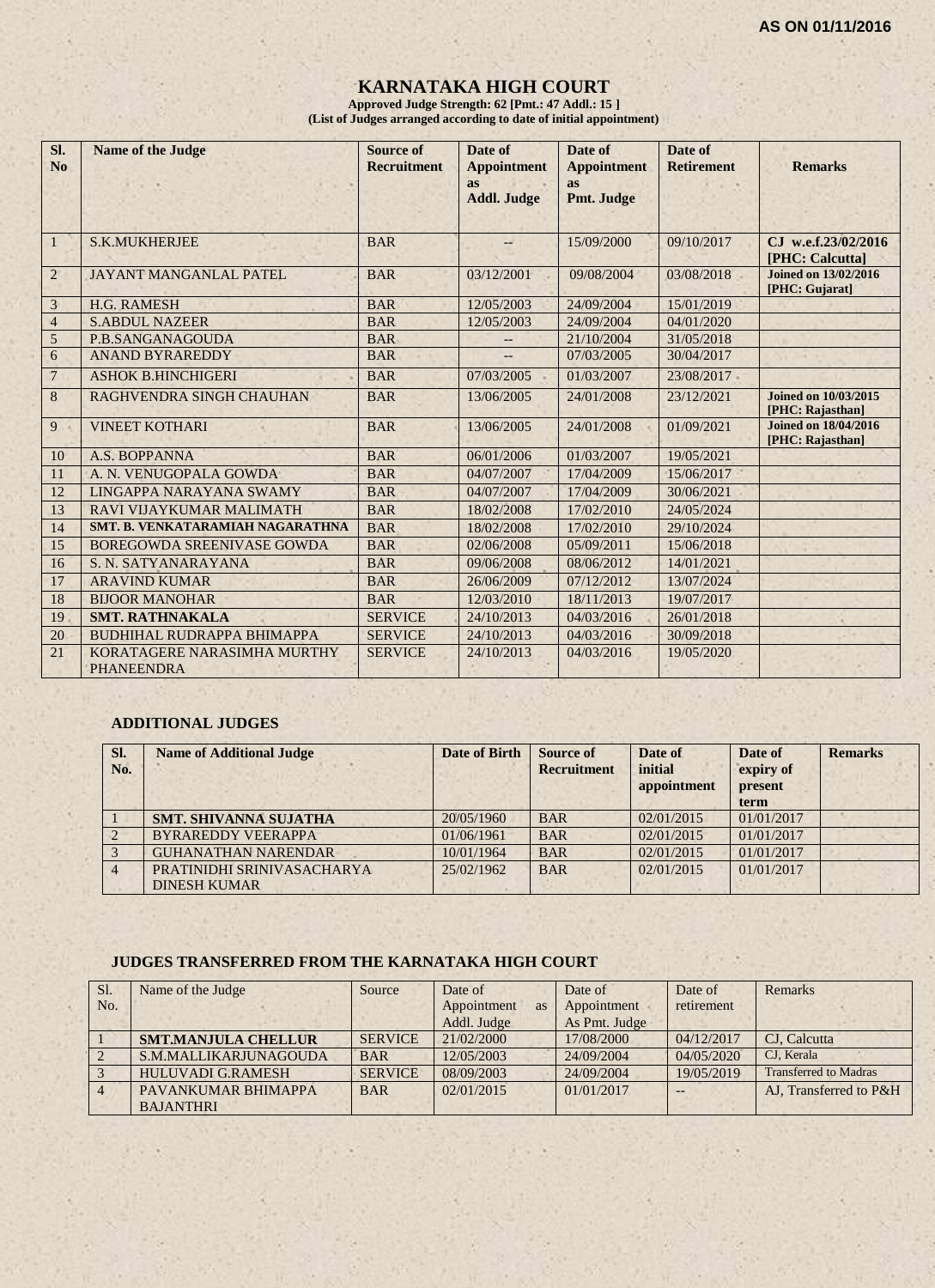#### **KERALA HIGH COURT**

**Approved Judge Strength: 47 [Pmt.: 35 Addl.: 12 ] (List of Judges arranged according to date of initial appointment)**

| <b>SI</b><br>No | <b>Name of the Judge</b>                         | <b>Source</b><br>$\Omega$<br><b>Recruit</b><br>ment | Date of<br><b>Appoint</b><br>ment<br>as Addl.<br>Judge | Date of<br><b>Appoint</b><br>ment<br>As Pmt.<br>Judge | Date of<br>retirement | <b>Remarks</b>                               |
|-----------------|--------------------------------------------------|-----------------------------------------------------|--------------------------------------------------------|-------------------------------------------------------|-----------------------|----------------------------------------------|
| 1               | S.M.MALLIKARJUNAGOUDA                            | <b>BAR</b>                                          | 12/05/2003                                             | 24/09/2004                                            | 04/05/2020            | CJ w.e.f. 22/09/2016<br>[PHC: Karnataka]     |
| $\overline{2}$  | T.B.RADHAKRISHNAN                                | <b>BAR</b>                                          |                                                        | 14/10/2004                                            | 28/04/2021            |                                              |
| 3               | SANKARAN KALLANMAR THODIYIL                      | <b>BAR</b>                                          | 02/02/2005                                             | 22/11/2006                                            | 24/12/2016            |                                              |
| $\overline{4}$  | <b>ANTONIC DOMINIC</b>                           | <b>BAR</b>                                          | 30/01/2007                                             | 02/12/2009                                            | 29/05/2018            |                                              |
| 5               | P. N. RAVINDRAN                                  | <b>BAR</b>                                          | 13/12/2007                                             | 09/12/2009                                            | 28/05/2018            |                                              |
| 6               | SURENDRA MOHAN KURIAKOSE                         | <b>BAR</b>                                          | 05/01/2009                                             | 15/12/2010                                            | 28/02/2019            |                                              |
| $\overline{7}$  | P. R. RAMACHANDRA MENON                          | <b>BAR</b>                                          | 05/01/2009                                             | 15/12/2010                                            | 31/05/2021            |                                              |
| 8               | C. V. K. ABDUL REHIM                             | <b>BAR</b>                                          | 05/01/2009                                             | 15/12/2010                                            | 01/05/2020            |                                              |
| 9               | <b>CHUDALAYIL THEVAN RAVIKUMAR</b>               | <b>BAR</b>                                          | 05/01/2009                                             | 15/12/2010                                            | 05/01/2022            |                                              |
| 10              | VAIDYANATHAN CHITAMBARESH                        | <b>BAR</b>                                          | 08/11/2011                                             | 07/12/2012                                            | 06/11/2019            |                                              |
| 11              | ABDUL MOHAMMED SHAFFIQUE                         | <b>BAR</b>                                          | 08/11/2011                                             | 07/12/2012                                            | 12/02/2021            |                                              |
| 12              | KUNJUPILLAI HARILAL                              | <b>BAR</b>                                          | 08/11/2011                                             | 24/06/2013                                            | 27/05/2020            | a.                                           |
| 13              | <b>KRISHNAN VINOD CHANDRAN</b>                   | <b>BAR</b>                                          | 08/11/2011                                             | 24/06/2013                                            | 24/04/2025            |                                              |
| 14              | PANNIPUZHAYIL DIVAKARAN RAJAN                    | <b>SERVICE</b>                                      | 28/01/2013                                             | 16/01/2014                                            | 07/05/2019            |                                              |
| 15              | <b>KRISHNAIYER RAMAKRISHNAN</b>                  | <b>SERVICE</b>                                      | 28/01/2013                                             | 30/06/2014                                            | 08/10/2017            |                                              |
| 16              | <b>BATHISHA KEMAL PASHA</b>                      | <b>SERVICE</b>                                      | 28/01/2013                                             | 30/06/2014                                            | 24/05/2018            |                                              |
| 17              | <b>ATHRASSERY HARIPRASAD</b>                     | <b>SERVICE</b>                                      | 28/01/2013                                             | 30/06/2014                                            | 18/05/2021            |                                              |
| 18              | <b>DAMA SESHADRI NAIDU</b>                       | <b>BAR</b>                                          | 21/09/2013                                             | 03/03/2016                                            | 18/06/2024            | <b>Joined on 30/06/2014</b><br>[PHC: T & AP] |
| 19              | PUTTEKADAN UBAID                                 | <b>SERVICE</b>                                      | 01/01/2014                                             | 10/03/2016                                            | 18/09/2019            |                                              |
| 20              | KANDATHIL ABRAHAM MATHEW                         | <b>SERVICE</b>                                      | 01/01/2014                                             | 10/03/2016                                            | 17/01/2019            |                                              |
| 21              | <b>ALEXANDER THOMAS</b>                          | <b>BAR</b>                                          | 23/01/2014                                             | 10/03/2016                                            | 03/09/2023            |                                              |
| 22              | MUHAMED MUSTAQUE<br><b>AYUMANTAKATH</b>          | <b>BAR</b>                                          | 23/01/2014                                             | 10/03/2016                                            | 31/05/2029            |                                              |
| 23              | ALA KUNNIL JAYASANKARAN<br><b>NAMBIAR</b>        | <b>BAR</b>                                          | 23/01/2014                                             | 10/03/2016                                            | 26/01/2028            |                                              |
| 24              | ANIL KALAVAMPARA NARENDRAN                       | <b>BAR</b>                                          | 23/01/2014                                             | 10/03/2016                                            | 04/05/2029            |                                              |
| 25              | <b>SMT. POKKATH VIJAYAN ASHA</b>                 | <b>BAR</b>                                          | 21/05/2014                                             | 20/05/2016                                            | 30/05/2021            |                                              |
| 26              | PADMARAJ BALAKRISHNANNAIR<br><b>SURESH KUMAR</b> | <b>BAR</b>                                          | 21/05/2014                                             | 20/05/2016                                            | 29/06/2025            |                                              |

#### **ADDITIONAL JUDGES**

| Sl.            | Name of Additional Judge          | Source         | Date of Birth | Date of initial | Date of expiry |  |
|----------------|-----------------------------------|----------------|---------------|-----------------|----------------|--|
| No.            |                                   |                |               | appointment     | of present     |  |
|                |                                   |                |               |                 | term           |  |
| 1.             | <b>SUNIL THOMAS</b>               | <b>SERVICE</b> | 10/05/1960    | 10/04/2015      | 10/04/2017     |  |
| 2.             | <b>SHAJI PAUL CHALY</b>           | <b>BAR</b>     | 29/05/1961    | 10/04/2015      | 10/04/2017     |  |
| 3.             | <b>SMT. ANU SIVARAMAN</b>         | <b>BAR</b>     | 25/05/1966    | 10/04/2015      | 10/04/2017     |  |
| $\overline{4}$ | RAJA VIJAYARAGHAVAN VALSALA       | <b>BAR</b>     | 28/05/1967    | 10/04/2015      | 10/04/2017     |  |
| 5              | BHASKARAN PILLAI SUDHEENDRA KUMAR | <b>SERVICE</b> | 31/05/1959    | 10/04/2015      | 10/04/2017     |  |
| 6              | KELOTH PUTHENPURA JYOTHINDRANATH  | <b>SERVICE</b> | 01/11/1956    | 10/04/2015      | 10/04/2017     |  |
|                | <b>SMT. MARY JOSEPH</b>           | <b>SERVICE</b> | 02/06/1962    | 10/04/2015      | 10/04/2017     |  |
| 8              | <b>SATHISH NINAN</b>              | <b>BAR</b>     | 01/04/1968    | 05/10/2016      | 04/10/2018     |  |
| 9              | <b>DEVAN RAMACHANDRAN</b>         | <b>BAR</b>     | 19/03/1968    | 05/10/2016      | 04/10/2018     |  |
| 10             | SOMARAJAN P.                      | <b>SERVICE</b> | 14/07/1962    | 05/10/2016      | 04/10/2018     |  |
| 11             | <b>SMT. SHIRCY V.</b>             | <b>SERVICE</b> | 31/05/1960    | 05/10/2016      | 04/10/2018     |  |
| 12             | AETTUPANKU MOHAMMEDKHAN BABU      | <b>SERVICE</b> | 26/10/1957    | 05/10/2016      | 04/10/2018     |  |

#### **JUDGES TRANSFERRED FROM THE KERALA HIGH COURT**

| <b>SI.</b> | Name of the Judge      | Source            | Date of        | Date of       | Date of    | <b>Remarks</b>  |
|------------|------------------------|-------------------|----------------|---------------|------------|-----------------|
| No.        |                        | <b>Of Recruit</b> | Appointment as | Appointment   | retirement |                 |
|            |                        | ment              | Addl. Judge    | As Pmt. Judge |            |                 |
|            | KUTTIYIL MATHEW JOSEPH | <b>BAR</b>        | $- -$          | 14/10/2004    | 16/06/2020 | CJ, Uttarakhand |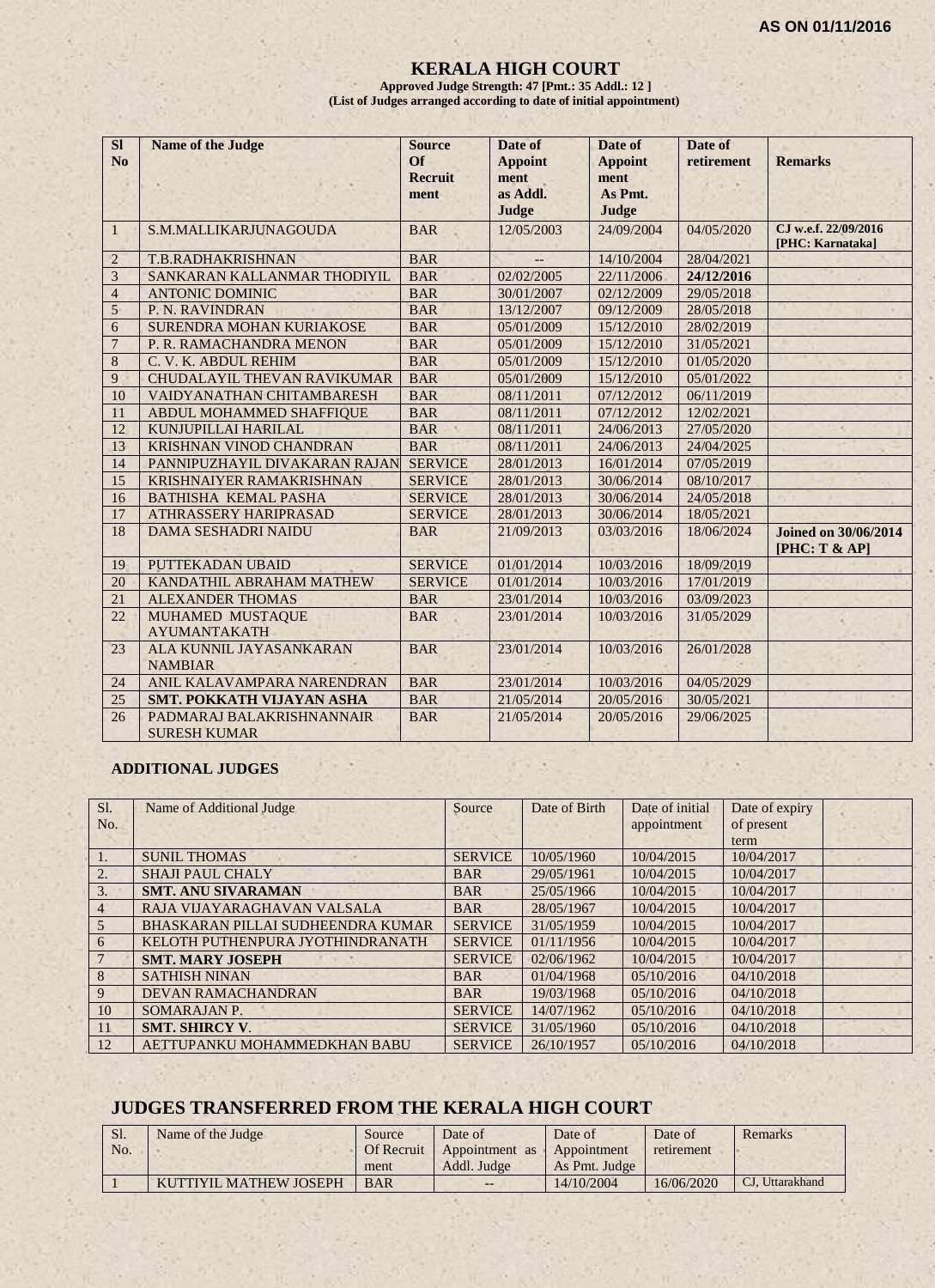#### **Madhya Pradesh High Court**

Approved Judge Strength: 53 [Pmt.: 40 Addl.: 13 ] **(List of Judges arranged according to date of initial appointment)**

| SI.<br>No.     | <b>Name of the Judge</b>         | <b>Source</b>  | Date of<br><b>Appointment</b> | Date of<br><b>Appointment</b><br>as Addl. Judge as Pmt. Judge | Date of<br>retirement | <b>Remarks</b>       |
|----------------|----------------------------------|----------------|-------------------------------|---------------------------------------------------------------|-----------------------|----------------------|
|                | <b>RAJENDRA MENON</b>            | <b>BAR</b>     | 01/04/2002                    | 21/03/2003                                                    | 06/06/2019            | ACJ w.e.f.13/05/2016 |
| $\overline{2}$ | <b>SANJAY KUMAR SETH</b>         | <b>BAR</b>     | 21/03/2003                    | 19/01/2004                                                    | 09/06/2019            |                      |
| 3              | <b>SURENDRA KUMAR GANGELE</b>    | <b>BAR</b>     |                               | 11/10/2004                                                    | 25/07/2018            |                      |
| $\overline{4}$ | PANKAJ KUMAR JAISWAL             | <b>BAR</b>     |                               | 11/10/2004                                                    | 23/09/2020            |                      |
| 5              | <b>RAVI SHANKER JHA</b>          | <b>BAR</b>     | 18/10/2005                    | 02/02/2007                                                    | 13/10/2023            |                      |
| 6              | <b>JITENDRA KUMAR MAHESHWARI</b> | <b>BAR</b>     | 25/11/2005                    | 25/11/2008                                                    | 28/06/2023            |                      |
| 7              | <b>SANJAY YADAV</b>              | <b>BAR</b>     | 02/03/2007                    | 15/01/2010                                                    | 05/06/2021            |                      |
| 8              | SATISH CHANDRA SHARMA            | <b>BAR</b>     | 18/01/2008                    | 15/01/2010                                                    | 29/11/2023            |                      |
| 9              | PRAKASH SHRIVASTAVA              | <b>BAR</b>     | 18/01/2008                    | 15/01/2010                                                    | 30/03/2023            |                      |
| 10             | <b>NARESH KUMAR GUPTA</b>        | <b>SERVICE</b> | 03/05/2010                    | 24/09/2011                                                    | 30/06/2017            |                      |
| 11             | <b>SHEEL NAGU</b>                | <b>BAR</b>     | 27/05/2011                    | 23/05/2013                                                    | 31/12/2026            |                      |
| 12             | <b>SUJOY PAUL</b>                | <b>BAR</b>     | 27/05/2011                    | 14/04/2014                                                    | 20/06/2026            |                      |
| 13             | <b>SUBHASH RAOSAHEB KAKADE</b>   | <b>SERVICE</b> | 01/04/2013                    | 06/09/2014                                                    | 22/01/2017            |                      |
| 14             | DHARMDHWAJ KUMAR PALIWAL         | <b>SERVICE</b> | 01/04/2013                    | 06/09/2014                                                    | 15/03/2017            |                      |
| 15             | ROHIT ARYA                       | <b>BAR</b>     | 12/09/2013                    | 26/03/2015                                                    | 27/04/2024            |                      |
| 16             | <b>JARAT KUMAR JAIN</b>          | <b>SERVICE</b> | 28/02/2014                    | 27/02/2016                                                    | 22/01/2017            |                      |
| 17             | <b>SUSHIL KUMAR PALO</b>         | <b>SERVICE</b> | 15/04/2014                    | 27/02/2016                                                    | 01/11/2018            |                      |
| 18             | <b>MISS VANDANA KASREKAR</b>     | <b>BAR</b>     | 25/10/2014                    | 27/02/2016                                                    | 09/07/2022            |                      |
| 19             | <b>RAJENDRA MAHAJAN</b>          | <b>SERVICE</b> | 25/10/2014                    | 27/02/2016                                                    | 06/03/2018            |                      |
| 20             | <b>CHANDRAHAS SIRPURKAR</b>      | <b>SERVICE</b> | 25/10/2014                    | 27/02/2016                                                    | 03/03/2019            |                      |

# **Additional Judges**

| SI.            | <b>Name of Additional Judge</b> | <b>Date of Birth</b> | <b>Source of</b>   | Date of initial | Date of expiry  |
|----------------|---------------------------------|----------------------|--------------------|-----------------|-----------------|
| No.            |                                 |                      | <b>Recruitment</b> | appointment     | of present term |
|                | <b>ALOK VERMA</b>               | 28/11/1955           | <b>SERVICE</b>     | 30/06/2014      | 27/11/2017      |
| $\overline{2}$ | <b>ATUL SREEDHARAN</b>          | 25/05/1966           | <b>BAR</b>         | 07/04/2016      | 06/04/2018      |
| 3              | SUSHRUT ARVIND DHARMADHIKARI    | 08/07/1966           | <b>BAR</b>         | 07/04/2016      | 06/04/2018      |
| $\overline{4}$ | <b>VIVEK RUSIA</b>              | 02/08/1969           | <b>BAR</b>         | 07/04/2016      | 06/04/2018      |
| 5              | <b>ANAND PATHAK</b>             | 18/07/1968           | <b>BAR</b>         | 07/04/2016      | 06/04/2018      |
| 6              | <b>VED PRAKASH SHARMA</b>       | 02/01/1956           | <b>SERVICE</b>     | 07/04/2016      | 01/01/2018      |
|                | <b>JAGDISH PRASAD GUPTA</b>     | 21/03/1959           | <b>SERVICE</b>     | 07/04/2016      | 06/04/2018      |
| 8              | ANURAG KUMAR SHRIVASTAVA        | 11/04/1956           | <b>SERVICE</b>     | 07/04/2016      | 06/04/2018      |
| 9              | <b>HOUSLA PRASAD SINGH</b>      | 01/07/1956           | <b>SERVICE</b>     | 07/04/2016      | 06/04/2018      |
| 10             | <b>ASHOK KUMAR JOSHI</b>        | 11/11/1956           | <b>SERVICE</b>     | 07/04/2016      | 06/04/2018      |
| 11             | <b>VIVEK AGARWAL</b>            | 28/06/1967           | <b>BAR</b>         | 07/04/2016      | 06/04/2018      |
| 12             | <b>SMT. NANDITA DUBEY</b>       | 17/09/1961           | <b>BAR</b>         | 07/04/2016      | 06/04/2018      |
| 13             | <b>RAJEEV KUMAR DUBEY</b>       | 11/10/1960           | <b>SERVICE</b>     | 13/10/2016      | 12/10/2018      |
| 14             | <b>SMT. ANJULI PALO</b>         | 19/05/1961           | <b>SERVICE</b>     | 13/10/2016      | 12/10/2018      |
| 15             | <b>VIRENDER SINGH</b>           | 15/04/1961           | <b>SERVICE</b>     | 13/10/2016      | 12/10/2018      |
| 16             | <b>SUNIL KUMAR AWASTHI</b>      | 04/06/1959           | <b>SERVICE</b>     | 13/10/2016      | 12/10/2018      |
| 17             | <b>VIJAY KUMAR SHUKLA</b>       | 28/06/1964           | <b>BAR</b>         | 13/10/2016      | 12/10/2018      |
| 18             | <b>GURPAL SINGH AHLUWALIA</b>   | 20/02/1966           | <b>BAR</b>         | 13/10/2016      | 12/10/2018      |
| 19             | <b>SUBODH ABHYANKAR</b>         | 03/01/1969           | <b>BAR</b>         | 13/10/2016      | 12/10/2018      |

#### **JUDGES TRANSFERRED FROM THE MADHYA PRADESH HIGH COURT**

| Sl. | Name of the Judge         | Source of   | Date of            | Date of       | Date of    | Remarks                      |
|-----|---------------------------|-------------|--------------------|---------------|------------|------------------------------|
| No. |                           | Recruitment | Appointment        | Appointment   | retirement |                              |
|     |                           |             | Addl.<br><b>as</b> | As Pmt. Judge |            |                              |
|     |                           |             | Judge              |               |            |                              |
|     | <b>AJIT SINGH</b>         | <b>BAR</b>  | 01/04/2002         | 21/03/2003    | 05/09/2018 | CJ. Gauhati                  |
|     | <b>SHANTANU S. KEMKAR</b> | <b>BAR</b>  | 21/03/2003         | 19/01/2004    | 22/10/2018 | <b>Transferred to Bombay</b> |
|     | ALOK ARADHE               | <b>BAR</b>  | 29/12/2009         | 15/02/2011    | 12/04/2026 | Transferred to J& K          |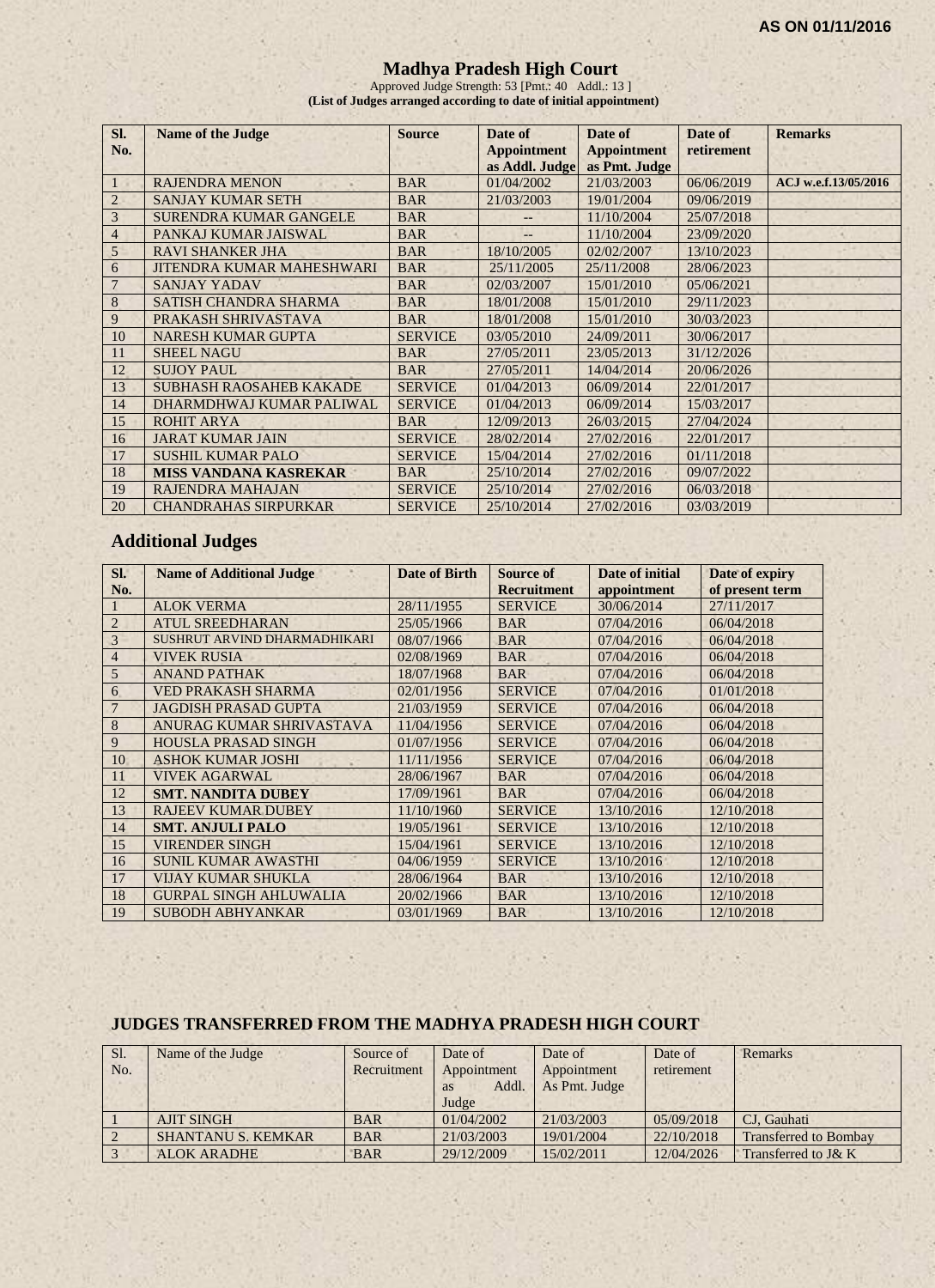#### **MADRAS HIGH COURT**

**Approved Judge Strength: 75 [Pmt.: 56 Addl.: 19 ] (List of Judges arranged according to date of initial appointment)**

| SI.<br>No.     | Name of the Judge             | <b>Source</b>  | Date of<br><b>Appointment</b><br>as Addl. Judge | Date of<br><b>Appointment</b><br>As Pmt. Judge | Date of<br>retirement | <b>Remarks</b>                                  |
|----------------|-------------------------------|----------------|-------------------------------------------------|------------------------------------------------|-----------------------|-------------------------------------------------|
| $\mathbf{1}$   | SANJAY KISHAN KAUL            | <b>BAR</b>     | 03/05/2001                                      | 02/05/2003                                     | 25/12/2020            | CJ w.e.f.26/07/2014<br>[PHC: Delhi]             |
| $2^{\circ}$    | <b>HULUVADI G.RAMESH</b>      | <b>SERVICE</b> | 08/09/2003                                      | 24/09/2004                                     | 19/05/2019            | <b>Joined on 11/04/2016</b><br>[PHC: Karnataka] |
| 3              | M.JAICHANDRAN                 | <b>BAR</b>     | 10/12/2005                                      | 20/04/2007                                     | 23/02/2017            |                                                 |
| $\overline{4}$ | <b>S. MANI KUMAR</b>          | <b>BAR</b>     | 31/07/2006                                      | 09/11/2009                                     | 23/04/2023            |                                                 |
| 5              | A. SELVAM                     | <b>SERVICE</b> | 31/07/2006                                      | 09/11/2009                                     | 04/04/2018            |                                                 |
| 6              | NOOTY RAMA MOHANA RAO         | <b>BAR</b>     | 11/09/2006                                      | 10/04/2008                                     | 13/08/2017            | <b>Joined on 18/04/2016</b><br>[PHC: T & AP]    |
| $\overline{7}$ | SAMINATHAN NAGAMATHU          | <b>BAR</b>     | 22/03/2007                                      | 09/11/2009                                     | 30/05/2017            |                                                 |
| 8              | SHUNMUGAVEL PALANIVELU        | <b>SERVICE</b> | 22/03/2007                                      | 09/11/2009                                     | 10/05/2017            |                                                 |
| 9              | K. K. SASIDHARAN              | <b>BAR</b>     | 12/11/2007                                      | 09/11/2009                                     | 27/10/2019            |                                                 |
| 10             | M. VENUGOPAL                  | <b>SERVICE</b> | 12/11/2007                                      | 09/11/2009                                     | 06/05/2019            |                                                 |
| 11             | R. SUBBIAH                    | <b>BAR</b>     | 24/03/2008                                      | 09/11/2009                                     | 20/06/2021            |                                                 |
| 12             | <b>RAJIV SHAKDHER</b>         | <b>BAR</b>     | 11/04/2008                                      | 17/10/2011                                     | 18/10/2024            | <b>Joined on 11/04/2016</b><br>[PHC: DELHI]     |
| 13             | M. SATHYANARAYANAN            | <b>BAR</b>     | 23/04/2008                                      | 09/11/2009                                     | 09/06/2021            |                                                 |
| 14             | <b>BALASUNDARAM RAJENDRAN</b> | <b>BAR</b>     | 31/03/2009                                      | 29/03/2011                                     | 31/03/2017            |                                                 |
| 15             | <b>CYRIL THAMARAI SELVAM</b>  | <b>BAR</b>     | 31/03/2009                                      | 29/03/2011                                     | 08/02/2019            |                                                 |
| 16             | NADESA GOUNDER KIRUBAKARAN    | <b>BAR</b>     | 31/03/2009                                      | 29/03/2011                                     | 20/08/2021            |                                                 |
| 17             | M.M. SUNDRESH                 | <b>BAR</b>     | 31/03/2009                                      | 29/03/2011                                     | 20/07/2024            |                                                 |
| 18             | T.S. SIVAGNANAM               | <b>BAR</b>     | 31/03/2009                                      | 29/03/2011                                     | 15/09/2025            |                                                 |
| 19             | M. DURAISWAMY                 | <b>BAR</b>     | 31/03/2009                                      | 29/03/2011                                     | 21/09/2022            |                                                 |
| 20             | T. RAJA                       | <b>BAR</b>     | 31/03/2009                                      | 03/01/2012                                     | 24/05/2023            |                                                 |
| 21             | <b>KUMARI R. MALA</b>         | <b>SERVICE</b> | 31/03/2009                                      | 07/12/2012                                     | 14/03/2017            |                                                 |
| 22             | <b>T. MATHIVANAN</b>          | <b>SERVICE</b> | 17/02/2010                                      | 26/09/2013                                     | 27/05/2017            |                                                 |
| 23             | KANDASAMI RAVICHANDRA BAABU   | <b>BAR</b>     | 20/12/2011                                      | 26/09/2013                                     | 13/10/2020            |                                                 |
| 24             | <b>P.DEVADASS</b>             | <b>SERVICE</b> | 20/12/2011                                      | 26/09/2013                                     | 14/05/2017            |                                                 |
| 25             | <b>SMT. S. VIMALA</b>         | <b>SERVICE</b> | 20/12/2011                                      | 21/10/2013                                     | 10/01/2019            |                                                 |
| 26             | PAZHAYANUR NARAYANAN PRAKASH  | <b>BAR</b>     | 25/10/2013                                      | 14/04/2015                                     | 11/01/2023            |                                                 |
| 27             | SMT. PUSHPA SATHYANARAYANA    | <b>BAR</b>     | 25/10/2013                                      | 14/04/2015                                     | 27/02/2022            |                                                 |
| 28             | KANDASAMY KALYANASUNDARAM     | <b>BAR</b>     | 25/10/2013                                      | 14/04/2015                                     | 26/05/2022            |                                                 |
| 29             | <b>S. VAIDYANATHAN</b>        | <b>BAR</b>     | 25/10/2013                                      | 14/04/2015                                     | 16/08/2024            |                                                 |
| 30             | R. MAHADEVAN                  | <b>BAR</b>     | 25/10/2013                                      | 14/04/2015                                     | 09/06/2025            |                                                 |
| 31             | GOPALAKRISHNAN CHOCKALINGAM   | <b>SERVICE</b> | 25/10/2013                                      | 14/04/2015                                     | 31/03/2017            |                                                 |
| 32             | <b>MISS V.M. VELUMANI</b>     | <b>BAR</b>     | 20/12/2013                                      | 14/04/2015                                     | 05/04/2024            |                                                 |
| 33             | <b>V. BHARATHIDASAN</b>       | <b>BAR</b>     | $ -$                                            | 07/04/2016                                     | 06/05/2022            |                                                 |
| 34             | D. KRISHNAKUMAR               | <b>BAR</b>     | $\overline{\phantom{a}}$                        | 07/04/2016                                     | 21/05/2025            |                                                 |
| 35             | <b>S.S. SUNDAR</b>            | <b>BAR</b>     | $\qquad \qquad -$                               | 07/04/2016                                     | 02/05/2025            |                                                 |
| 36             | M.V. MURALIDARAN              | <b>BAR</b>     | $\qquad \qquad -$                               | 07/04/2016                                     | 15/04/2024            |                                                 |
| 37             | PONNUSAMY KALAIYARASAN        | <b>SERVICE</b> |                                                 | 07/04/2016                                     | 30/04/2018            |                                                 |
| 38             | <b>B. GOKULDAS</b>            | <b>SERVICE</b> | $-4+$                                           | 07/04/2016                                     | 06/06/2017            |                                                 |
| 39             | N. AUTHINATHAN                | <b>SERVICE</b> |                                                 | 07/09/2016                                     | 18/01/2018            |                                                 |
| 40             | <b>V. PARTHIBAN</b>           | <b>BAR</b>     | $-1$                                            | 05/10/2016                                     | 23/04/2022            |                                                 |
| 41             | R. SUBRAMANIAN                | <b>BAR</b>     | $\qquad \qquad -$                               | 05/10/2016                                     | 24/07/2025            |                                                 |
| 42             | M. GOVINDARAJ                 | <b>BAR</b>     | --                                              | 05/10/2016                                     | 18/05/2022            |                                                 |
| 43             | M. SUNDAR                     | <b>BAR</b>     |                                                 | 05/10/2016                                     | 18/07/2028            |                                                 |
| 44             | <b>R. SURESH KUMAR</b>        | <b>BAR</b>     | -3                                              | 05/10/2016                                     | 28/05/2026            |                                                 |
| 45             | <b>SMT. J. NISHA BANU</b>     | <b>BAR</b>     | $-$                                             | 05/10/2016                                     | 17/09/2028            |                                                 |
| 46             | <b>M.S. RAMESH</b>            | <b>BAR</b>     | $- -$                                           | 05/10/2016                                     | 27/12/2025            |                                                 |
| 47             | <b>S.M. SUBRAMANIAM</b>       | <b>BAR</b>     | $\overline{\phantom{a}}$                        | 05/10/2016                                     | 30/05/2027            |                                                 |
| 48             | DR. (SMT.) ANITA SUMANTH      | <b>BAR</b>     | --                                              | 05/10/2016                                     | 14/04/2032            |                                                 |
| 49             | A.M. BASHEER AHAMED           | <b>SERVICE</b> | --                                              | 05/10/2016                                     | 19/08/2018            |                                                 |
| 50             | <b>T. RAVINDRAN</b>           | <b>SERVICE</b> | --                                              | 05/10/2016                                     | 29/06/2021            |                                                 |
| 51             | <b>S. BASKARAN</b>            | <b>SERVICE</b> | --1                                             | 05/10/2016                                     | 15/11/2018            |                                                 |
| 52             | P. VELMURUGAN                 | <b>SERVICE</b> | --                                              | 05/10/2016                                     | 08/06/2027            |                                                 |
| 53             | DR. G. JAYACHANDRAN           | <b>SERVICE</b> | $\overline{\phantom{a}}$                        | 05/10/2016                                     | 31/03/2027            |                                                 |
| 54             | C.V. KARTHIKEYAN              | <b>SERVICE</b> |                                                 | 05/10/2016                                     | 13/12/2026            |                                                 |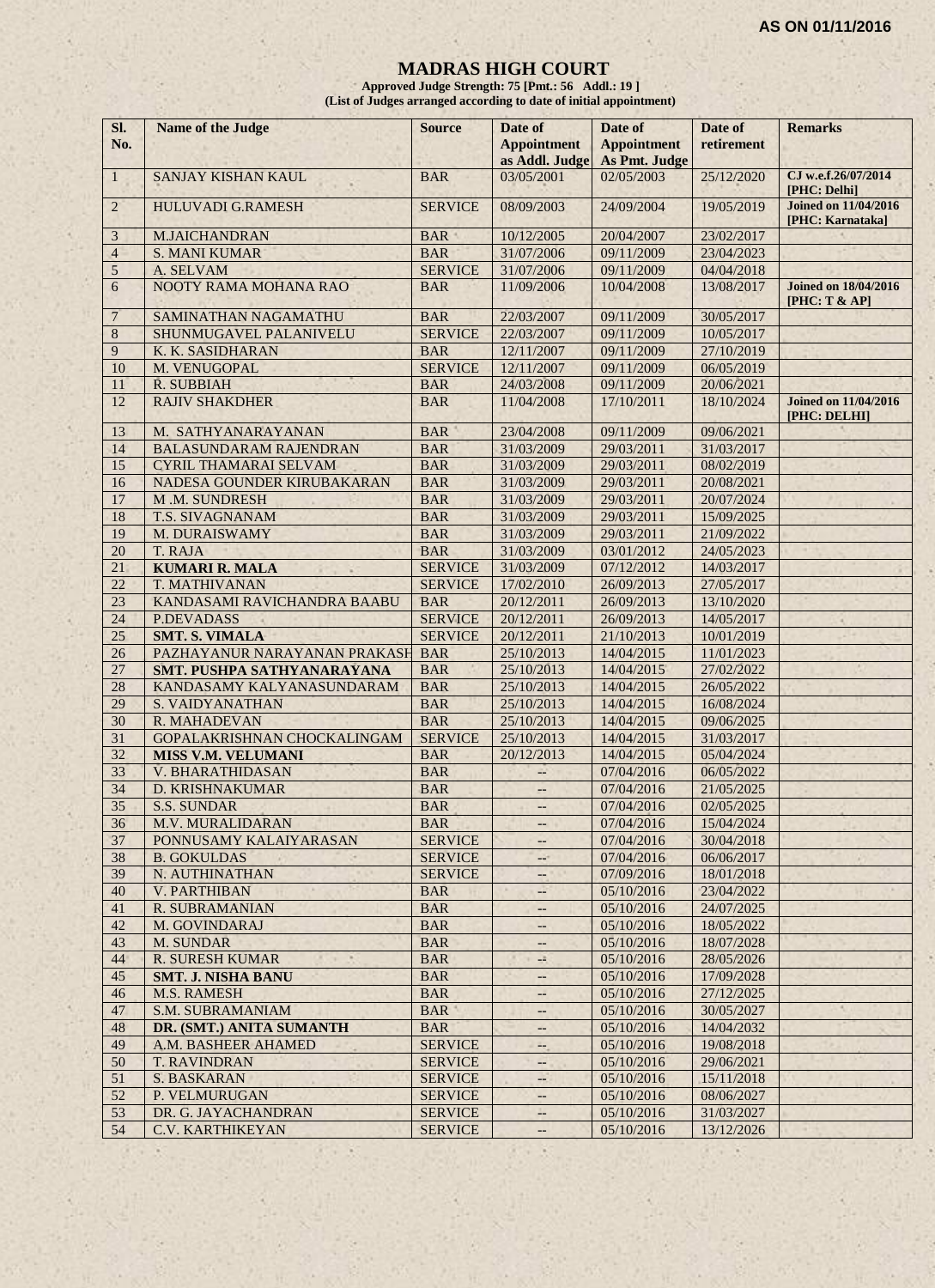#### **MADRAS HIGH COURT…CONTD.**

#### **Additional Judges**

| SI.<br>No. | <b>Name of Additional Judge</b> | Date of<br><b>Birth</b> | Source of | Date of initial<br><b>Recruitment</b> appointment | Date of<br>expiry of<br>present<br>term | <b>Remarks</b> |
|------------|---------------------------------|-------------------------|-----------|---------------------------------------------------|-----------------------------------------|----------------|
|            | $- -$                           |                         |           |                                                   |                                         |                |

#### **JUDGES TRANSFERRED FROM THE MADRAS HIGH COURT**

| S1.<br>No.     | Name of the Judge         | Source     | Appointment<br>as Addl. Judge | Appointment<br>As Pmt. Judge | Date of<br>retirement | Remarks                        |
|----------------|---------------------------|------------|-------------------------------|------------------------------|-----------------------|--------------------------------|
|                | N.N.PAUL VASANTHAKUMAR    | <b>BAR</b> | 10/12/2005                    | 20/04/2007                   | 13/04/2017            | $CJ.$ $J&K$                    |
| $\overline{2}$ | RAMALINGAM SUDHAKAR       | <b>BAR</b> | 10/12/2005                    | 20/04/2007                   | 13/02/2021            | <b>TRANSFER TO J&amp;K</b>     |
| $\mathcal{R}$  | MUTTACLIEYAPAUL           | Service    | 10/12/2005                    | 07/12/2007                   | 20/07/2017            | <b>TRANSFER TO P &amp; H</b>   |
|                | <b>V. RAMASUBRAMANIAN</b> | <b>BAR</b> | 31/07/2006                    | 09/11/2009                   | 29/06/2020            | <b>TRANSFER TO T&amp;AP</b>    |
|                | RAJA ELANGO               | Bar        | 31/03/2009                    | 30/03/2011                   | 22/09/2017            | Transferred to A.P.            |
| 6.             | C. S. KARNAN              | <b>BAR</b> | 31/03/2009                    | 29/03/2011                   | 11/06/2017            | <b>TRANSFERRED TO CALCUTTA</b> |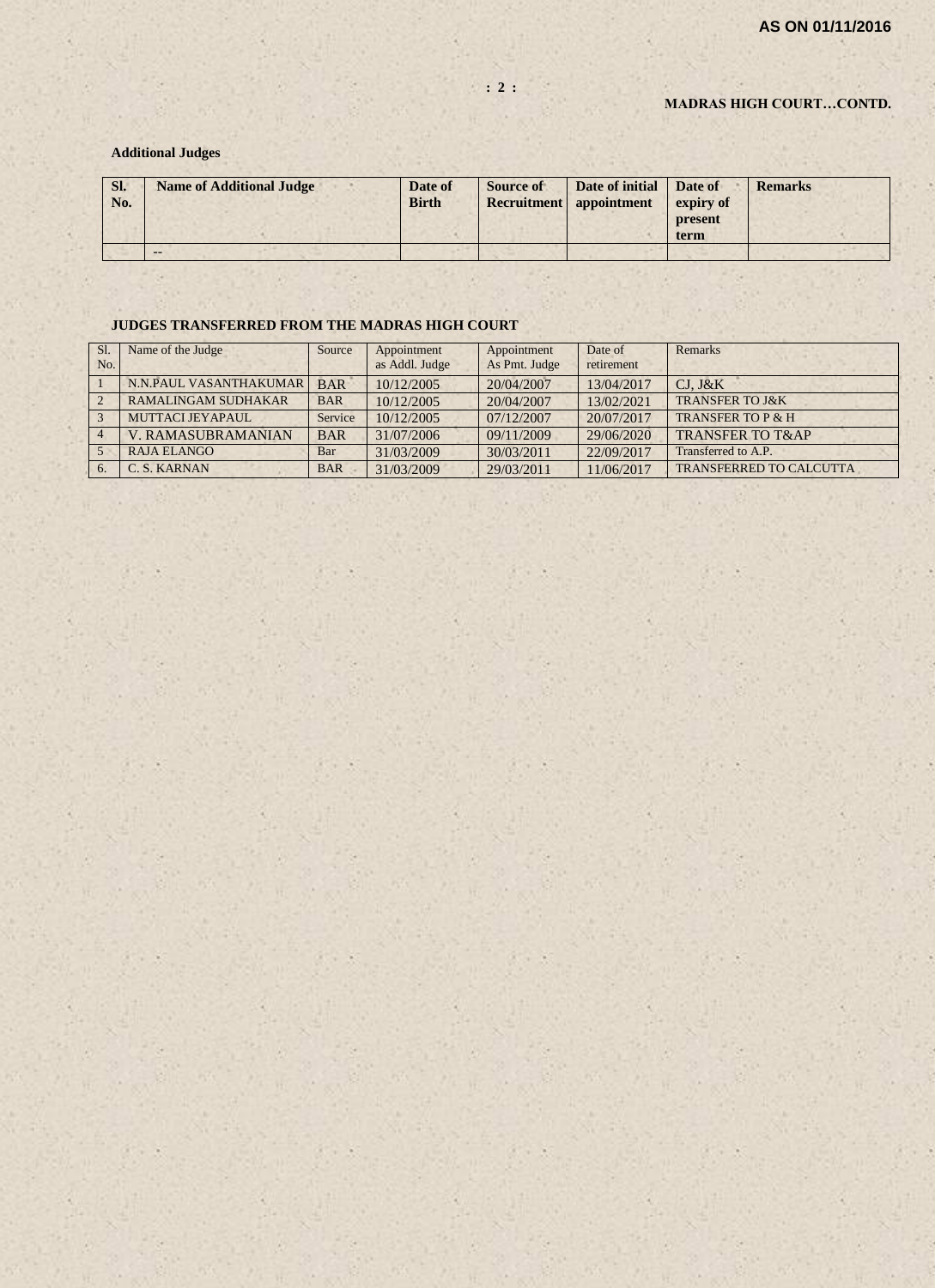# **MANIPUR HIGH COURT**

**Approved Judge Strength: 05 [ Pmt.: 04 Addl.: 01 ] (List of Judges arranged according to date of initial appointment)**

| SI.<br>No. | <b>Name of the Judge</b>              | Source of<br><b>Recruitment</b> | Date of<br><b>Appointment</b><br>as Addl.Judge | Date of<br><b>Appointment</b><br>As Pmt. Judge | Date of<br>retirement | <b>Remarks</b>                                                          |
|------------|---------------------------------------|---------------------------------|------------------------------------------------|------------------------------------------------|-----------------------|-------------------------------------------------------------------------|
|            | <b>RAKESH RANJAN PRASAD</b>           | <b>SERVICE</b>                  |                                                | 27/02/2006                                     | 30/06/2017            | CJ w.e.f. 22/09/2016<br><b>Joined on 15/02/2016</b><br>[PHC: Jharkhand] |
|            | NONGMEIKAPAM KOTISWAR<br><b>SINGH</b> | <b>BAR</b>                      | $-17/10/2011$                                  | 07/11/2012                                     | 28/02/2025            |                                                                         |
|            | KHWAIRAKPAM NOBIN SINGH               | <b>BAR</b>                      | --                                             | 26/11/2014                                     | 31/12/2021            |                                                                         |

# **Additional Judge**

| Sl.<br>No. | <b>Name of Additional Judge</b> | Date of Birth Source of | Recruitment | Date of initial<br>appointment | Date of expiry<br>of present term |
|------------|---------------------------------|-------------------------|-------------|--------------------------------|-----------------------------------|
|            |                                 | $-NIL$                  |             |                                |                                   |

#### **JUDGES TRANSFERRED FROM MANIPUR HIGH COURT**

| No. | Name of the Judge                          | Source | Appointment<br>as Addl. Judge   As Pmt. Judge | Appointment | Date of<br>retirement | Remarks |
|-----|--------------------------------------------|--------|-----------------------------------------------|-------------|-----------------------|---------|
|     | SONGKHUPCHUNG SERTO   01/03/1961   SERVICE |        |                                               | 14/03/2016  | 13/03/2018            |         |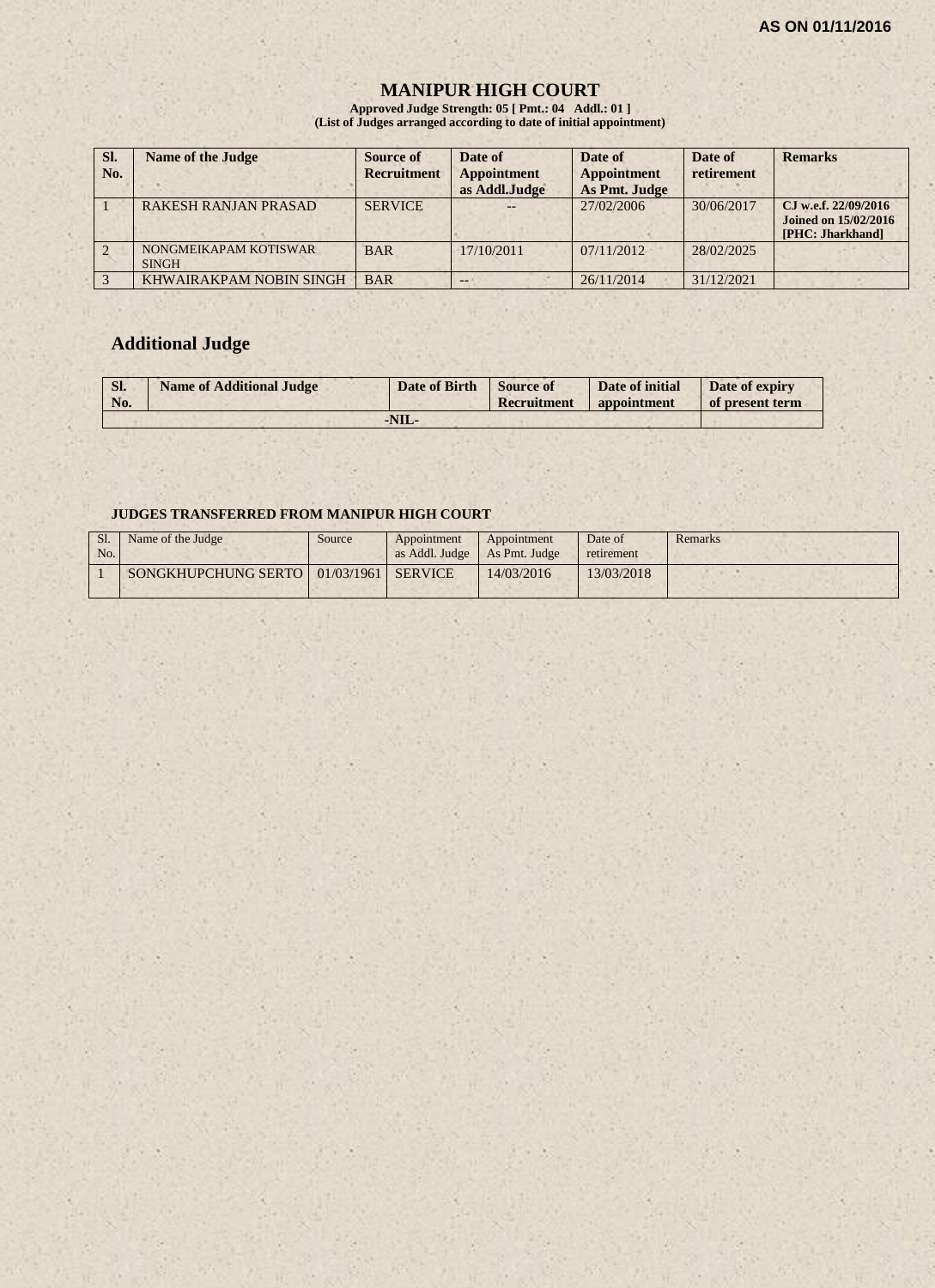$\mathcal{E} \times \mathcal{E}$ 

#### **MEGHALAYA HIGH COURT**

**Approved Judge Strength: 04 [ Pmt.: 03 Addl.: 01 ] (List of Judges arranged according to date of initial appointment)**

| SI.<br>No. | <b>Name of the Judge</b> | Source of<br><b>Recruitment</b> | Date of<br><b>Appointment</b><br>as Addl.Judge | Date of<br><b>Appointment</b><br>As Pmt. Judge | Date of<br>retirement | <b>Remarks</b>                              |
|------------|--------------------------|---------------------------------|------------------------------------------------|------------------------------------------------|-----------------------|---------------------------------------------|
|            | <b>DINESH MAHESHWARI</b> | <b>BAR</b>                      | 02/09/2004                                     | 29/05/2006                                     | 14/05/2020            | C.I w.e.f.24/02/2016<br>[PHC: Rajasthan]    |
|            | <b>SUDIP RANJAN SEN</b>  | <b>SERVICE</b>                  | 06/02/2012                                     | 07/01/2014                                     | 08/03/2019            |                                             |
|            | <b>VED PRAKASH VAISH</b> | <b>SERVICE</b>                  | 17/04/2013                                     | 18/03/2015                                     | 26/06/2021            | <b>Joined on 23/05/2016</b><br>[PHC: Delhi] |

 $x \rightarrow x$ 

# **Additional Judges**

| Sl.<br>No. | <b>Name of Additional Judge</b> | Date of Birth | <b>Source of</b><br>Recruitment | Date of initial<br>appointment | Date of expiry<br>of present term |
|------------|---------------------------------|---------------|---------------------------------|--------------------------------|-----------------------------------|
|            |                                 | $-NIL-$       |                                 |                                |                                   |

 $(1 - 1)$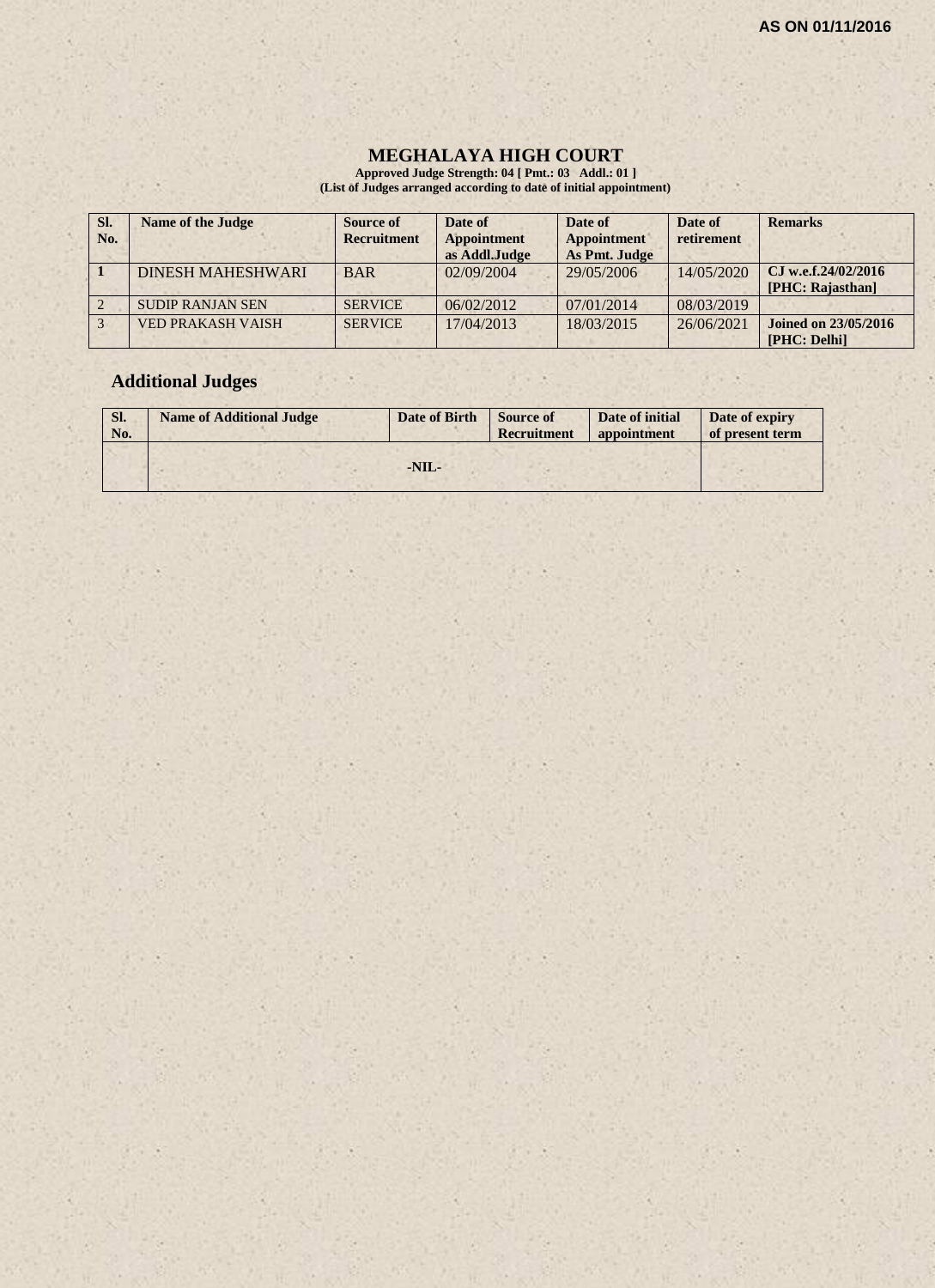#### **ORISSA HIGH COURT**

**Approved Judge Strength: 27 [ Pmt.: 20 Addl.: 07 ] (List of Judges arranged according to date of initial appointment)**

| <b>SI</b><br>N <sub>0</sub> | <b>Name of the Judge</b>    | <b>Source of</b><br><b>Recruitment</b> | Date of<br><b>Appointment</b><br>as Addl. Judge | Date of<br><b>Appointment</b><br>As Pmt. Judge | Date of<br>retirement | <b>Remarks</b>                                  |
|-----------------------------|-----------------------------|----------------------------------------|-------------------------------------------------|------------------------------------------------|-----------------------|-------------------------------------------------|
|                             | <b>VINEET SARAN</b>         | <b>BAR</b>                             |                                                 | 14/02/2002                                     | 10/05/2019            | CJ w.e.f. 26/02/2016<br>[PHC: Allahabad]        |
| $\overline{2}$              | <b>VINOD PRASAD</b>         | <b>BAR</b>                             | 05/10/2005                                      | 10/08/2007                                     | 27/11/2016            | <b>Joined on 02/07/2014</b><br>[PHC: Allahabad] |
| 3                           | <b>INDRAJIT MAHANTY</b>     | <b>BAR</b>                             | 31/03/2006                                      | 23/03/2007                                     | 10/11/2022            |                                                 |
| $\overline{4}$              | <b>KUMARI SANJU PANDA</b>   | <b>BAR</b>                             | 01/03/2007                                      | 11/02/2009                                     | 09/07/2021            |                                                 |
| 5                           | SUBHASH CHANDRA PARIJA      | <b>BAR</b>                             | 07/11/2007                                      | 11/02/2009                                     | 30/06/2018            |                                                 |
| 6                           | <b>BIJAYA KUMAR NAYAK</b>   | <b>SERVICE</b>                         | 07/10/2009                                      | 22/06/2011                                     | 01/02/2018            |                                                 |
|                             | <b>SANJAYA KUMAR MISHRA</b> | <b>SERVICE</b>                         | 07/10/2009                                      | 22/06/2011                                     | 28/12/2023            |                                                 |
| 8                           | <b>CHITTA RANJAN DASH</b>   | <b>SERVICE</b>                         | 07/10/2009                                      | 22/06/2011                                     | 20/05/2024            |                                                 |
| 9                           | Dr. AKSHAYA KUMAR RATH      | <b>BAR</b>                             | $--$                                            | 20/06/2013                                     | 12/11/2019            |                                                 |
| 10                          | <b>BISWAJIT MOHANTY</b>     | <b>BAR</b>                             | $-$                                             | 20/06/2013                                     | 21/10/2022            |                                                 |
| 11                          | DR. BIDYUT RANJAN SARANGI   | <b>BAR</b>                             | $--$                                            | 20/06/2013                                     | 19/07/2024            |                                                 |
| 12                          | DEBABRATA DASH              | <b>SERVICE</b>                         | --                                              | 29/11/2013                                     | 11/10/2024            |                                                 |
| 13                          | SATURGHANA PUJAHARI         | <b>SERVICE</b>                         | 29/11/2013                                      | 16/10/2014                                     | 23/09/2022            |                                                 |
| 14                          | <b>BISWANATH RATH</b>       | <b>BAR</b>                             | 02/07/2014                                      | 01/07/2016                                     | 06/09/2023            |                                                 |
| 15                          | <b>SANGAM KUMAR SAHOO</b>   | <b>BAR</b>                             | 02/07/2014                                      | 01/07/2016                                     | 04/06/2026            |                                                 |
| 16                          | <b>SUJIT NARAYAN PRASAD</b> | <b>BAR</b>                             | 26/09/2014                                      | 15/07/2016                                     | 19/06/2029            | <b>Joined on 12/03/2015</b><br>[PHC: Jharkhand] |

# **Additional Judge**

| SI.<br>N <sub>0</sub> | <b>Name of Additional Judge</b> | Date of<br><b>Birth</b> | <b>Source</b><br><sup>of</sup><br><b>Recruitm</b><br>ent | Date of initial<br>appointment | Date of expiry<br>of present<br>term | <b>Remarks</b> |
|-----------------------|---------------------------------|-------------------------|----------------------------------------------------------|--------------------------------|--------------------------------------|----------------|
|                       | KRUSHNA RAM MOHAPATRA           | 18/04/1965 BAR          |                                                          | 17/04/2015                     | 16/04/2017                           |                |
|                       | <b>JATINDRA PRASAD DAS</b>      | 19/05/1957              |                                                          | SERVICE 17/04/2015             | 16/04/2017                           |                |
|                       | DR. DURGA PRASANNA CHOUDHURY    |                         |                                                          | 03/07/1956 SERVICE 17/04/2015  | 16/04/2017                           |                |

×.

# **JUDGES TRANSFERRED FROM THE ORISSA HIGH COURT**

| S <sub>1</sub> | Name of the Judge    | Source     | Date of        | Date of       | Date of    | Remarks                      |
|----------------|----------------------|------------|----------------|---------------|------------|------------------------------|
| N <sub>0</sub> |                      | Of         | Appointment as | Appointment   | retirement |                              |
|                |                      | Recruitmen | Addl.          | As Pmt. Judge |            |                              |
|                |                      |            | Judge          |               |            |                              |
|                | PRADIP KUMAR MOHANTY | <b>BAR</b> | 07/03/2002     | 06/03/2004    | 09/06/2017 | <b>Transfer to Jharkhand</b> |
|                | PRAMATH PATNAIK      | <b>BAR</b> | 24/09/2014     | $-$           |            | transfer<br>AJ.<br>to        |
|                |                      |            |                |               |            | Jharkhand                    |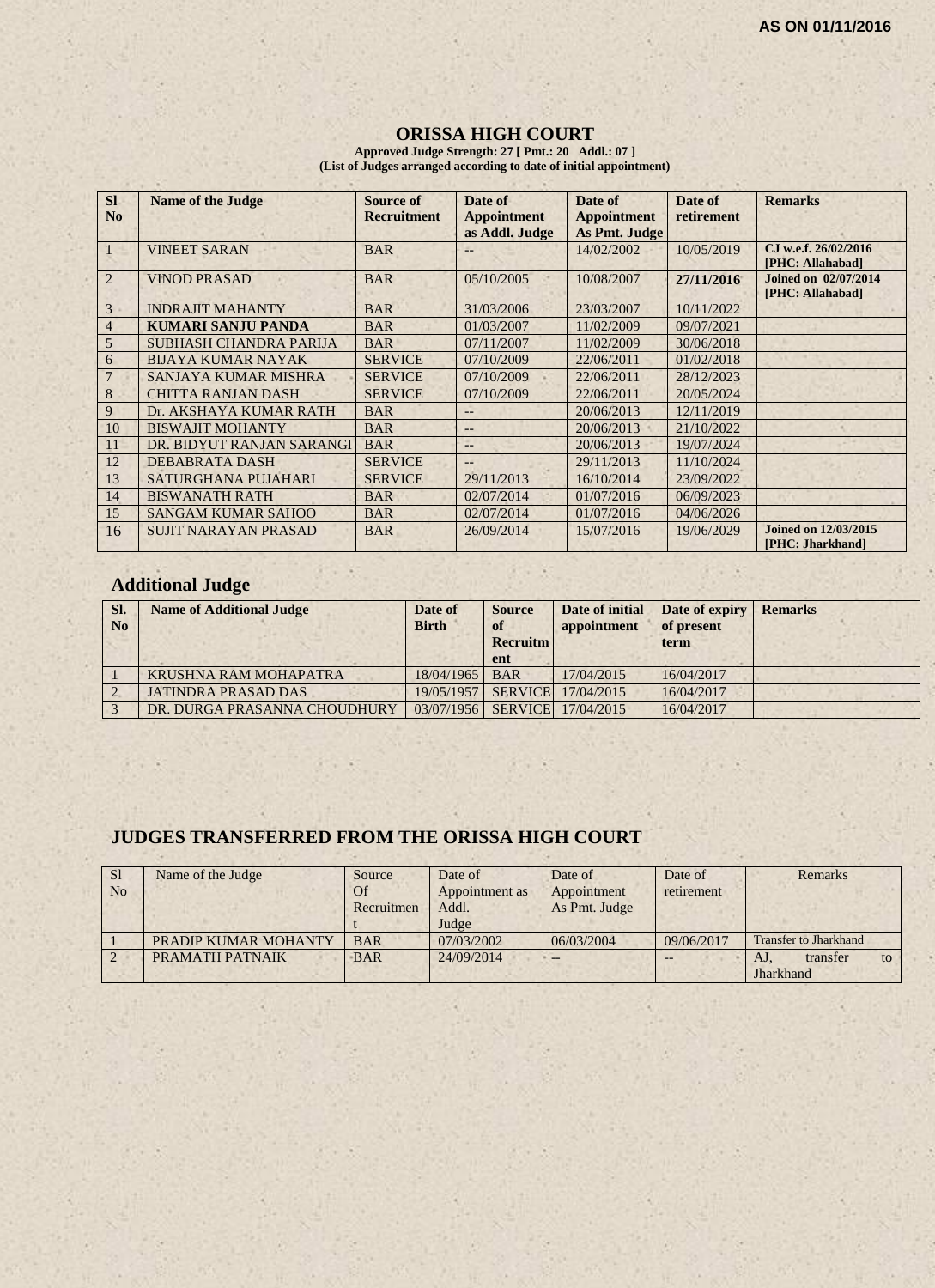#### **PATNA HIGH COURT**

**Approved Judge Strength: 53 [Pmt.: 40 Addl.: 13 ] (List of Judges arranged according to date of initial appointment)**

| <b>Sl</b><br>N <sub>0</sub> | <b>Name of the Judge</b>     | Source of<br><b>Recruitment</b> | Date of<br><b>Appointment</b> as<br><b>Addl. Judge</b> | Date of<br><b>Appointment</b><br>As Pmt. Judge | Date of<br>retirement | <b>Remarks</b>                                                      |
|-----------------------------|------------------------------|---------------------------------|--------------------------------------------------------|------------------------------------------------|-----------------------|---------------------------------------------------------------------|
| $\mathbf{1}$                | <b>HEMANT GUPTA [H]</b>      | <b>BAR</b>                      |                                                        | 02/07/2002                                     | 16/10/2019            | ACJ w.e.f. 29.10.2016<br><b>Joined on 08/02/2016</b><br>[PHC: P& H] |
| $\overline{2}$              | <b>NAVANITI PRASAD SINGH</b> | <b>BAR</b>                      | --                                                     | 06/03/2006                                     | 05/11/2017            |                                                                     |
| 3                           | <b>RAMESH KUMAR DATTA</b>    | <b>BAR</b>                      | <u></u>                                                | 06/03/2006                                     | 31/12/2016            |                                                                     |
| $\overline{4}$              | SAMARENDRA PRATAP SINGH      | <b>BAR</b>                      |                                                        | 09/10/2006                                     | 31/07/2017            |                                                                     |
| 5                           | <b>AJAY KUMAR TRIPATHI</b>   | <b>BAR</b>                      | 09/10/2006                                             | 21/11/2007                                     | 11/11/2019            |                                                                     |
| 6                           | KISHORE KUMAR MANDAL         | <b>BAR</b>                      | 10/07/2007                                             | 07/07/2009                                     | 21/01/2018            |                                                                     |
| $\overline{7}$              | DR. RAVI RANJAN              | <b>BAR</b>                      | 14/07/2008                                             | 16/01/2010                                     | 19/12/2022            |                                                                     |
| $\bf 8$                     | <b>JYOTI SARAN</b>           | <b>BAR</b>                      | 13/06/2009                                             | 06/12/2010                                     | 18/08/2019            |                                                                     |
| 9                           | <b>RAKESH KUMAR</b>          | <b>BAR</b>                      | 25/12/2009                                             | 24/10/2011                                     | 31/12/2020            |                                                                     |
| 10                          | BIRENDRA PRASAD VERMA        | <b>BAR</b>                      | 18/02/2010                                             | 24/10/2011                                     | 16/01/2017            |                                                                     |
| 11                          | <b>DINESH KUMAR SINGH</b>    | <b>BAR</b>                      | 18/02/2010                                             | 24/10/2011                                     | 02/10/2020            |                                                                     |
| 12                          | <b>MUNGESHWAR SAHOO</b>      | <b>SERVICE</b>                  | 15/03/2010                                             | 24/10/2011                                     | 31/10/2017            |                                                                     |
| 13                          | HEMANT KR. SRIVASTAVA        | <b>SERVICE</b>                  | 12/08/2010                                             | 10/08/2012                                     | 01/02/2021            |                                                                     |
| 14                          | <b>VIJAYENDRA NATH</b>       | <b>BAR</b>                      | 20/06/2011                                             | 19/06/2013                                     | 12/08/2017            |                                                                     |
| 15                          | <b>SHIVAJI PANDEY</b>        | <b>BAR</b>                      | 20/06/2011                                             | 19/06/2013                                     | 07/05/2021            |                                                                     |
| 16                          | <b>ASHWANI KUMAR SINGH</b>   | <b>BAR</b>                      | 20/06/2011                                             | 19/06/2013                                     | 31/10/2022            |                                                                     |
| 17                          | <b>VIKASH JAIN</b>           | <b>BAR</b>                      | 20/06/2011                                             | 15/05/2014                                     | 17/02/2022            |                                                                     |
| 18                          | AHSANUDDIN AMANULLAH         | <b>BAR</b>                      | 20/06/2011                                             | 15/05/2014                                     | 10/05/2025            |                                                                     |
| 19                          | <b>ADITYA KUMAR TRIVEDI</b>  | <b>SERVICE</b>                  | 20/06/2011                                             | 15/05/2014                                     | 10/08/2020            |                                                                     |
| 20                          | RAJENDRA KUMAR MISHRA        | <b>SERVICE</b>                  | 20/06/2011                                             | 07/07/2014                                     | 01/10/2021            |                                                                     |
| 21                          | CHAKRADHARI SHARAN SINGH     | <b>BAR</b>                      | 05/04/2012                                             | 02/03/2016                                     | 19/01/2025            |                                                                     |
| 22                          | PRABHAT KUMAR JHA            | <b>SERVICE</b>                  | 21/04/2014                                             | 20/04/2016                                     | 15/07/2021            |                                                                     |
| 23                          | <b>JITENDRA MOHAN SHARMA</b> | <b>SERVICE</b>                  | 21/04/2014                                             | 20/04/2016                                     | 01/07/2018            |                                                                     |
| 24                          | <b>SMT. ANJANA MISHRA</b>    | <b>BAR</b>                      | 15/05/2014                                             | 20/04/2016                                     | 29/02/2020            |                                                                     |
| 25                          | <b>SMT. NILU AGRAWAL</b>     | <b>BAR</b>                      | 15/04/2015                                             | 20/04/2016                                     | 21/06/2019            |                                                                     |
| 26                          | <b>SUDHIR SINGH</b>          | <b>BAR</b>                      | 15/04/2015                                             | 20/04/2016                                     | 10/12/2027            |                                                                     |

# **Additional Judges**

| Sl. | <b>Name of Additional Judge</b> | Date of      | <b>Source of</b>   | Date of initial | Date of expiry  |
|-----|---------------------------------|--------------|--------------------|-----------------|-----------------|
| No. |                                 | <b>Birth</b> | <b>Recruitment</b> | appointment     | of present term |
|     |                                 | <b>NIL</b>   |                    |                 |                 |

# **Judges transferred from the Patna High Court**

| Sl.<br>No. | Name of the Judge     | Source<br>Of<br>Recruitment | Date of<br>Appointment<br>as Addl.<br>Judge | Date of<br>Appointment<br>As Pmt. Judge | Date of<br>retirement | Remarks                     |
|------------|-----------------------|-----------------------------|---------------------------------------------|-----------------------------------------|-----------------------|-----------------------------|
|            | <b>NAVIN SINHA</b>    | <b>BAR</b>                  |                                             | 11/02/2004                              | 18/08/2018            | CJ. Rajasthan HC            |
|            | <b>ASHUTOSH KUMAR</b> | <b>BAR</b>                  | 15/05/2014                                  | 21/04/2016                              | 30/09/2028            | <b>Transferred to Delhi</b> |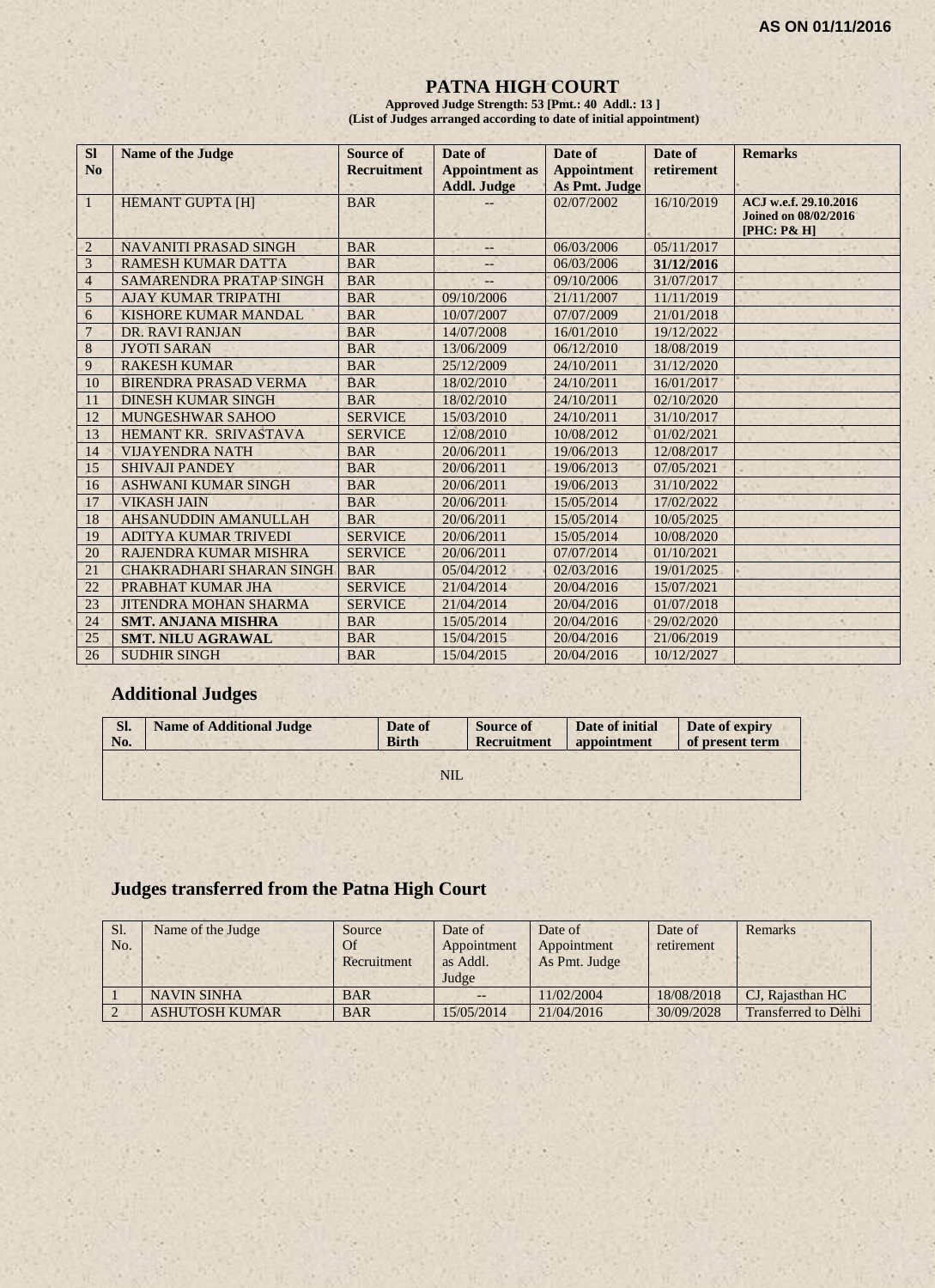#### **PUNJAB & HARYANA HIGH COURT**

**Approved Judge Strength: 85 [ Pmt.: 64 Addl.: 21 ] (List of Judges arranged according to date of initial appointment)**

| SI<br>N <sub>o</sub> | Name of the Judge                    | <b>Source of</b><br><b>Recruitment</b> | Date of<br><b>Appointment</b> as<br><b>Addl.Judge</b> | Date of<br><b>Appointment</b><br><b>As Pmt. Judge</b> | Date of<br>retirement | <b>Remarks</b>                                 |
|----------------------|--------------------------------------|----------------------------------------|-------------------------------------------------------|-------------------------------------------------------|-----------------------|------------------------------------------------|
| $\mathbf{1}$         | <b>S.J.VAZIFDAR</b>                  | <b>BAR</b>                             | 22/01/2001                                            | 21/01/2003                                            | 03/05/2018            | CJ w.e.f.06/08/2016<br>[PHC: Bombay]           |
| $\overline{2}$       | <b>SURINDER SINGH SARON [P]</b>      | <b>BAR</b>                             | $\overline{a}$                                        | 02/07/2002                                            | 03/09/2017            |                                                |
| 3                    | <b>AJAY KUMAR MITTAL [H]</b>         | <b>BAR</b>                             | $-$                                                   | 09/01/2004                                            | 29/09/2020            |                                                |
| $\overline{4}$       | <b>SURYA KANT [H]</b>                | <b>BAR</b>                             | $\overline{a}$                                        | 09/01/2004                                            | 09/02/2024            |                                                |
| $5^{\circ}$          | MUTTACI JEYAPAUL                     | <b>SERVICE</b>                         | 10/12/2005                                            | 07/12/2007                                            | 21/07/2017            | <b>Joined 28/10/2010</b><br>[PHC: Madras]      |
| 6                    | TEJ PRATAP SINGH MANN [P]            | <b>BAR</b>                             | $\overline{\phantom{a}}$                              | 22/03/2006                                            | 31/12/2018            |                                                |
| $\overline{7}$       | <b>MAHESH GROVER [H]</b>             | <b>BAR</b>                             |                                                       | 22/03/2006                                            | 03/06/2019            |                                                |
| $\,8$                | <b>RAJESH BINDAL [H]</b>             | <b>BAR</b>                             |                                                       | 22/03/2006                                            | 15/04/2023            |                                                |
| 9                    | M.M.S. BEDI [P]                      | <b>SERVICE</b>                         | 01/04/2006                                            | 05/11/2007                                            | 08/10/2018            |                                                |
| 10                   | ARUN BHAURAO CHAUDHARI               | <b>BAR</b>                             | 08/09/2006                                            | 05/09/2008                                            | 31/03/2019            | <b>Joined on 11/04/2016</b><br>[PHC: Bombay]   |
| 11                   | <b>RAKESH KUMAR JAIN [H]</b>         | <b>BAR</b>                             | 05/12/2007                                            | 26/11/2008                                            | 30/09/2020            |                                                |
| 12                   | <b>JASWANT SINGH [H]</b>             | <b>BAR</b>                             | 05/12/2007                                            | 28/11/2009                                            | 22/02/2023            |                                                |
| 13                   | <b>SMT. DAYA CHAUDHARY [H]</b>       | <b>BAR</b>                             | 05/12/2007                                            | 28/11/2009                                            | 09/01/2021            |                                                |
| 14                   | <b>RAJAN GUPTA [P]</b>               | <b>BAR</b>                             | 10/07/2008                                            | 14/01/2011                                            | 13/09/2022            |                                                |
| 15                   | <b>AJAY TEWARI [P]</b>               | <b>BAR</b>                             | 10/07/2008                                            | 14/01/2011                                            | 05/04/2022            |                                                |
| 16                   | <b>JITENDRA KUMAR CHAUHAN [H]</b>    | <b>BAR</b>                             | 10/07/2008                                            | 14/01/2011                                            | 05/06/2021            |                                                |
| 17                   | <b>AUGUSTINE GEORGE MASIH [P]</b>    | <b>BAR</b>                             | 10/07/2008                                            | 14/01/2011                                            | 11/03/2025            |                                                |
| 18                   | <b>KUMARI RITU BAHRI [H]</b>         | <b>BAR</b>                             | 16/08/2010                                            | 23/02/2012                                            | 10/10/2024            |                                                |
| 19                   | <b>RAMESHWAR SINGH MALIK [H]</b>     | <b>BAR</b>                             | 30/09/2011                                            | 13/06/2013                                            | 17/10/2017            |                                                |
| 20                   | <b>RAJIV NARAIN RAINA [P]</b>        | <b>BAR</b>                             | 30/09/2011                                            | 24/01/2014                                            | 04/07/2020            |                                                |
| 21                   | <b>TAJINDER SINGH DHINDSA [P]</b>    | <b>BAR</b>                             | 30/09/2011                                            | 24/01/2014                                            | 05/03/2023            |                                                |
| 22                   | <b>GURMEET SINGH SANDHAWALIA [P]</b> | <b>BAR</b>                             | 30/09/2011                                            | 24/01/2014                                            | 31/10/2027            |                                                |
| 23                   | <b>MRS. REKHA MITTAL [P]</b>         | <b>SERVICE</b>                         | 15/06/2012                                            | 19/12/2014                                            | 16/01/2021            |                                                |
| 24                   | <b>INDERJIT SINGH [P]</b>            | <b>SERVICE</b>                         | 15/06/2012                                            | 19/12/2014                                            | 23/10/2019            |                                                |
| $\overline{25}$      | <b>AMOL RATTAN SINGH [P]</b>         | <b>BAR</b>                             | 21/12/2012<br>×                                       | 19/12/2014                                            | 18/08/2022            |                                                |
| 26                   | <b>SHRIMATI ANITA CHAUDHRY [H]</b>   | <b>SERVICE</b>                         | 20/06/2013                                            | 19/12/2014                                            | 30/12/2018            |                                                |
| 27                   | <b>FATEH DEEP SINGH [P]</b>          | <b>SERVICE</b>                         | 20/06/2013                                            | 19/12/2014                                            | 07/07/2022            |                                                |
| 28                   | <b>JASPAL SINGH [P]</b>              | <b>SERVICE</b>                         | 20/06/2013                                            | 19/12/2014                                            | 09/10/2018            |                                                |
| 29                   | <b>SURINDER GUPTA [P]</b>            | <b>SERVICE</b>                         | 20/06/2013                                            | 19/12/2014                                            | 29/03/2020            |                                                |
| 30                   | <b>SUDIP AHLUWALIA</b>               | <b>SERVICE</b>                         | 01/10/2013                                            | 14/03/2016                                            | 30/12/2021            | <b>Joined on 23/05/2016</b><br>[PHC: Calcutta] |
| 31                   | <b>HARINDER SINGH SIDHU [P]</b>      | <b>BAR</b>                             | 28/12/2013                                            | 19/12/2014                                            | 16/05/2023            |                                                |
| 32                   | <b>ARUN PALLI [P]</b>                | <b>BAR</b>                             | 28/12/2013                                            | 19/12/2014                                            | 17/09/2026            |                                                |
| 33                   | <b>KULDIP SINGH [P]</b>              | <b>SERVICE</b>                         | 10/01/2014                                            | 19/12/2014                                            | 15/08/2019            |                                                |
| 34                   | SMT. LISA GILL [P]                   | <b>BAR</b>                             | 31/03/2014                                            | 19/12/2014                                            | 16/11/2028            |                                                |
| 35                   | <b>RAJ MOHAN SINGH [H]</b>           | <b>BAR</b>                             | 25/09/2014                                            | 23/05/2016                                            | 17/08/2024            |                                                |
| 36                   | <b>MISS JAISHREE THAKUR [P]</b>      | <b>BAR</b>                             | 25/09/2014                                            | 20/05/2016                                            | 23/07/2023            |                                                |
| 37                   | <b>AMIT RAWAL [P]</b>                | <b>BAR</b>                             | 25/09/2014                                            | 23/05/2016                                            | 20/09/2025            |                                                |
| 38                   | <b>DEEPAK SIBAL [P]</b>              | <b>BAR</b>                             | 25/09/2014                                            | 23/05/2016                                            | 02/09/2029            |                                                |
| 39                   | <b>HARI PAL VERMA [P]</b>            | <b>BAR</b>                             | 25/09/2014                                            | 23/05/2016                                            | 05/04/2021            |                                                |
| 40                   | <b>ANUPINDER SINGH GREWAL [P]</b>    | <b>BAR</b>                             | 25/09/2014                                            | 20/05/2016                                            | 09/03/2026            |                                                |
| 41                   | <b>GURMIT RAM [P]</b>                | <b>SERVICE</b>                         | 25/09/2014                                            | 23/05/2016                                            | 06/02/2017            |                                                |
| 42                   | <b>SMT. SNEH PRASHAR [H]</b>         | <b>SERVICE</b>                         | 25/09/2014                                            | 23/05/2016                                            | 20/07/2017            |                                                |
| 43                   | <b>DARSHAN SINGH [H]</b>             | <b>SERVICE</b>                         | 25/09/2014                                            | 23/05/2016                                            | 06/07/2017            |                                                |
| 44                   | DR. SHEKHER KUMAR DHAWAN [H]         | <b>SERVICE</b>                         | 25/09/2014                                            | 23/05/2016                                            | 04/12/2019            |                                                |

# **Additional Judges**

| SI.<br>No. | <b>Name of Additional Judge</b> | Date of Birth | <b>Source</b>  | Date of initial<br>appointment | Date of expiry<br>of present term | <b>Remarks</b>                           |
|------------|---------------------------------|---------------|----------------|--------------------------------|-----------------------------------|------------------------------------------|
|            | PAVANKUMAR BHIMAPPA BAJANTHRI   | 23/10/1963    | <b>BAR</b>     | 02/01/2015                     | 01/01/2017                        | Joined on 16/03/2015<br>[PHC: Karnataka] |
|            | <b>RAMENDRA JAIN [H]</b>        | 26/08/1958    | <b>SERVICE</b> | 20/04/2015                     | 19/04/2017                        |                                          |

#### **JUDGES TRANSFERRED FROM THE PUNJAB & HARYANA HIGH COURT**

| $S1$ .         | Name of the Judge             | Source Of      | Date of           | Date of       | Date of    | Remarks                      |
|----------------|-------------------------------|----------------|-------------------|---------------|------------|------------------------------|
| No.            |                               | Recruit-       | Appointment       | Appointment   | Retirement |                              |
|                |                               | ment           | as Addl. Judge    | As Pmt. Judge |            |                              |
|                | <b>HEMANT GUPTA [H]</b>       | <b>BAR</b>     | $\qquad \qquad -$ | 02/07/2002    | 16/10/2019 | <b>Transfer to Patna</b>     |
| $\sqrt{2}$     | <b>AJAI LAMBA [H]</b>         | <b>BAR</b>     |                   | 22/03/2006    | 20/09/2020 | <b>Transfer to Allahabad</b> |
|                | <b>MOHINDER PAL [P]</b>       | <b>SERVICE</b> | 08/10/2007        | 14/05/2008    | 29/12/2018 | <b>Transfer to Gujarat</b>   |
| $\overline{4}$ | KANWALJIT SINGH AHLUWALIA [P] | <b>BAR</b>     | 05/12/2007        | 01/07/2009    | 30/05/2019 | <b>Transfer to Rajasthan</b> |
|                | <b>SMT. SABINA [P]</b>        | <b>SERVICE</b> | 12/03/2008        | 23/02/2010    | 19/04/2023 | <b>Transfer to Rajasthan</b> |
| -6             | <b>NIRMALJIT KAUR [P]</b>     | <b>BAR</b>     | 10/07/2008        | 29/06/2012    | 27/01/2021 | <b>Transfer to Rajasthan</b> |
|                | <b>BAWA SINGH WALIA [P]</b>   | <b>BAR</b>     | 25/09/2014        | 23/05/2016    | 28/08/2023 | Transfer to J& K             |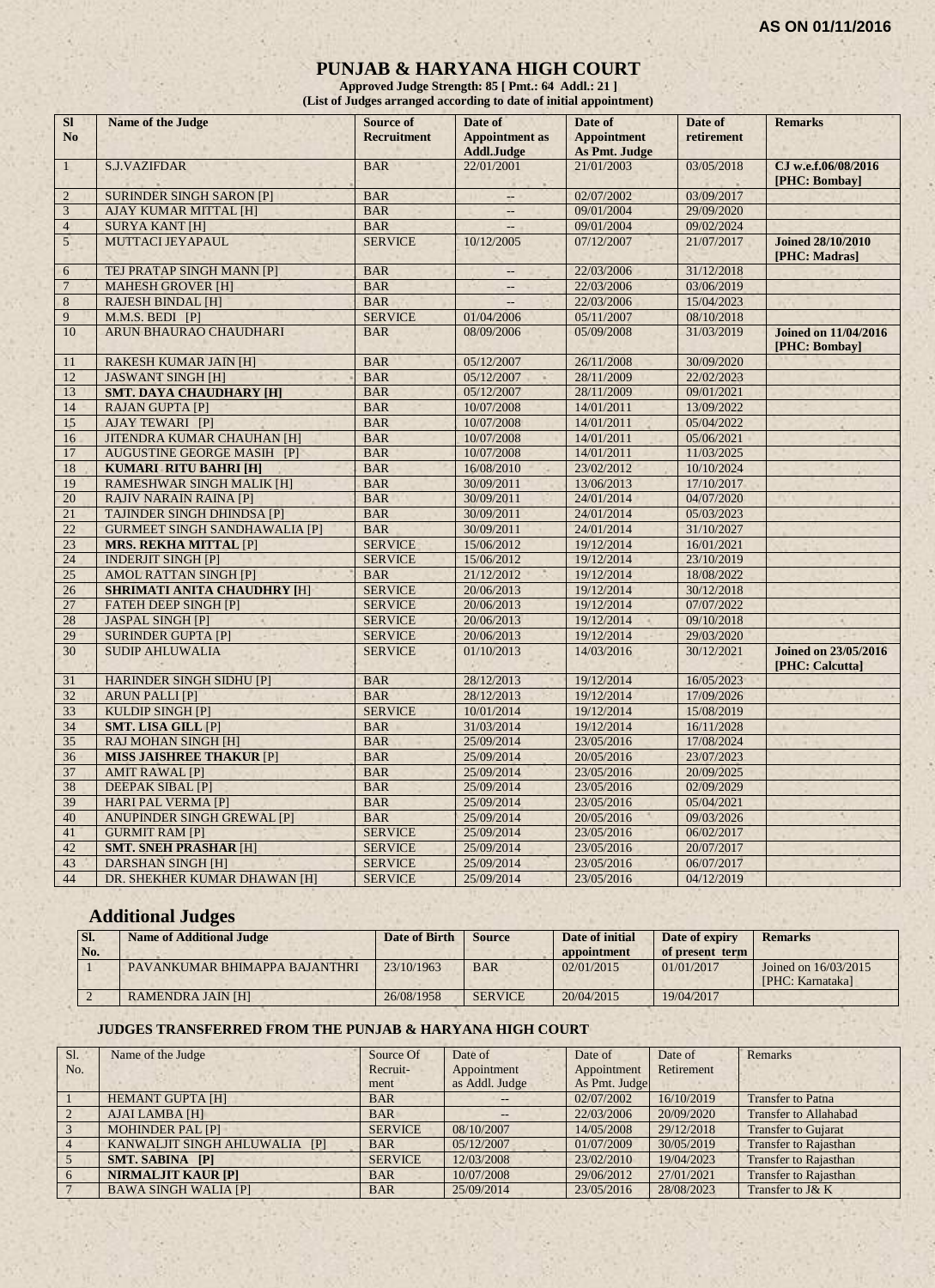# **RAJASTHAN HIGH COURT**

**Approved Judge Strength: 50 [ Pmt.: 38 Addl.: 12 ] (List of Judges arranged according to date of initial appointment)**

| SI.<br>No.     | <b>Name of the Judge</b>         | <b>Source</b>  | Date of<br><b>Appointment</b><br>as Addl.Judge | Date of<br><b>Appointment</b><br>as Pmt.<br>Judge | Date of<br>retirement | <b>Remarks</b>                                       |
|----------------|----------------------------------|----------------|------------------------------------------------|---------------------------------------------------|-----------------------|------------------------------------------------------|
| $\mathbf{1}$   | <b>NAVIN SINHA</b>               | <b>BAR</b>     |                                                | 11/02/2004                                        | 18/08/2018            | CJ w.e.f.14/05/2016<br>[PHC: Patna]                  |
| $\overline{2}$ | K. S. JHAVERI                    | <b>BAR</b>     | 07/03/2004                                     | 22/06/2005                                        | 04/01/2020            | Joined on 24/08/2016<br>[PHC: Gujarat]               |
| $\overline{3}$ | <b>AJAY RASTOGI</b>              | <b>BAR</b>     | 02/09/2004                                     | 29/05/2006                                        | 17/06/2020            |                                                      |
| $\overline{4}$ | <b>GOVIND MATHUR</b>             | <b>BAR</b>     | 02/09/2004                                     | 29/05/2006                                        | 13/04/2021            |                                                      |
| 5              | <b>GOPAL KRISHAN VYAS</b>        | <b>BAR</b>     | 13/06/2005                                     | 24/01/2008                                        | 08/07/2018            |                                                      |
| 6              | <b>MOHAMMAD RAFIO</b>            | <b>BAR</b>     | 15/05/2006                                     | 14/05/2008                                        | 24/05/2022            |                                                      |
| $\overline{7}$ | <b>MAHESH CHANDRA SHARMA</b>     | <b>BAR</b>     | 05/07/2007                                     | 04/11/2008                                        | 31/05/2017            |                                                      |
| $\overline{8}$ | <b>SANGEET RAJ LODHA</b>         | <b>BAR</b>     | 05/07/2007                                     | 04/11/2008                                        | 12/10/2021            |                                                      |
| $\overline{9}$ | MUNISHWAR NATH BHANDARI          | <b>BAR</b>     | 05/07/2007                                     | 04/11/2008                                        | 11/09/2022            |                                                      |
| 10             | KANWALJIT SINGH AHLUWALIA [I     | <b>BAR</b>     | 05/12/2007                                     | 01/07/2009                                        | 30/05/2019            | <b>Joined on 18/04/2013</b><br><b>[PHC: P&amp;H]</b> |
| 11             | SMT. SABINA [P]                  | <b>SERVICE</b> | 12/03/2008                                     | 23/02/2010                                        | 19/04/2023            | <b>Joined on 11/04/2016</b><br>[PHC: P & H]          |
| 12             | <b>NIRMALJIT KAUR [P]</b>        | <b>BAR</b>     | 10/07/2008                                     | 29/06/2012                                        | 27/01/2021            | <b>Joined on 09/07/2012</b><br>[PHC: P & H]          |
| 13             | PRASHANT KUMAR AGARWAL           | <b>SERVICE</b> | 28/04/2011                                     | 06/02/2013                                        | 17/05/2017            |                                                      |
| 14             | <b>ALOK SHARMA</b>               | <b>BAR</b>     | 30/05/2011                                     | 06/02/2013                                        | 23/10/2019            |                                                      |
| 15             | <b>SANDEEP MEHTA</b>             | <b>BAR</b>     | 30/05/2011                                     | 06/02/2013                                        | 10/01/2025            |                                                      |
| 16             | <b>JAINENDRA KUMAR RANKA</b>     | <b>BAR</b>     | 08/01/2013                                     | 07/01/2015                                        | 02/08/2017            |                                                      |
| 17             | PRATAP KRISHNA LOHRA             | <b>BAR</b>     | 08/01/2013                                     | 07/01/2015                                        | 03/09/2019            |                                                      |
| 18             | <b>VEERENDRA SINGH SIRADHANA</b> | <b>BAR</b>     | 08/01/2013                                     | 07/01/2015                                        | 22/07/2019            |                                                      |
| 19             | <b>VIJAY BISHNOI</b>             | <b>BAR</b>     | 08/01/2013                                     | 07/01/2015                                        | 25/03/2026            |                                                      |
| 20             | <b>ARUN BHANSALI</b>             | <b>BAR</b>     | 08/01/2013                                     | 07/01/2015                                        | 14/10/2029            |                                                      |
| 21             | MAHENDRA KUMAR MAHESHWAI         | <b>SERVICE</b> | 21/01/2013                                     | 07/01/2015                                        | 30/03/2020            |                                                      |
| 22             | <b>BANWARI LAL SHARMA</b>        | <b>SERVICE</b> | 21/01/2013                                     | 07/01/2015                                        | 08/05/2019            |                                                      |
| 23             | PRAKASH GUPTA                    | <b>SERVICE</b> | 15/10/2014                                     | 20/05/2016                                        | 10/11/2022            |                                                      |

# **ADDITIONAL JUDGES**

| SI.<br>No. | <b>Name of Additional Judge</b> | Date of Birth Source of | <b>Recruitment</b> | Date of initial<br>appointment | Date of<br>expiry of<br>present term | <b>Remarks</b> |
|------------|---------------------------------|-------------------------|--------------------|--------------------------------|--------------------------------------|----------------|
|            | <b>GANGA RAM MOOLCHANDANI</b>   | 12/04/1958              | <b>SERVICE</b>     | 11/04/2016                     | 10/04/2018                           |                |
|            | DEEPAK MAHESHWARI               | 28/07/1956              | <b>SERVICE</b>     | 11/04/2016                     | 10/04/2018                           |                |
|            | <b>VIJAY KUMAR VYAS</b>         | 29/08/1956              | <b>SERVICE</b>     | 11/04/2016                     | 10/04/2018                           |                |
|            | KAILASH CHANDRA SHARMA          | 01/01/1956              | <b>SERVICE</b>     | 11/04/2016                     | 31/12/2017                           |                |
|            | <b>GOVERDHAN BARDHAR</b>        | 01/11/1959              | <b>SERVICE</b>     | 11/04/2016                     | 10/04/2018                           |                |
| 6          | PANKAJ BHANDARI                 | 23/01/1963              | <b>SERVICE</b>     | 11/04/2016                     | 10/04/2018                           |                |
|            | <b>DINESH CHANDRA SOMANI</b>    | 01/11/1956              | <b>SERVICE</b>     | 11/04/2016                     | 10/04/2018                           |                |

#### **JUDGES TRANSFERRED FROM RAJASTHAN HIGH COURT**

| Sl. | Name of the Judge        | Source Of  | Date of     | Date of       | Date of    | Remarks                         |
|-----|--------------------------|------------|-------------|---------------|------------|---------------------------------|
| No. |                          | Recruit-   | Appointment | Appointment   | retirement |                                 |
|     |                          | ment       | as Addl.    | As Pmt. Judge |            |                                 |
|     |                          |            | Judge       |               |            |                                 |
|     | <b>DINESH MAHESHWARI</b> | <b>BAR</b> | 02/09/2004  | 29/05/2006    | 14/05/2020 | CJ, Meghalaya                   |
|     | RAGHVENDRA SINGH CHAUHAN | <b>BAR</b> | 13/06/2005  | 24/01/2008    | 23/12/2021 | <b>Transferred to Karnataka</b> |
|     | <b>VINEET KOTHARI</b>    | <b>BAR</b> | 13/06/2005  | 24/01/2008    | 01/09/2021 | <b>Transfer to Karnataka</b>    |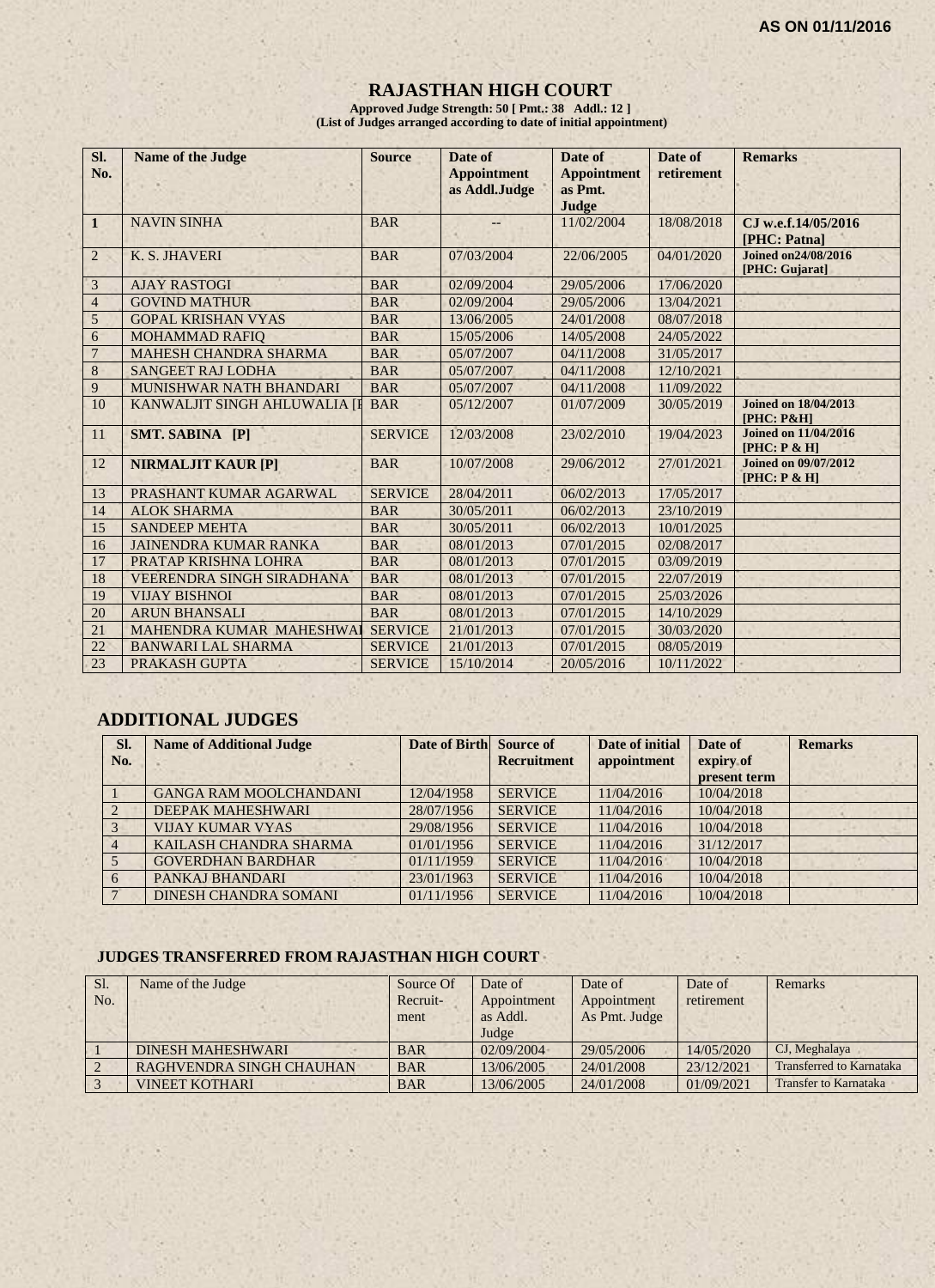#### **SIKKIM HIGH COURT**

**Approved Judge Strength: 3 [ Pmt.: 3 Addl.: 0 ] (List of Judges arranged according to date of initial appointment)**

| SI.<br>No. | Name of the Judge               | Source of<br>Recruitment | Date of<br>Appointment<br>as Addl. Judge | Date of<br><b>Appointment</b><br>As Pmt. Judge | Date of<br>retirement | <b>Remarks</b>                              |
|------------|---------------------------------|--------------------------|------------------------------------------|------------------------------------------------|-----------------------|---------------------------------------------|
|            | <b>SATISH KUMAR AGNIHOTRI</b>   | <b>BAR</b>               | 0.5/0.5/200.5                            | 03/05/2007                                     | 30/06/2018            | CJ w.e.f. 22/09/2016<br>[PHC: Chhattisgarh] |
|            | <b>Smt. MEENAKSHI MADAN RAI</b> | <b>SERVICE</b>           | $- -$                                    | 15/04/2015                                     | 11/07/2026            |                                             |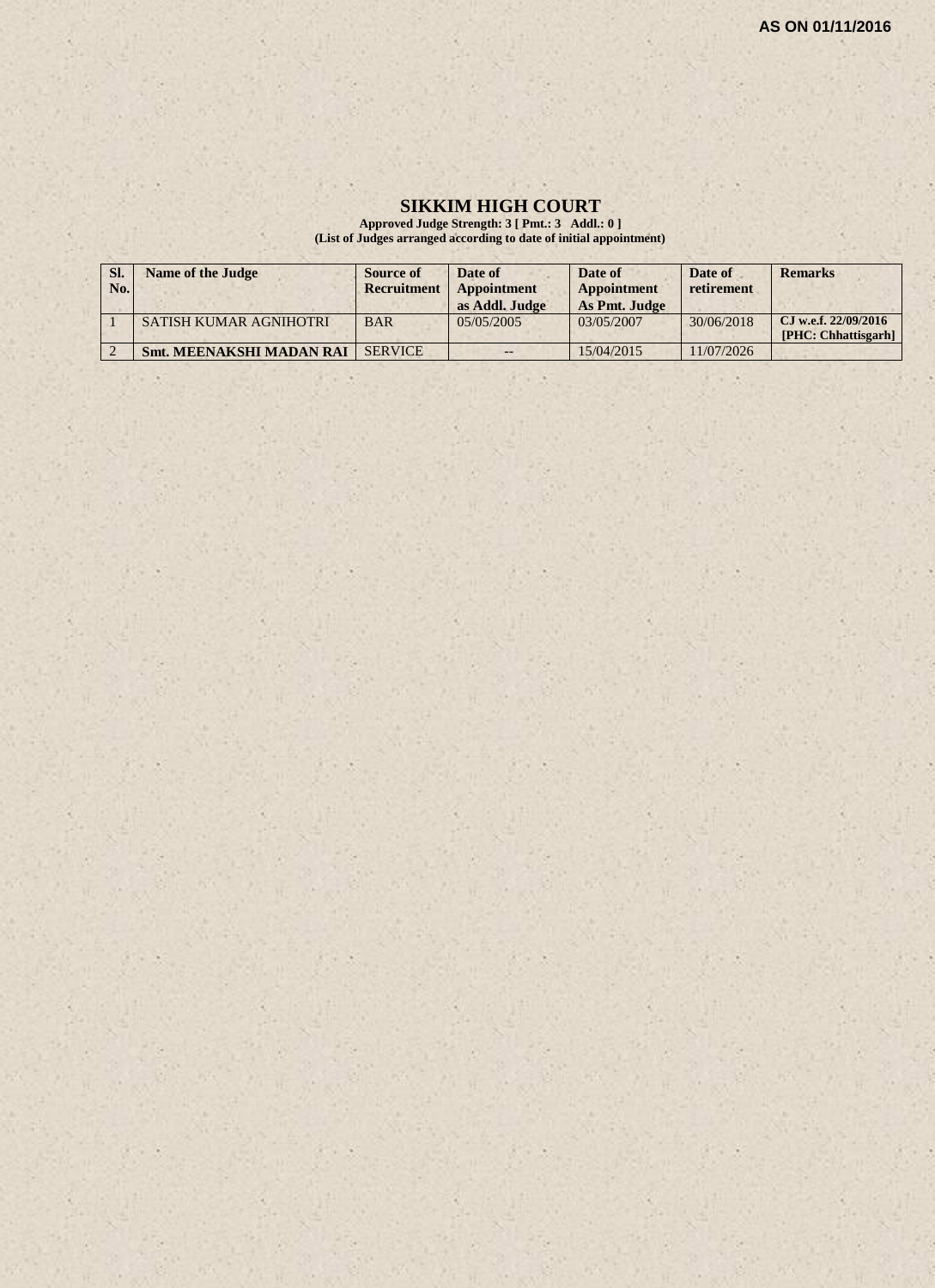#### **TRIPURA HIGH COURT**

**Approved Judge Strength: 4 [ Pmt.: 4 Addl.: 0 ] (List of Judges arranged according to date of initial appointment)**

| SI. | <b>Name of the Judge</b>    | Source of          | Date of        | Date of       | Date of    | <b>Remarks</b>       |
|-----|-----------------------------|--------------------|----------------|---------------|------------|----------------------|
| No. |                             | <b>Recruitment</b> | Appointment    | Appointment   | retirement |                      |
|     |                             |                    | as Addl. Judge | As Pmt. Judge |            |                      |
|     | <b>TINLIANTHANG VAIPHEI</b> | <b>BAR</b>         | 17/07/2003     | 28/02/2005    | 28/02/2018 | CJ w.e.f. 21/09/2016 |
|     |                             |                    |                |               |            | [PHC: Gauhati]       |
|     | <b>SWAPAN CHANDRA DAS</b>   | <b>SERVICE</b>     | 17/10/2011     | 13/09/2013    | 15/03/2017 |                      |
|     | <b>SUBHASIS TALAPATRA</b>   | <b>BAR</b>         | 15/11/2011     | 13/09/2013    | 03/10/2023 |                      |